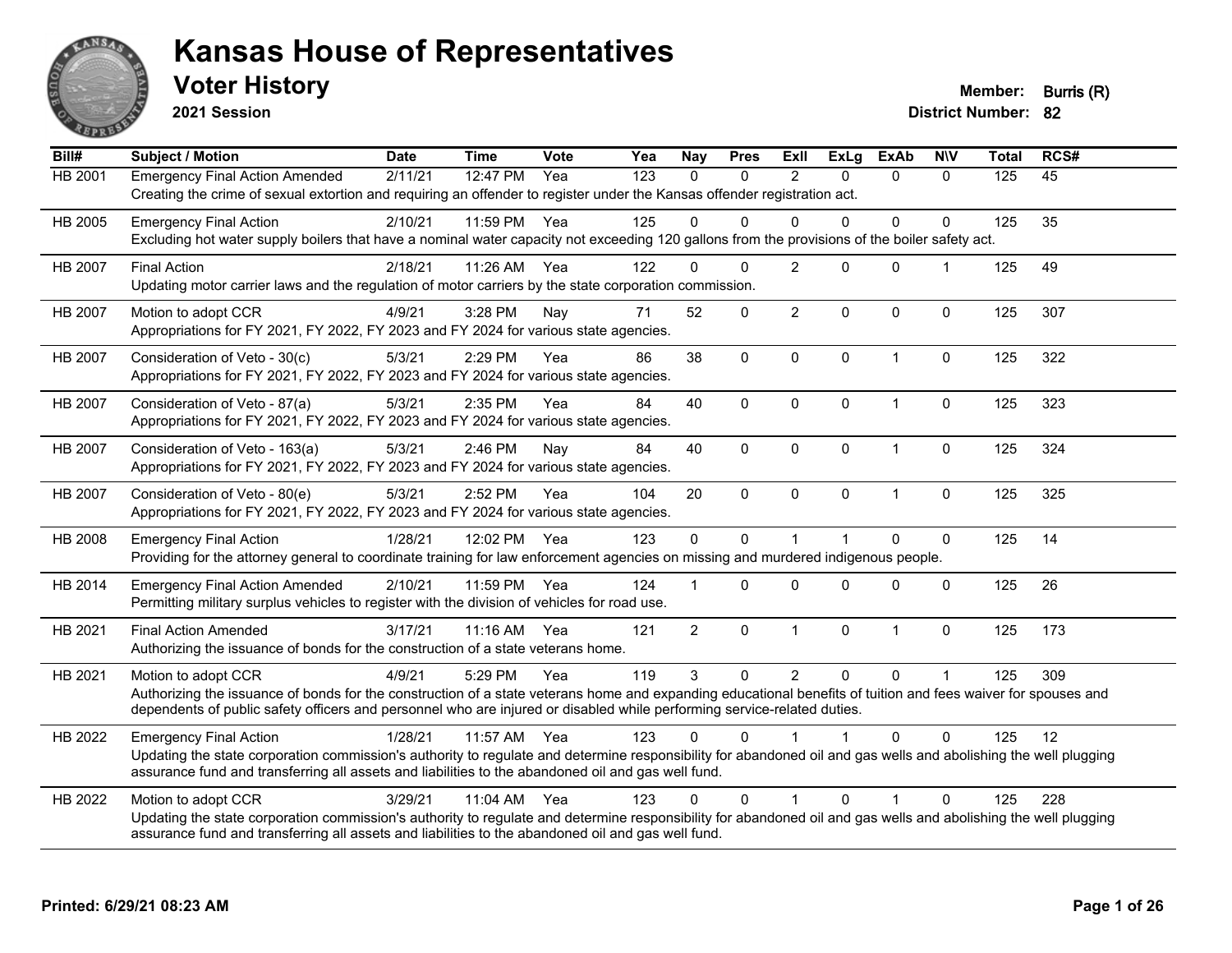

**2021 Session**

| Bill#          | <b>Subject / Motion</b>                                                                                                                                                                                                                                                                                                                                                                                                                                                                                                                                                                                                                                                         | <b>Date</b> | <b>Time</b> | Vote | Yea              | Nay          | <b>Pres</b>  | ExIl           | <b>ExLg</b>  | <b>ExAb</b>    | <b>NIV</b>   | Total | RCS#            |
|----------------|---------------------------------------------------------------------------------------------------------------------------------------------------------------------------------------------------------------------------------------------------------------------------------------------------------------------------------------------------------------------------------------------------------------------------------------------------------------------------------------------------------------------------------------------------------------------------------------------------------------------------------------------------------------------------------|-------------|-------------|------|------------------|--------------|--------------|----------------|--------------|----------------|--------------|-------|-----------------|
| <b>HB 2026</b> | <b>Emergency Final Action</b><br>Creating a drug abuse treatment program for people on diversion and allowing county and district attorneys to enter into agreements with chief judges and community<br>corrections for supervision.                                                                                                                                                                                                                                                                                                                                                                                                                                            | 1/28/21     | 12:00 PM    | Yea  | $\overline{123}$ | $\mathbf{0}$ | $\Omega$     | 1              |              | $\Omega$       | $\Omega$     | 125   | $\overline{13}$ |
| HB 2026        | Motion to adopt CCR<br>Creating a drug abuse treatment program for people on diversion and allowing county and district attorneys to enter into agreements with chief judges and community<br>corrections for supervision, clarifying jurisdiction and supervision of offenders in a certified drug abuse treatment program, authorizing the Kansas sentencing<br>commission to change risk assessment cut-off levels for participation in the certified drug abuse treatment program, modifying the criminal penalties for tampering with<br>electronic monitoring equipment and increasing the criminal penalties for riot and incitement to riot in a correctional facility. | 5/5/21      | $2:18$ PM   | Yea  | 121              | 0            | $\Omega$     | $\overline{2}$ | $\Omega$     | $\overline{2}$ | $\Omega$     | 125   | 330             |
| HB 2029        | <b>Emergency Final Action</b><br>Counting any crime with a domestic violence designation as a prior conviction under domestic battery.                                                                                                                                                                                                                                                                                                                                                                                                                                                                                                                                          | 2/3/21      | 12:37 PM    | Nav  | 118              | 7            | $\Omega$     | $\Omega$       | 0            | $\Omega$       | $\Omega$     | 125   | 19              |
| HB 2030        | <b>Emergency Final Action</b><br>Extending terminal medical release to inmates in the custody of the department of corrections with a condition likely to cause death within 120 days.                                                                                                                                                                                                                                                                                                                                                                                                                                                                                          | 2/10/21     | 11:59 PM    | Nay  | 96               | 29           | $\Omega$     | $\mathbf{0}$   | $\mathbf{0}$ | $\Omega$       | $\mathbf 0$  | 125   | 29              |
| HB 2039        | <b>Final Action Amended</b><br>Requiring students to pass an American civics test in order to graduate with a high school diploma.                                                                                                                                                                                                                                                                                                                                                                                                                                                                                                                                              | 3/4/21      | 1:34 PM     | Yea  | 69               | 54           | $\Omega$     | $\overline{1}$ | $\Omega$     | 1              | $\Omega$     | 125   | 143             |
| HB 2039        | Motion to adopt CCR<br>Requiring administration of a basic civics test as part of the course in United States history and government that is necessary for high school graduation and requiring<br>students to take and pass a personal financial literacy course for high school graduation beginning in school year 2024-2025.                                                                                                                                                                                                                                                                                                                                                | 4/9/21      | 3:45 PM     | Yea  | 72               | 51           | $\mathbf{0}$ | $\overline{2}$ | $\Omega$     | $\Omega$       | $\mathbf{0}$ | 125   | 308             |
| HB 2045        | <b>Final Action Amended</b><br>Revising two tax credits - first by updating the Kansas angel investor tax credit act with respect to the definition of qualified securities, tax credit limitations and amounts,<br>investor requirements and extending the date that credits may be allowed, and second by increasing the tax credit for expenses incurred to make a residence accessible<br>to persons with a disability.                                                                                                                                                                                                                                                     | 3/3/21      | 11:38 AM    | Yea  | 112              | 11           | $\mathbf{1}$ | $\mathbf{1}$   | $\Omega$     | $\Omega$       | $\mathbf{0}$ | 125   | 117             |
| HB 2049        | <b>Emergency Final Action on Substitute</b><br>Bill<br>Substitute for HB 2049 by Committee on Judiciary - Prohibiting a public agency from charging a fee for records requested for an audit by the legislative division of post<br>audit.                                                                                                                                                                                                                                                                                                                                                                                                                                      | 2/3/21      | 12:39 PM    | Yea  | 124              | 1            | $\mathbf{0}$ | $\Omega$       | $\Omega$     | $\Omega$       | $\mathbf{0}$ | 125   | 20              |
| HB 2050        | <b>Final Action</b><br>Removing the requirement that certain entities submit certain documents to the division of post audit.                                                                                                                                                                                                                                                                                                                                                                                                                                                                                                                                                   | 2/11/21     | 11:20 AM    | Yea  | 122              | 0            | $\Omega$     | 3              | $\Omega$     | $\Omega$       | $\Omega$     | 125   | 37              |
| HB 2052        | <b>Final Action Amended</b><br>Authorizing legislative assistants and committee assistants to accept gifts from legislators.                                                                                                                                                                                                                                                                                                                                                                                                                                                                                                                                                    | 2/25/21     | 11:24 AM    | Yea  | 119              | 5            | $\mathbf 0$  | $\mathbf{1}$   | $\mathbf{0}$ | $\Omega$       | $\mathbf 0$  | 125   | 73              |
| HB 2056        | <b>Emergency Final Action</b><br>Regulating the sale and distribution of kratom products as a part of and supplemental to the Kansas food, drug and cosmetic act.                                                                                                                                                                                                                                                                                                                                                                                                                                                                                                               | 5/6/21      | 3:37 PM     | Nay  | 97               | 24           | $\Omega$     | $\Omega$       |              | $\mathcal{P}$  | $\mathbf{1}$ | 125   | 343             |
| HB 2057        | <b>Final Action</b><br>Allowing an alcoholic liquor manufacturer to obtain a drinking establishment license under certain conditions.                                                                                                                                                                                                                                                                                                                                                                                                                                                                                                                                           | 3/3/21      | 11:40 AM    | Yea  | 124              | 0            | 0            |                | 0            | 0              | $\mathbf 0$  | 125   | 118             |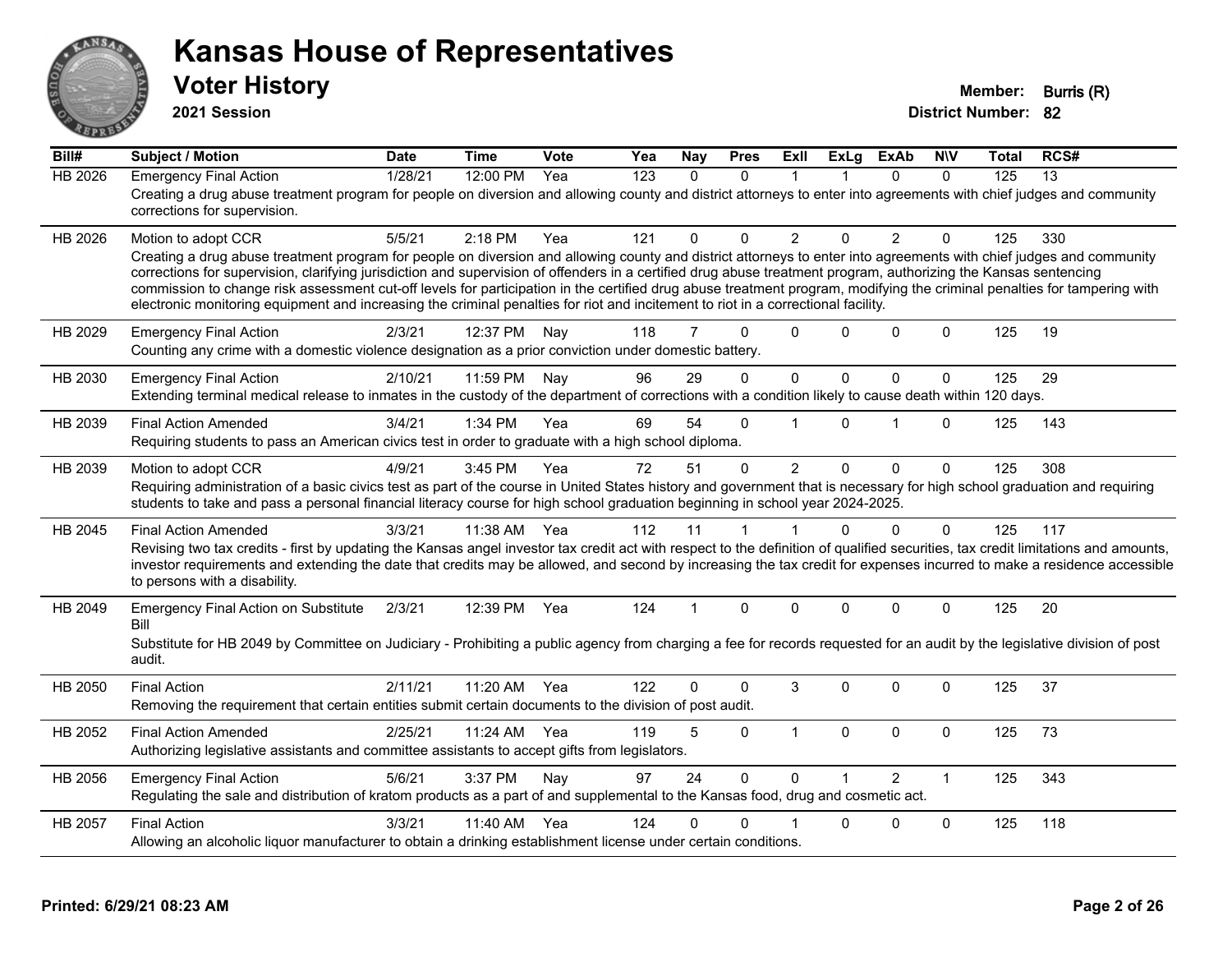

**2021 Session**

| Bill#          | <b>Subject / Motion</b>                                                                                                                                                      | <b>Date</b> | <b>Time</b>  | <b>Vote</b> | Yea | <b>Nay</b>    | <b>Pres</b>  | ExII           | <b>ExLg</b> | <b>ExAb</b>          | <b>NIV</b>   | <b>Total</b> | RCS# |
|----------------|------------------------------------------------------------------------------------------------------------------------------------------------------------------------------|-------------|--------------|-------------|-----|---------------|--------------|----------------|-------------|----------------------|--------------|--------------|------|
| <b>HB 2058</b> | <b>Final Action Amended</b>                                                                                                                                                  | 3/4/21      | 1:39 PM      | Yea         | 85  | 38            | $\Omega$     |                | $\Omega$    |                      | $\Omega$     | 125          | 144  |
|                | Allowing reciprocity to recognize out-of-state licenses to carry a concealed handgun.                                                                                        |             |              |             |     |               |              |                |             |                      |              |              |      |
| HB 2058        | Motion to Concur                                                                                                                                                             | 4/8/21      | 9:24 PM      | Yea         | 80  | 43            | $\mathbf 0$  |                | $\Omega$    | $\blacktriangleleft$ | $\mathbf 0$  | 125          | 293  |
|                | Providing reciprocity for licenses to carry concealed handguns and creating a new class of concealed carry license for individuals 18 to 20 years of age, and creating the   |             |              |             |     |               |              |                |             |                      |              |              |      |
|                | Kansas protection of firearm rights act to restore the right to possess a firearm upon expungement of certain convictions.                                                   |             |              |             |     |               |              |                |             |                      |              |              |      |
| HB 2058        | <b>Consideration of Veto</b>                                                                                                                                                 | 5/3/21      | 12:15 PM     | Yea         | 84  | 39            | $\Omega$     | 0              | 0           |                      |              | 125          | 320  |
|                | Providing reciprocity for licenses to carry concealed handguns and creating a new class of concealed carry license for individuals 18 to 20 years of age, and creating the   |             |              |             |     |               |              |                |             |                      |              |              |      |
|                | Kansas protection of firearm rights act to restore the right to possess a firearm upon expungement of certain convictions.                                                   |             |              |             |     |               |              |                |             |                      |              |              |      |
| HB 2062        | <b>Emergency Final Action</b>                                                                                                                                                | 2/10/21     | 11:59 PM     | Yea         | 125 | U             | $\mathbf 0$  | $\Omega$       | $\Omega$    | $\pmb{0}$            | $\mathbf 0$  | 125          | 31   |
|                | Providing certain exceptions to the confidentiality of state child death review board documents.                                                                             |             |              |             |     |               |              |                |             |                      |              |              |      |
| HB 2063        | <b>Emergency Final Action Amended</b>                                                                                                                                        | 2/10/21     | 11:59 PM     | Yea         | 125 | $\Omega$      | $\mathbf{0}$ | $\Omega$       | $\Omega$    | $\Omega$             | $\Omega$     | 125          | 28   |
|                | Providing certain KP&F tier II spousal and children's benefits for death resulting from a service-connected disability and enacting the Michael Wells memorial act.          |             |              |             |     |               |              |                |             |                      |              |              |      |
| HB 2064        | <b>Emergency Final Action Amended</b>                                                                                                                                        | 2/10/21     | 11:59 PM     | Yea         | 125 | $\Omega$      | $\mathbf{0}$ | $\mathbf 0$    | $\Omega$    | $\Omega$             | $\Omega$     | 125          | 33   |
|                | Making DROP elections revocable and allowing DROP members who first elected a DROP period of less than five years to extend such DROP period.                                |             |              |             |     |               |              |                |             |                      |              |              |      |
| HB 2064        | Motion to adopt CCR                                                                                                                                                          | 4/9/21      | 5:35 PM      | Nay         | 118 |               | $\Omega$     | $\overline{c}$ |             | $\Omega$             |              | 125          | 310  |
|                | Creating the Kansas promise scholarship act to provide postsecondary educational scholarships for certain two-year associate degree programs, career and technical           |             |              |             |     |               |              |                |             |                      |              |              |      |
|                | education certificates and other stand-alone programs.                                                                                                                       |             |              |             |     |               |              |                |             |                      |              |              |      |
| HB 2066        | Final Action Sub Bill Amended                                                                                                                                                | 3/3/21      | 11:45 AM Yea |             | 103 | 21            | $\mathbf 0$  |                | $\Omega$    | $\Omega$             | $\Omega$     | 125          | 119  |
|                | Substitute for HB 2066 by Committee on Commerce, Labor and Economic Development - Expanding the military spouse and service member's expedited licensure law                 |             |              |             |     |               |              |                |             |                      |              |              |      |
|                | to all applicants who have established or intend to establish residency in Kansas.                                                                                           |             |              |             |     |               |              |                |             |                      |              |              |      |
| HB 2066        | Motion to adopt CCR                                                                                                                                                          | 4/8/21      | 5:08 PM      | Yea         | 105 | 17            | $\Omega$     |                | $\Omega$    | $\overline{2}$       | $\Omega$     | 125          | 287  |
|                | Substitute for HB 2066 by Committee on Commerce, Labor and Economic Development - Expanding the military spouse and service memberGÇÖs expedited licensure                   |             |              |             |     |               |              |                |             |                      |              |              |      |
|                | law to all applicants who have established or intend to establish residency in Kansas.                                                                                       |             |              |             |     |               |              |                |             |                      |              |              |      |
| HB 2070        | <b>Final Action</b>                                                                                                                                                          | 2/18/21     | 11:27 AM     | Yea         | 119 | $\mathcal{S}$ | $\Omega$     | 2              | $\Omega$    | $\Omega$             | $\mathbf{1}$ | 125          | 50   |
|                | Allowing certain private not-for-profit postsecondary educational institutions to recoup credit card fees by permitting a surcharge for credit card transactions in the same |             |              |             |     |               |              |                |             |                      |              |              |      |
|                | manner as municipal universities, community colleges, technical colleges and vocational educational schools.                                                                 |             |              |             |     |               |              |                |             |                      |              |              |      |
| HB 2071        | <b>Emergency Final Action</b>                                                                                                                                                | 2/3/21      | 12:32 PM     | Yea         | 125 | $\Omega$      | $\Omega$     | $\Omega$       | $\Omega$    | $\Omega$             | $\mathbf{0}$ | 125          | 17   |
|                | Increasing the criminal penalties for stalking a minor.                                                                                                                      |             |              |             |     |               |              |                |             |                      |              |              |      |
| HB 2071        | Motion to Concur                                                                                                                                                             | 4/6/21      | 2:33 PM      | Yea         | 119 | $\mathbf 0$   | $\mathbf 0$  | $\overline{1}$ | $\mathbf 0$ | 5                    | $\mathbf 0$  | 125          | 261  |
|                | Increasing the criminal penalties for stalking a minor.                                                                                                                      |             |              |             |     |               |              |                |             |                      |              |              |      |
| HB 2072        | <b>Final Action</b>                                                                                                                                                          | 2/10/21     | 11:59 PM     | Yea         | 123 | $\Omega$      | $\pmb{0}$    | $\mathbf 0$    | $\Omega$    | $\overline{2}$       | $\mathbf 0$  | 125          | 24   |
|                | Updating the version of risk-based capital instructions in effect.                                                                                                           |             |              |             |     |               |              |                |             |                      |              |              |      |
|                |                                                                                                                                                                              |             |              |             |     |               |              |                |             |                      |              |              |      |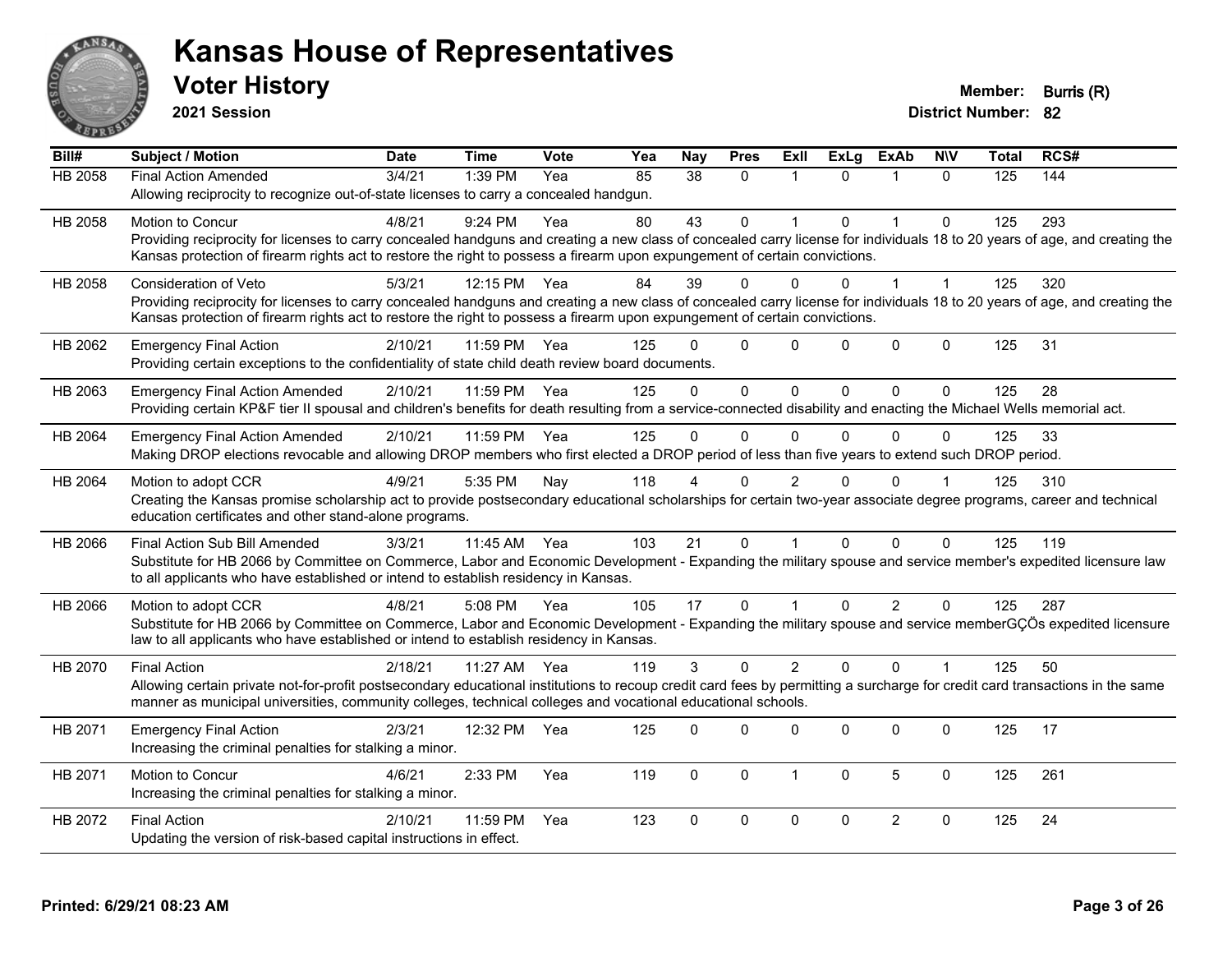

**2021 Session**

**Voter History Member: Burris (R)** 

| Bill#   | Subject / Motion                                                                                                                                                                                                                                                                                                                                                                       | <b>Date</b> | <b>Time</b> | Vote | Yea              | <b>Nay</b>   | <b>Pres</b>    | ExII           | ExLg     | ExAb           | <b>NIV</b>           | Total | RCS# |
|---------|----------------------------------------------------------------------------------------------------------------------------------------------------------------------------------------------------------------------------------------------------------------------------------------------------------------------------------------------------------------------------------------|-------------|-------------|------|------------------|--------------|----------------|----------------|----------|----------------|----------------------|-------|------|
| HB 2072 | Motion to Concur                                                                                                                                                                                                                                                                                                                                                                       | 3/29/21     | 11:01 AM    | Nay  | $\overline{113}$ | 9            | $\Omega$       |                | $\Omega$ | 1              | $\blacktriangleleft$ | 125   | 227  |
|         | Senate Substitute for HB 2072 by Committee on Financial Institutions and Insurance - Providing for the Kansas corporation commission to authorize the securitization of<br>certain public utility generating facilities, qualified extraordinary costs and issuance of securitized utility tariff bonds.                                                                               |             |             |      |                  |              |                |                |          |                |                      |       |      |
| HB 2074 | <b>Emergency Final Action</b>                                                                                                                                                                                                                                                                                                                                                          | 2/11/21     | 12:46 PM    | Yea  | 123              | 0            | $\Omega$       | 2              | 0        | $\Omega$       | $\Omega$             | 125   | 44   |
|         | Updating producer licensing statutes pertaining to appointment, fees, licensing, renewal dates, continuing education, suspension, revocation and denial of licensure and<br>reinstatement.                                                                                                                                                                                             |             |             |      |                  |              |                |                |          |                |                      |       |      |
| HB 2074 | Motion to adopt CCR                                                                                                                                                                                                                                                                                                                                                                    | 4/9/21      | 11:39 AM    | Yea  | 103              | 20           | 0              | $\overline{c}$ | 0        | $\Omega$       | 0                    | 125   | 301  |
|         | Senate Substitute for HB 2074 by Committee on Financial Institutions and Insurance - Enacting the technology-enabled fiduciary financial institution act, providing                                                                                                                                                                                                                    |             |             |      |                  |              |                |                |          |                |                      |       |      |
|         | requirements, fiduciary powers, duties, functions and limitations for such financial institutions and the administration thereof by the state bank commissioner, creating an<br>income and privilege tax credit for certain qualified distributions from technology-enabled fiduciary financial institutions and the joint committee on fiduciary financial<br>institutions oversight. |             |             |      |                  |              |                |                |          |                |                      |       |      |
| HB 2075 | <b>Emergency Final Action</b>                                                                                                                                                                                                                                                                                                                                                          | 2/10/21     | 11:59 PM    | Yea  | 125              | $\Omega$     | $\Omega$       | $\Omega$       | $\Omega$ | $\Omega$       | $\mathbf{0}$         | 125   | 30   |
|         | Allowing venue for an adoption when the state is the agency to be where the state agency or its subcontracting agency has an office.                                                                                                                                                                                                                                                   |             |             |      |                  |              |                |                |          |                |                      |       |      |
| HB 2076 | <b>Final Action Amended</b>                                                                                                                                                                                                                                                                                                                                                            | 2/18/21     | 11:29 AM    | Yea  | 122              | $\mathbf{0}$ | $\Omega$       | $\overline{2}$ | $\Omega$ | $\Omega$       | $\mathbf{1}$         | 125   | 51   |
|         | Clarifying that bond agents seeking discharge as a surety are required to return the person released on bond to the court in the county where the complaint subject to<br>the bond was filed.                                                                                                                                                                                          |             |             |      |                  |              |                |                |          |                |                      |       |      |
| HB 2077 | <b>Emergency Final Action Amended</b>                                                                                                                                                                                                                                                                                                                                                  | 2/3/21      | 12:29 PM    | Yea  | 120              | 5            | $\Omega$       | $\Omega$       | $\Omega$ | $\Omega$       | $\Omega$             | 125   | 16   |
|         | Extending the Kansas criminal justice reform commission, limiting the commission's scope of study and adding a public defender.                                                                                                                                                                                                                                                        |             |             |      |                  |              |                |                |          |                |                      |       |      |
| HB 2077 | Motion to adopt CCR                                                                                                                                                                                                                                                                                                                                                                    | 5/5/21      | 2:23 PM     | Nay  | 115              | 6            | $\mathbf{0}$   | $\overline{2}$ | $\Omega$ | $\overline{2}$ | $\Omega$             | 125   | 331  |
|         | Extending the Kansas closed case task force, providing for staff assistance and renaming the task force the Alvin Sykes cold case DNA task force, extending the Kansas                                                                                                                                                                                                                 |             |             |      |                  |              |                |                |          |                |                      |       |      |
|         | criminal justice reform commission, limiting the commission's scope of study and adding a public defender, and authorizing the crime victims compensation board to<br>waive application time restrictions for certain victims to receive compensation for mental health counseling and adding certain children to the definition of victim.                                            |             |             |      |                  |              |                |                |          |                |                      |       |      |
| HB 2078 | <b>Final Action Amended</b>                                                                                                                                                                                                                                                                                                                                                            | 2/25/21     | 11:36 AM    | Yea  | 107              | 17           | $\mathbf{0}$   |                | 0        | $\Omega$       | 0                    | 125   | 74   |
|         | Suspending statutory speedy trial rights until May 1, 2024, in all criminal cases and providing guidelines for prioritizing trials.                                                                                                                                                                                                                                                    |             |             |      |                  |              |                |                |          |                |                      |       |      |
| HB 2078 | <b>Motion to Concur</b>                                                                                                                                                                                                                                                                                                                                                                | 3/22/21     | 11:14 AM    | Yea  | 114              | 7            | $\Omega$       | $\Omega$       | $\Omega$ | 4              | $\Omega$             | 125   | 187  |
|         | Suspending statutory speedy trial rights until May 1, 2023, in all criminal cases, providing guidelines for prioritizing trials and requiring the office of judicial administration<br>to prepare and submit a report to the legislature in 2022 and 2023.                                                                                                                             |             |             |      |                  |              |                |                |          |                |                      |       |      |
| HB 2079 | <b>Emergency Final Action Amended</b>                                                                                                                                                                                                                                                                                                                                                  | 2/3/21      | 12:46 PM    | Nay  | 70               | 54           |                | $\Omega$       | $\Omega$ | $\Omega$       | 0                    | 125   | 22   |
|         | Transferring duties concerning address confidentiality program (safe at home) and the registration for charitable organizations from the secretary of state to the attorney<br>general.                                                                                                                                                                                                |             |             |      |                  |              |                |                |          |                |                      |       |      |
| HB 2079 | Motion to adopt CCR                                                                                                                                                                                                                                                                                                                                                                    | 5/5/21      | 2:32 PM     | Nay  | 78               | 42           | $\overline{1}$ | $\overline{2}$ | $\Omega$ | $\overline{2}$ | $\Omega$             | 125   | 332  |
|         | Transferring duties concerning address confidentiality program (safe at home) and the registration of charitable organizations from the secretary of state to the attorney                                                                                                                                                                                                             |             |             |      |                  |              |                |                |          |                |                      |       |      |
|         | general, enacting the Kansas fights addiction act to establish a grant program for the purpose of preventing, reducing, treating and mitigating the effects of substance<br>abuse and addiction and requiring posting of a human trafficking awareness notice approved by the attorney general in certain businesses and public places.                                                |             |             |      |                  |              |                |                |          |                |                      |       |      |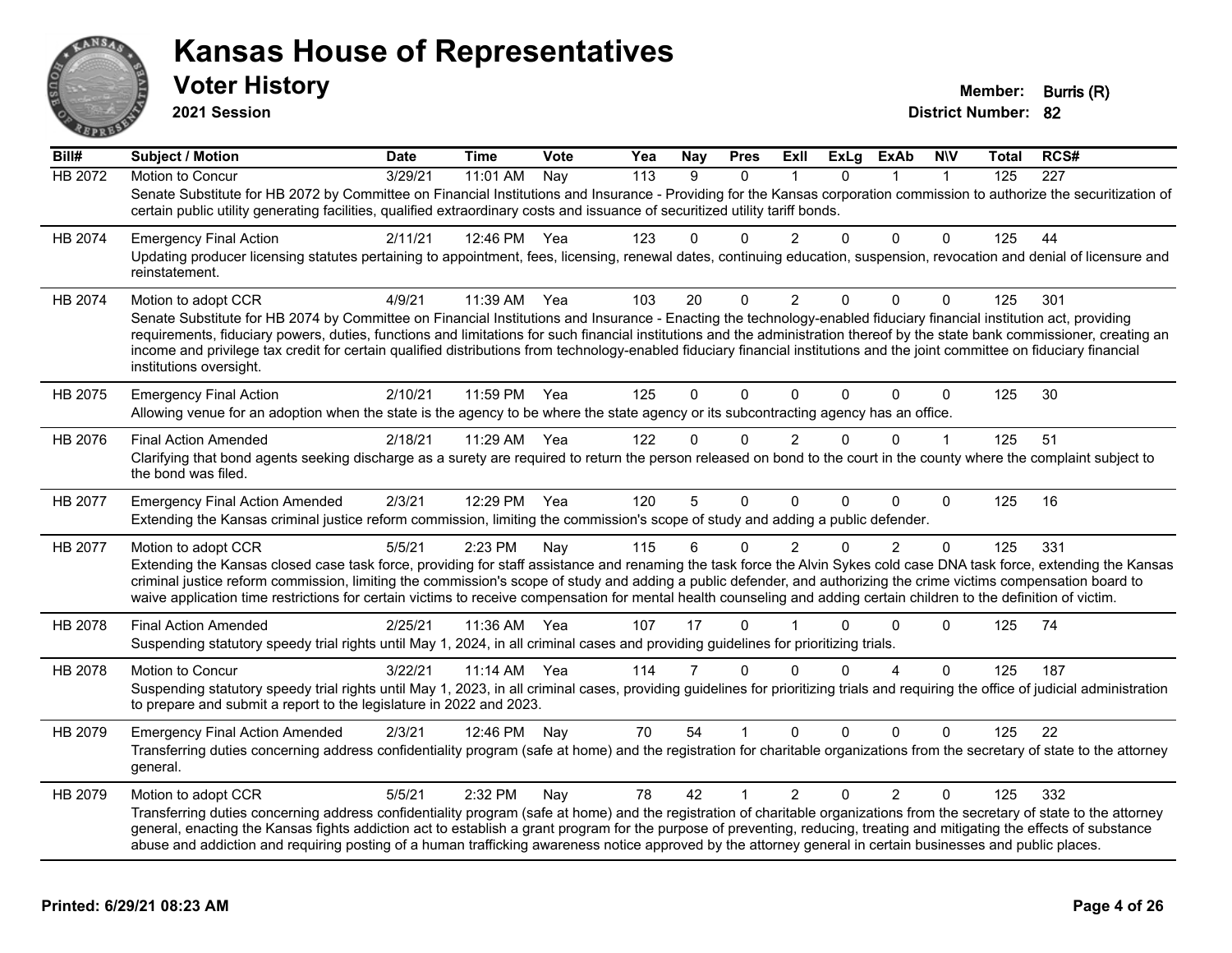

**2021 Session**

| Bill#          | <b>Subject / Motion</b>                                                                                                                                                                                                                                                                                                                                | <b>Date</b> | <b>Time</b> | Vote | Yea | Nay            | <b>Pres</b>  | <b>ExII</b>    | <b>ExLg</b> | <b>ExAb</b>    | <b>NIV</b>   | <b>Total</b> | RCS# |
|----------------|--------------------------------------------------------------------------------------------------------------------------------------------------------------------------------------------------------------------------------------------------------------------------------------------------------------------------------------------------------|-------------|-------------|------|-----|----------------|--------------|----------------|-------------|----------------|--------------|--------------|------|
| HB 2081        | <b>Emergency Final Action Amended</b><br>Modifying how certain prior convictions are counted for the special sentencing rule related to possession of a controlled substance and providing concurrent or<br>consecutive sentencing for persons convicted of new crimes while on release for a felony.                                                  | 2/10/21     | 11:59 PM    | Nay  | 69  | 56             | 0            | $\mathbf{0}$   | 0           | $\mathbf{0}$   | 0            | 125          | 32   |
| HB 2082        | <b>Emergency Final Action</b><br>Authorizing the crime victims compensation board to waive application time restrictions for a victim of a sexually violent crime to receive compensation for mental health<br>counseling and adding certain children to the definition of victim.                                                                     | 2/3/21      | 12:41 PM    | Yea  | 125 | 0              | 0            | 0              | 0           | $\Omega$       | 0            | 125          | 21   |
| HB 2085        | <b>Final Action</b><br>Creating the students' right to know act to provide information on postsecondary education options.                                                                                                                                                                                                                             | 3/4/21      | 1:41 PM     | Yea  | 123 | $\Omega$       | $\mathbf{0}$ | $\overline{1}$ | $\Omega$    | $\overline{1}$ | $\Omega$     | 125          | 145  |
| HB 2087        | <b>Final Action Amended</b><br>Limiting the review of certain rules and regulations by the director of the budget.                                                                                                                                                                                                                                     | 2/18/21     | 11:30 AM    | Nay  | 109 | 13             | 0            | $\overline{2}$ | $\mathbf 0$ | $\mathbf 0$    | $\mathbf{1}$ | 125          | 52   |
| <b>HB 2088</b> | <b>Final Action Amended</b><br>Requiring visual observation of an alleged victim of child abuse or neglect as part of an investigation.                                                                                                                                                                                                                | 3/4/21      | 1:42 PM     | Yea  | 121 | $\overline{2}$ | $\mathbf 0$  | $\mathbf 1$    | $\mathbf 0$ | $\mathbf{1}$   | $\mathbf 0$  | 125          | 146  |
| HB 2089        | Final Action Sub Bill<br>Substitute for HB 2089 by Committee on Federal and State Affairs - Standardizing firearm safety education training programs in school districts.                                                                                                                                                                              | 3/18/21     | 11:26 AM    | Yea  | 75  | 47             | $\mathbf 0$  |                | $\Omega$    | $\overline{2}$ | $\Omega$     | 125          | 180  |
| HB 2089        | Motion to Concur<br>Substitute for HB 2089 by Committee on Federal and State Affairs - Standardizing firearm safety education training programs in school districts.                                                                                                                                                                                   | 4/8/21      | 9:28 PM     | Yea  | 79  | 44             | $\Omega$     |                | $\Omega$    | 1              | $\Omega$     | 125          | 294  |
| HB 2090        | <b>Emergency Final Action Amended</b><br>Creating a procedure for appointment of acting official when an elected official's military service causes a vacancy.                                                                                                                                                                                         | 2/3/21      | 12:34 PM    | Yea  | 125 | 0              | $\Omega$     | $\Omega$       | 0           | $\Omega$       | $\Omega$     | 125          | 18   |
| HB 2093        | <b>Final Action Amended</b><br>Increasing criminal penalties for fleeing or attempting to elude a police officer when operating a stolen vehicle, committing certain driving violations or causing a collision<br>involving another driver and making fleeing or attempting to elude a police officer evidence of intent to commit theft of a vehicle. | 2/25/21     | 11:38 AM    | Yea  | 124 | 0              | $\Omega$     |                | $\Omega$    | $\Omega$       | $\Omega$     | 125          | 75   |
| HB 2094        | <b>Final Action Sub Bill</b><br>Substitute for HB 2094 by Committee on Appropriations - Expanding educational benefits of tuition and fees waiver for spouses and dependents of public safety officers<br>and personnel who are injured or disabled while performing service-related duties.                                                           | 3/17/21     | $11:17$ AM  | Yea  | 117 | 6              | $\Omega$     |                | $\Omega$    |                | $\Omega$     | 125          | 174  |
| HB 2096        | <b>Final Action</b><br>Authorizing department of corrections employees, local correctional or detention officers, judicial branch employees, municipal court employees and administrative<br>hearing officers to have identifying information restricted from public access on public websites that identify home addresses or home ownership.         | 2/18/21     | 11:32 AM    | Yea  | 122 | $\Omega$       | $\Omega$     | $\overline{2}$ | $\Omega$    | $\Omega$       |              | 125          | 53   |
| HB 2097        | <b>Final Action</b><br>Decoupling the KIT and KIR workforce training programs from the high performance incentive fund program.                                                                                                                                                                                                                        | 3/3/21      | 11:47 AM    | Yea  | 124 | 0              | $\Omega$     |                | $\Omega$    | $\Omega$       | $\Omega$     | 125          | 120  |
| HB 2101        | <b>Emergency Final Action Amended</b><br>Extending transfers from the expanded lottery act revenues fund to the university engineering initiative.                                                                                                                                                                                                     | 2/25/21     | 12:56 PM    | Nay  | 112 | 12             | 0            |                | $\Omega$    | $\Omega$       | $\Omega$     | 125          | 83   |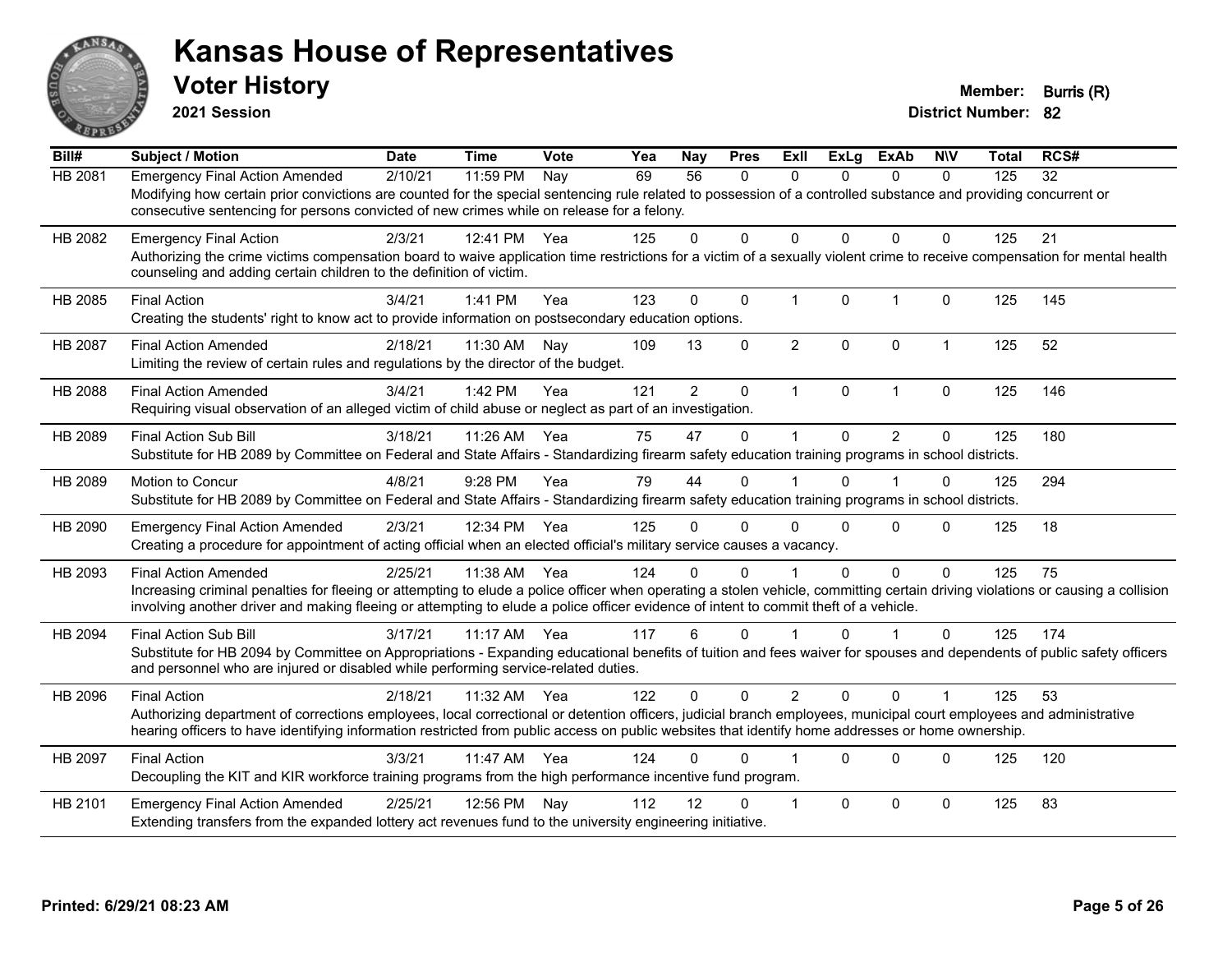

#### **Voter History Member: Burris (R) Kansas House of Representatives**

**2021 Session**

| $\overline{Bill#}$ | <b>Subject / Motion</b>                                                                                                                                                                                                                                                                                                                                                                                                                                                                                                                                                                                                                                                                                                                                                                                                                                                                                                                                                                                                                                                                                                                                                                                                                                                                                     | <b>Date</b> | <b>Time</b> | Vote | Yea | Nay            | <b>Pres</b>  | Exll           | <b>ExLg</b>  | <b>ExAb</b>  | <b>NIV</b>   | <b>Total</b> | RCS#            |
|--------------------|-------------------------------------------------------------------------------------------------------------------------------------------------------------------------------------------------------------------------------------------------------------------------------------------------------------------------------------------------------------------------------------------------------------------------------------------------------------------------------------------------------------------------------------------------------------------------------------------------------------------------------------------------------------------------------------------------------------------------------------------------------------------------------------------------------------------------------------------------------------------------------------------------------------------------------------------------------------------------------------------------------------------------------------------------------------------------------------------------------------------------------------------------------------------------------------------------------------------------------------------------------------------------------------------------------------|-------------|-------------|------|-----|----------------|--------------|----------------|--------------|--------------|--------------|--------------|-----------------|
| <b>HB 2102</b>     | <b>Emergency Final Action</b><br>Updating egg repackaging requirements for retailers.                                                                                                                                                                                                                                                                                                                                                                                                                                                                                                                                                                                                                                                                                                                                                                                                                                                                                                                                                                                                                                                                                                                                                                                                                       | 2/10/21     | 11:59 PM    | Yea  | 123 | $\overline{2}$ | $\mathbf{0}$ | $\mathbf{0}$   | $\Omega$     | $\mathbf{0}$ | $\mathbf{0}$ | 125          | $\overline{25}$ |
| HB 2102            | Mot to Concur in Conference<br>Senate Substitute for HB 2102 by Committee on Agriculture and Natural Resources - Updating egg repackaging requirements for retailers.                                                                                                                                                                                                                                                                                                                                                                                                                                                                                                                                                                                                                                                                                                                                                                                                                                                                                                                                                                                                                                                                                                                                       | 4/9/21      | 2:22 PM     | Yea  | 122 |                | $\mathbf 0$  | $\overline{c}$ | $\Omega$     | 0            | 0            | 125          | 303             |
| HB 2103            | <b>Emergency Final Action</b><br>Establishing the Kansas pesticide waste disposal program and permitting up to \$50,000 to be transferred annually from the Kansas agricultural remediation fund to a<br>new Kansas pesticide waste disposal fund.                                                                                                                                                                                                                                                                                                                                                                                                                                                                                                                                                                                                                                                                                                                                                                                                                                                                                                                                                                                                                                                          | 2/11/21     | 12:38 PM    | Yea  | 123 | $\Omega$       | $\Omega$     | $\overline{2}$ | $\Omega$     | $\Omega$     | $\mathbf{0}$ | 125          | 39              |
| HB 2104            | <b>Final Action Amended</b><br>Modifying the sales tax exemption for construction materials by allowing certain educational institutions a sales tax exemption for purchases thereof.                                                                                                                                                                                                                                                                                                                                                                                                                                                                                                                                                                                                                                                                                                                                                                                                                                                                                                                                                                                                                                                                                                                       | 2/18/21     | 11:35 AM    | Yea  | 114 | 8              | $\Omega$     | $\overline{2}$ | $\Omega$     | 0            |              | 125          | 54              |
| HB 2104            | Motion to Adopt CCR<br>Senate Substitute for HB 2104 by Committee on Assessment ant Taxation - Extending certain budget due dates for schools and notice and hearing requirements when<br>exceeding the revenue neutral rate for property tax purposes, changing time to request full and complete opinion from the state board tax appeals, requiring the state<br>board of tax appeals to serve orders and notices by electronic means if requested by the party, prohibiting valuation increases of certain property in appeals, requiring<br>appraisal directives to require compliance with uniform standards of professional appraisal practice, providing for notice and opportunity to be heard prior to removal<br>from county appraiser eligibility list, providing notification when person no longer holds office of county appraiser, placing the burden of proof on the county appraiser in<br>certain valuation and classification appeal hearings before the district court, requiring appraisal courses for appraisers to be courses approved by the Kansas real estate<br>appraisal board, extending the time a state board of tax appeals member may continue to serve after such member's term expires and authorizing appointment of a<br>member pro tempore under certain conditions. | 4/6/21      | 2:57 PM     | Yea  | 77  | 42             | $\mathbf{0}$ |                | $\Omega$     | 5            | 0            | 125          | 262             |
| HB 2106            | <b>Emergency Final Action</b><br>Extending the dates when corporate tax returns are required to be filed.                                                                                                                                                                                                                                                                                                                                                                                                                                                                                                                                                                                                                                                                                                                                                                                                                                                                                                                                                                                                                                                                                                                                                                                                   | 3/4/21      | 4:36 PM     | Yea  | 123 | $\mathbf 0$    | $\mathbf 0$  | $\mathbf{1}$   | $\mathbf{0}$ | $\mathbf{1}$ | $\mathbf 0$  | 125          | 160             |
| HB 2109            | <b>Emergency Final Action</b><br>Increasing the county population threshold for a county to be required to have a lawyer representative, increasing the number of lawyer members and decreasing the<br>number of non-lawyer members on the board of indigents' defense services.                                                                                                                                                                                                                                                                                                                                                                                                                                                                                                                                                                                                                                                                                                                                                                                                                                                                                                                                                                                                                            | 2/11/21     | 12:41 PM    | Nay  | 87  | 36             | $\mathbf 0$  | $\overline{c}$ | $\Omega$     | 0            | 0            | 125          | 41              |
| HB 2112            | <b>Emergency Final Action</b><br>Permitting online advertisement and sales of abandoned property by self-storage rental unit operators; providing for the designation by occupants of an alternate contact<br>and limiting claims for loss or damage of stored property to the property value limit provided in the rental agreement.                                                                                                                                                                                                                                                                                                                                                                                                                                                                                                                                                                                                                                                                                                                                                                                                                                                                                                                                                                       | 2/10/21     | 11:59 PM    | Yea  | 120 | 5              | $\mathbf 0$  | 0              | $\Omega$     | $\pmb{0}$    | 0            | 125          | 27              |
| HB 2114            | <b>Emergency Final Action Amended</b><br>Establishing the Kansas senior care task force.                                                                                                                                                                                                                                                                                                                                                                                                                                                                                                                                                                                                                                                                                                                                                                                                                                                                                                                                                                                                                                                                                                                                                                                                                    | 2/18/21     | 12:38 PM    | Nay  | 113 | 8              | $\Omega$     | $\overline{2}$ | $\Omega$     | 1            | $\mathbf{1}$ | 125          | 60              |
| HB 2114            | Motion to adopt CCR<br>Establishing the senior care task force, a definition of financial exploitation and Kansas elder and dependent adult abuse multidisciplinary team coordinator and teams,<br>requiring additional mandatory reporters, increasing investigation days for reports of abuse, neglect and financial exploitation of certain adults and directing the<br>department for children and families to inform certain chief administrative officers of substantiated findings of such reports.                                                                                                                                                                                                                                                                                                                                                                                                                                                                                                                                                                                                                                                                                                                                                                                                  | 4/9/21      | 5:41 PM     | Nay  | 115 |                | $\mathbf 0$  | $\overline{2}$ | $\Omega$     | $\mathbf 0$  |              | 125          | 311             |
| HB 2115            | <b>Final Action Amended</b><br>Establishing the joint committee on child welfare system oversight.                                                                                                                                                                                                                                                                                                                                                                                                                                                                                                                                                                                                                                                                                                                                                                                                                                                                                                                                                                                                                                                                                                                                                                                                          | 2/18/21     | 11:38 AM    | Nay  | 118 | Δ              | 0            | $\overline{2}$ | $\Omega$     | $\mathbf 0$  | 1            | 125          | 55              |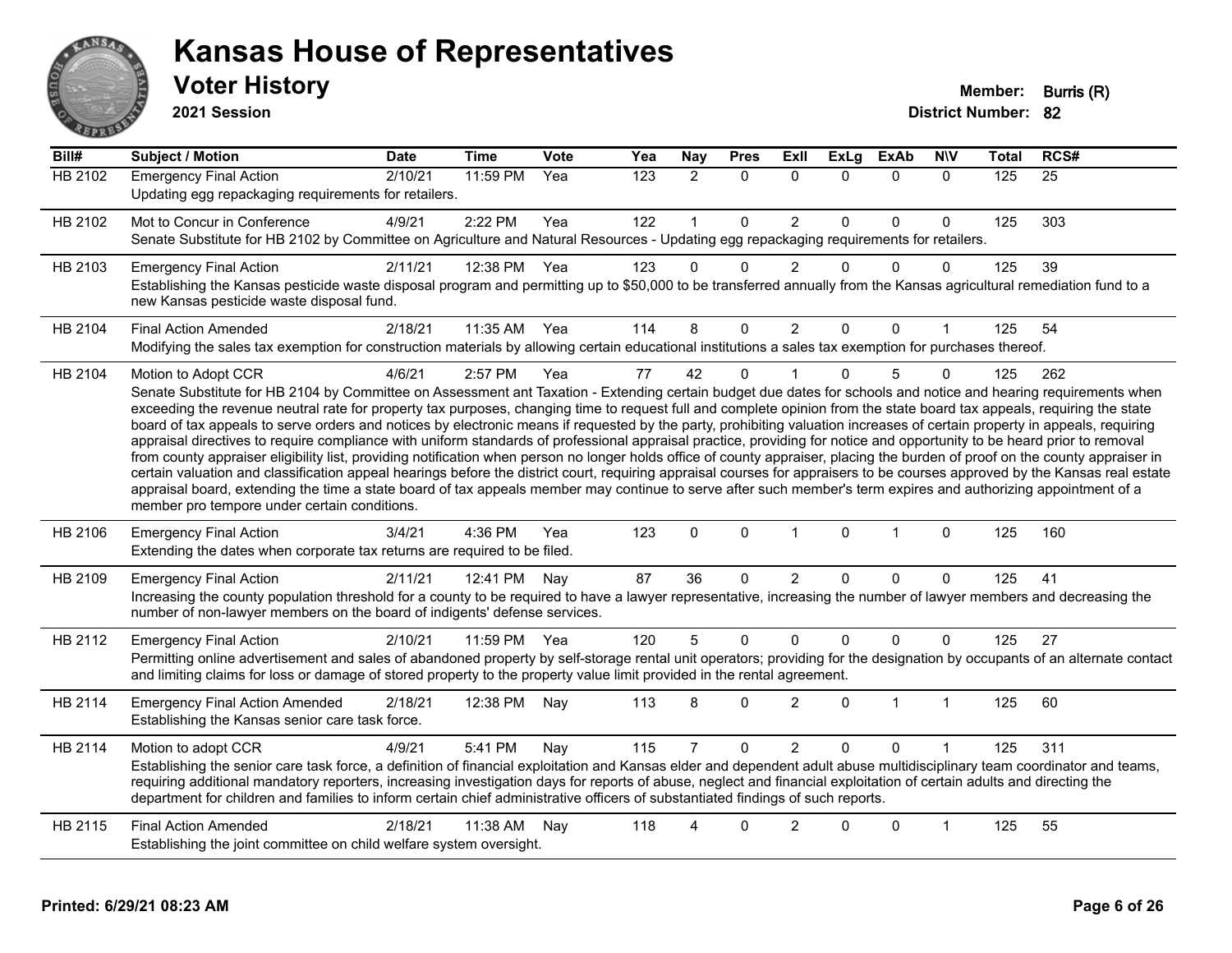

**2021 Session**

| Bill#          | Subject / Motion                                                                                                                                                                                                                                                                                                                           | <b>Date</b> | <b>Time</b>  | Vote | Yea | <b>Nay</b> | <b>Pres</b>    | Exll           | <b>ExLg</b>  | <b>ExAb</b>    | <b>NIV</b>     | <b>Total</b> | RCS# |  |
|----------------|--------------------------------------------------------------------------------------------------------------------------------------------------------------------------------------------------------------------------------------------------------------------------------------------------------------------------------------------|-------------|--------------|------|-----|------------|----------------|----------------|--------------|----------------|----------------|--------------|------|--|
| <b>HB 2116</b> | <b>Emergency Final Action</b>                                                                                                                                                                                                                                                                                                              | 3/4/21      | 4:43 PM      | Yea  | 123 | $\Omega$   | $\mathbf{0}$   | $\mathbf 1$    | $\Omega$     | 1              | $\mathbf{0}$   | 125          | 165  |  |
|                | Exempting the caregiver of a child in state out-of-home placement from the child care assistance 20-hour-per-week work requirement.                                                                                                                                                                                                        |             |              |      |     |            |                |                |              |                |                |              |      |  |
| HB 2119        | <b>EFA Sub Bill Amended</b>                                                                                                                                                                                                                                                                                                                | 3/30/21     | 7:56 PM      | Yea  | 65  | 58         | 0              |                | $\Omega$     |                | 0              | 125          | 255  |  |
|                | Substitute for HB 2119 by Committee on K-12 Education Budget - Making and concerning appropriations for the department of education for fiscal years ending June 30,                                                                                                                                                                       |             |              |      |     |            |                |                |              |                |                |              |      |  |
|                | 2021, June 30, 2022, and June 30, 2023, creating and expanding school choice programs, restricting remote learning and remote enrollment and extending the                                                                                                                                                                                 |             |              |      |     |            |                |                |              |                |                |              |      |  |
|                | statewide property tax levy for schools.                                                                                                                                                                                                                                                                                                   |             |              |      |     |            |                |                |              |                |                |              |      |  |
| HB 2120        | <b>Emergency Final Action</b>                                                                                                                                                                                                                                                                                                              | 2/11/21     | 12:50 PM     | Nay  | 110 | 13         | $\mathbf 0$    | $\overline{2}$ | $\Omega$     | 0              | $\mathbf 0$    | 125          | 46   |  |
|                | Removing the spousal exception from the crime of sexual battery.                                                                                                                                                                                                                                                                           |             |              |      |     |            |                |                |              |                |                |              |      |  |
| HB 2121        | <b>Emergency Final Action Amended</b>                                                                                                                                                                                                                                                                                                      | 2/11/21     | 12:43 PM     | Nav  | 101 | 22         | $\mathbf 0$    | $\overline{2}$ | 0            | $\Omega$       | $\Omega$       | 125          | 42   |  |
|                | Adding definitions related to defendants who abscond from supervision in the criminal procedure code and for parole.                                                                                                                                                                                                                       |             |              |      |     |            |                |                |              |                |                |              |      |  |
| HB 2121        | Motion to adopt CCR                                                                                                                                                                                                                                                                                                                        | 5/5/21      | 2:39 PM      | Yea  | 121 | $\Omega$   | $\Omega$       | 2              | 0            | $\overline{2}$ | $\Omega$       | 125          | 333  |  |
|                | Increasing the criminal penalty for mistreatment of a dependent adult or elder person when the victim is a resident of an adult care home, adding definitions related to                                                                                                                                                                   |             |              |      |     |            |                |                |              |                |                |              |      |  |
|                | defendants who abscond from supervision in the criminal procedure code and for parole and clarifying that bond agents seeking discharge as a surety are required to                                                                                                                                                                        |             |              |      |     |            |                |                |              |                |                |              |      |  |
|                | return the person released on bond to the court in the county where the complaint subject to the bond was filed, requiring the department of corrections to develop<br>guidance to be used by parole officers when responding to violations of parole and postrelease supervision and that incentivize compliant behavior, and authorizing |             |              |      |     |            |                |                |              |                |                |              |      |  |
|                | court services officers and community corrections officers to provide a certification of identification to offenders for use to obtain a new driver's license.                                                                                                                                                                             |             |              |      |     |            |                |                |              |                |                |              |      |  |
|                |                                                                                                                                                                                                                                                                                                                                            |             |              |      |     |            |                |                |              |                |                |              |      |  |
| HB 2124        | <b>Emergency Final Action</b><br>Clarifying the authority of healing arts school clinics to provide healing arts services.                                                                                                                                                                                                                 | 2/18/21     | 12:39 PM Yea |      | 121 | $\Omega$   | $\Omega$       | $\overline{2}$ | $\Omega$     |                |                | 125          | 61   |  |
|                |                                                                                                                                                                                                                                                                                                                                            |             |              |      |     |            |                |                |              |                |                |              |      |  |
| HB 2125        | <b>Emergency Final Action Amended</b>                                                                                                                                                                                                                                                                                                      | 2/18/21     | 12:46 PM Yea |      | 118 | 3          | $\Omega$       | $\overline{2}$ | $\Omega$     |                |                | 125          | 64   |  |
|                | Allowing a copy of a will to be filed and admitted to probate and allowing a will or a copy of a will filed within six months after the death of the testator to be admitted to<br>probate at any time.                                                                                                                                    |             |              |      |     |            |                |                |              |                |                |              |      |  |
|                |                                                                                                                                                                                                                                                                                                                                            |             |              |      |     |            |                |                |              |                |                |              |      |  |
| HB 2126        | <b>Final Action Amended</b>                                                                                                                                                                                                                                                                                                                | 3/4/21      | 1:44 PM      | Yea  | 85  | 37         | $\overline{1}$ | $\mathbf{1}$   | $\Omega$     | 1              | $\mathbf 0$    | 125          | 147  |  |
|                | Providing immunity from civil liability for COVID-19 claims for adult care facilities.                                                                                                                                                                                                                                                     |             |              |      |     |            |                |                |              |                |                |              |      |  |
| HB 2128        | <b>Final Action Amended</b>                                                                                                                                                                                                                                                                                                                | 3/2/21      | 10:32 AM Yea |      | 124 | $\Omega$   | $\mathbf 0$    | $\overline{1}$ | $\mathbf{0}$ | $\Omega$       | $\Omega$       | 125          | 92   |  |
|                | Clarifying jurisdiction and supervision of offenders in a certified drug abuse treatment program.                                                                                                                                                                                                                                          |             |              |      |     |            |                |                |              |                |                |              |      |  |
| HB 2134        | <b>Emergency Final Action</b>                                                                                                                                                                                                                                                                                                              | 2/11/21     | 12:39 PM     | Yea  | 123 | 0          | $\Omega$       | $\overline{2}$ | 0            | $\overline{0}$ | $\mathbf{0}$   | 125          | 40   |  |
|                | Updating the national association of insurance commissioners credit for reinsurance model law and codifying the credit for reinsurance model regulation.                                                                                                                                                                                   |             |              |      |     |            |                |                |              |                |                |              |      |  |
| HB 2134        | Motion to adopt CCR                                                                                                                                                                                                                                                                                                                        | 5/7/21      | 6:51 PM      | Nay  | 107 | 9          | $\Omega$       |                | $\Omega$     | 6              | $\overline{2}$ | 125          | 352  |  |
|                | Making appropriations for the Kansas state department of education for FY 2021, FY 2022 and FY 2023; requiring a Kansas foster care children annual academic report                                                                                                                                                                        |             |              |      |     |            |                |                |              |                |                |              |      |  |
|                | card; authorizing limited remote learning; providing the criteria for identification of students eligible to receive at-risk programs and services; requiring boards of                                                                                                                                                                    |             |              |      |     |            |                |                |              |                |                |              |      |  |
|                | education to allocate sufficient school district moneys to improve student academic performance; authorizing school districts to pay tuition and fees for concurrent and                                                                                                                                                                   |             |              |      |     |            |                |                |              |                |                |              |      |  |
|                | dual enrollment programs; expanding student eligibility under the tax credit for low income students scholarship program; extending the high-density at-risk weighting;<br>providing ACT college entrance exams and workkeys assessments to certain nonpublic school students.                                                             |             |              |      |     |            |                |                |              |                |                |              |      |  |
|                |                                                                                                                                                                                                                                                                                                                                            |             |              |      |     |            |                |                |              |                |                |              |      |  |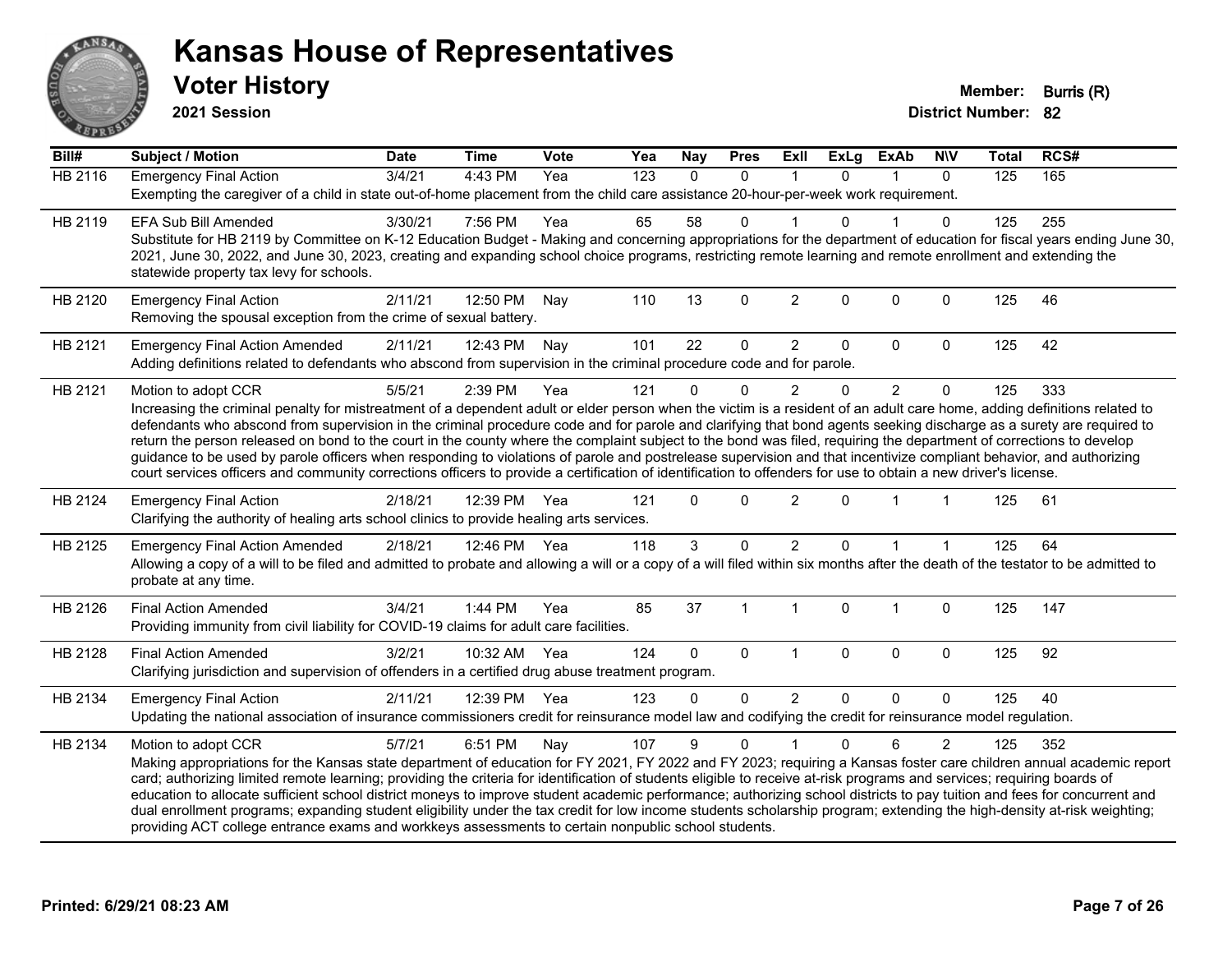

**2021 Session**

| Bill#          | <b>Subject / Motion</b>                                                                                                                                                                                                           | <b>Date</b> | <b>Time</b> | Vote | Yea | Nay            | <b>Pres</b>  | ExII           | <b>ExLg</b>  | <b>ExAb</b>    | <b>NIV</b>           | <b>Total</b> | RCS# |
|----------------|-----------------------------------------------------------------------------------------------------------------------------------------------------------------------------------------------------------------------------------|-------------|-------------|------|-----|----------------|--------------|----------------|--------------|----------------|----------------------|--------------|------|
| <b>HB 2136</b> | <b>Final Action Amended</b>                                                                                                                                                                                                       | 2/25/21     | 11:40 AM    | Yea  | 124 | $\Omega$       | $\Omega$     |                | $\Omega$     | $\Omega$       | $\Omega$             | 125          | 76   |
|                | Updating certain statutes relating to the regulation of the business of insurance; granting the commissioner of insurance certain investigative powers.                                                                           |             |             |      |     |                |              |                |              |                |                      |              |      |
| HB 2137        | <b>Final Action Amended</b>                                                                                                                                                                                                       | 3/2/21      | 10:33 AM    | Yea  | 122 | $\overline{2}$ | 0            |                | 0            | $\Omega$       | $\Omega$             | 125          | 93   |
|                | Authorizing certain licensees under the Kansas liquor control act and the club and drinking establishment act to sell and serve cereal malt beverages.                                                                            |             |             |      |     |                |              |                |              |                |                      |              |      |
| HB 2137        | Motion to adopt CCR                                                                                                                                                                                                               | 5/7/21      | 4:41 PM     | Nay  | 101 | 18             | $\Omega$     |                | $\Omega$     | 5              | $\Omega$             | 125          | 351  |
|                | Making amendments regarding licensure to sell alcoholic liquor and cereal malt beverages, authorizing transfers of bulk alcoholic liquor by certain licensees and                                                                 |             |             |      |     |                |              |                |              |                |                      |              |      |
|                | authorizing the sale of alcoholic liquor and cereal malt beverages on specified days and times and subject to certain conditions by licensees under the Kansas liquor<br>control act and the club and drinking establishment act. |             |             |      |     |                |              |                |              |                |                      |              |      |
|                |                                                                                                                                                                                                                                   |             |             |      |     |                |              |                |              |                |                      |              |      |
| HB 2138        | <b>Final Action</b>                                                                                                                                                                                                               | 3/3/21      | 11:48 AM    | Yea  | 120 | $\overline{A}$ | $\Omega$     |                | $\Omega$     | $\Omega$       | $\mathbf{0}$         | 125          | 121  |
|                | Club and drinking establishment liquor license eligibility; spouse is a law enforcement officer in another county.                                                                                                                |             |             |      |     |                |              |                |              |                |                      |              |      |
| HB 2143        | <b>Emergency Final Action</b>                                                                                                                                                                                                     | 3/4/21      | 4:39 PM     | Yea  | 119 |                | $\Omega$     |                | $\Omega$     | 1              | $\Omega$             | 125          | 162  |
|                | Making exemption permanent for certain cash rebates on sales or leases of new motor vehicles for sales tax purposes.                                                                                                              |             |             |      |     |                |              |                |              |                |                      |              |      |
| HB 2143        | Motion to adopt CCR                                                                                                                                                                                                               | 4/9/21      | 6:16 PM     | Yea  | 118 | 3              | $\Omega$     | $\overline{2}$ | $\Omega$     | $\Omega$       | $\overline{2}$       | 125          | 315  |
|                | Making exemption permanent for certain cash rebates on sales or leases of new motor vehicles for sales tax purposes.                                                                                                              |             |             |      |     |                |              |                |              |                |                      |              |      |
| HB 2145        | <b>Final Action</b>                                                                                                                                                                                                               | 3/2/21      | 10:35 AM    | Yea  | 124 | $\Omega$       | $\Omega$     |                | 0            | 0              | $\Omega$             | 125          | 94   |
|                | Exempting the retail sale of electricity by public utilities for electric vehicle charging stations from the jurisdiction of the state corporation commission.                                                                    |             |             |      |     |                |              |                |              |                |                      |              |      |
| HB 2150        | <b>Final Action Amended</b>                                                                                                                                                                                                       | 3/25/21     | $11:18$ AM  | Nav  | 118 | 4              | $\Omega$     |                | 0            | 2              | $\Omega$             | 125          | 209  |
|                | Creating a definition of financial exploitation, requiring additional mandatory reporters and increasing investigation days in the abuse, neglect and financial exploitation of                                                   |             |             |      |     |                |              |                |              |                |                      |              |      |
|                | certain adults.                                                                                                                                                                                                                   |             |             |      |     |                |              |                |              |                |                      |              |      |
| HB 2151        | <b>Emergency Final Action</b>                                                                                                                                                                                                     | 2/18/21     | 12:44 PM    | Yea  | 121 | $\Omega$       | $\mathbf{0}$ | 2              | $\mathbf{0}$ | $\overline{1}$ | $\blacktriangleleft$ | 125          | 63   |
|                | Creating Kansas elder and dependent adult abuse multidisciplinary teams and a coordinator.                                                                                                                                        |             |             |      |     |                |              |                |              |                |                      |              |      |
| HB 2153        | <b>Final Action</b>                                                                                                                                                                                                               | 3/3/21      | 11:50 AM    | Yea  | 124 | 0              | $\Omega$     |                | $\Omega$     | $\Omega$       | $\mathbf{0}$         | 125          | 122  |
|                | Increasing the criminal penalty for mistreatment of a dependent adult or elder person when the victim is a resident of an adult care home.                                                                                        |             |             |      |     |                |              |                |              |                |                      |              |      |
| HB 2155        | <b>Emergency Final Action</b>                                                                                                                                                                                                     | 2/18/21     | 12:43 PM    | Nay  | 85  | 36             | $\Omega$     | $\overline{2}$ | $\Omega$     |                | $\blacktriangleleft$ | 125          | 62   |
|                | Providing for department of health and environment response operations for water and soil pollutant release, discharge or escape.                                                                                                 |             |             |      |     |                |              |                |              |                |                      |              |      |
| HB 2158        | <b>Final Action</b>                                                                                                                                                                                                               | 2/18/21     | 11:40 AM    | Yea  | 121 |                | $\Omega$     | 2              | U            | $\Omega$       |                      | 125          | 56   |
|                | Making permanent provisions for the advisory committee on trauma and the statewide trauma system regional council to conduct closed meetings and keep privileged                                                                  |             |             |      |     |                |              |                |              |                |                      |              |      |
|                | records regarding trauma cases.                                                                                                                                                                                                   |             |             |      |     |                |              |                |              |                |                      |              |      |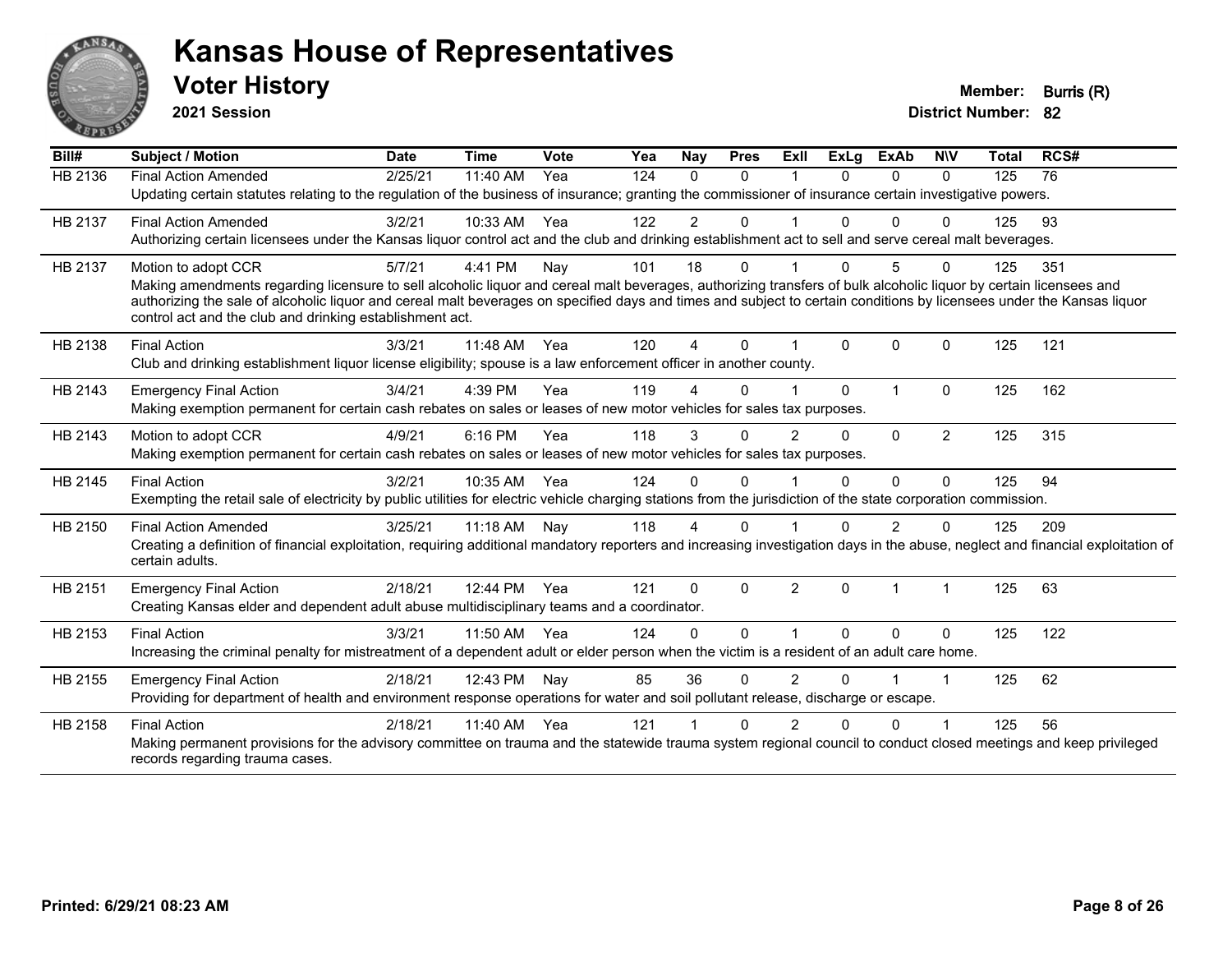

**2021 Session**

| Bill#          | <b>Subject / Motion</b>                                                                                                                                                                                                                                                                                                                                                                                                                                                                                                                                                                                                                                                                                                                                                                               | <b>Date</b> | <b>Time</b>  | Vote | Yea | <b>Nay</b> | <b>Pres</b>  | ExII           | <b>ExLg</b>  | <b>ExAb</b>    | <b>NIV</b>   | Total | RCS# |
|----------------|-------------------------------------------------------------------------------------------------------------------------------------------------------------------------------------------------------------------------------------------------------------------------------------------------------------------------------------------------------------------------------------------------------------------------------------------------------------------------------------------------------------------------------------------------------------------------------------------------------------------------------------------------------------------------------------------------------------------------------------------------------------------------------------------------------|-------------|--------------|------|-----|------------|--------------|----------------|--------------|----------------|--------------|-------|------|
| <b>HB 2158</b> | Motion to adopt CCR                                                                                                                                                                                                                                                                                                                                                                                                                                                                                                                                                                                                                                                                                                                                                                                   | 5/5/21      | 2:45 PM      | Yea  | 121 | $\Omega$   | $\Omega$     | $\mathfrak{p}$ | $\Omega$     | $\mathcal{P}$  | $\Omega$     | 125   | 334  |
|                | Establishing the joint committee on child welfare system oversight, providing certain exceptions to the confidentiality of state child death review board documents,<br>requiring visual observation of an alleged victim of child abuse or neglect as part of an investigation, exempting the caregiver of a child in state out-of-home placement<br>from the child care assistance 20-hour-per-week work requirement, permitting the secretary for children and families to license certain family foster homes where a<br>former foster care youth with certain juvenile adjudications resides making permanent provisions for the advisory committee on trauma and the statewide trauma system<br>regional council to conduct closed meetings and keep privileged records regarding trauma cases. |             |              |      |     |            |              |                |              |                |              |       |      |
| HB 2162        | <b>Final Action</b>                                                                                                                                                                                                                                                                                                                                                                                                                                                                                                                                                                                                                                                                                                                                                                                   | 3/2/21      | 10:25 AM     | Yea  | 123 | 0          | 1            |                | $\Omega$     | $\Omega$       | $\mathbf 0$  | 125   | 88   |
|                | Amending and repealing reapportionment census data laws to conform with 2019 amendments to the Kansas constitution and to remove certain obsolete provisions.                                                                                                                                                                                                                                                                                                                                                                                                                                                                                                                                                                                                                                         |             |              |      |     |            |              |                |              |                |              |       |      |
| HB 2165        | <b>Emergency Final Action Amended</b><br>Providing for all vehicles more than 35 years old to qualify as an antique vehicle.                                                                                                                                                                                                                                                                                                                                                                                                                                                                                                                                                                                                                                                                          | 2/11/21     | 12:44 PM Yea |      | 114 | 9          | $\Omega$     | $\overline{c}$ | $\Omega$     | 0              | $\mathbf 0$  | 125   | 43   |
| HB 2165        | Motion to Concur<br>Providing for all vehicles more than 35 years old to qualify as an antique vehicle.                                                                                                                                                                                                                                                                                                                                                                                                                                                                                                                                                                                                                                                                                               | 4/7/21      | 10:26 AM     | Yea  | 117 | 5          | $\mathbf 0$  | $\mathbf 1$    | $\mathbf{0}$ | $\overline{2}$ | $\Omega$     | 125   | 265  |
| HB 2166        | Final Action Sub Bill Amended                                                                                                                                                                                                                                                                                                                                                                                                                                                                                                                                                                                                                                                                                                                                                                         | 3/2/21      | 10:38 AM Yea |      | 124 | 0          | $\Omega$     |                | 0            | $\Omega$       | $\Omega$     | 125   | 95   |
|                | Substitute for HB 2166 by Committee on Transportation - Providing for the Braden's hope for childhood cancer, proud educator and alpha kappa alpha distinctive license<br>plates and providing distinctive license plates for current and veteran members of the United States army, navy, marine corps, air force, coast guard and space force and<br>modifying the requirements to begin production on distinctive license plates.                                                                                                                                                                                                                                                                                                                                                                  |             |              |      |     |            |              |                |              |                |              |       |      |
| HB 2166        | Motion to Adopt CCR                                                                                                                                                                                                                                                                                                                                                                                                                                                                                                                                                                                                                                                                                                                                                                                   | 4/8/21      | 5:31 PM      | Yea  | 81  | 41         | $\Omega$     | -1             | $\Omega$     | $\overline{2}$ | $\Omega$     | 125   | 289  |
|                | Substitute for HB 2166 by Committee on Transportation - Providing for the Braden's hope for childhood cancer, proud educator, delta sigma theta, Gadsden flag, love,<br>Chloe foundation and alpha kappa alpha distinctive license plates and providing distinctive license plates for current and veteran members of the United States army,<br>navy, marine corps, air force, coast guard and space force, modifying the requirements to begin production on distinctive license plates, requiring reporting by<br>sponsoring organizations of distinctive license plates, allowing certain license plates issued by the division of vehicles to be personalized license plates and establishing<br>a fee on firefighter distinctive license plates.                                                |             |              |      |     |            |              |                |              |                |              |       |      |
| HB 2166        | <b>Consideration of Veto</b>                                                                                                                                                                                                                                                                                                                                                                                                                                                                                                                                                                                                                                                                                                                                                                          | 5/3/21      | 11:39 AM     | Yea  | 86  | 37         | $\mathbf{0}$ | $\Omega$       | 0            | 1              | $\mathbf{1}$ | 125   | 317  |
|                | Substitute for HB 2166 by Committee on Transportation - Providing for the Braden's hope for childhood cancer, proud educator, delta sigma theta, Gadsden flag, love,<br>Chloe foundation and alpha kappa alpha distinctive license plates and providing distinctive license plates for current and veteran members of the United States army,<br>navy, marine corps, air force, coast guard and space force, modifying the requirements to begin production on distinctive license plates, requiring reporting by<br>sponsoring organizations of distinctive license plates, allowing certain license plates issued by the division of vehicles to be personalized license plates and establishing<br>a fee on firefighter distinctive license plates.                                                |             |              |      |     |            |              |                |              |                |              |       |      |
| HB 2167        | <b>Emergency Final Action</b><br>Permitting concrete mixer trucks and requiring dump trucks to display license plates on the front of vehicles.                                                                                                                                                                                                                                                                                                                                                                                                                                                                                                                                                                                                                                                       | 2/10/21     | 11:59 PM     | Yea  | 125 | 0          | 0            | 0              | 0            | 0              | $\mathbf 0$  | 125   | 34   |
| HB 2167        | Motion to Concur<br>Permitting concrete mixer trucks and requiring dump trucks to display license plates on the front of vehicles.                                                                                                                                                                                                                                                                                                                                                                                                                                                                                                                                                                                                                                                                    | 4/7/21      | 10:28 AM     | Yea  | 122 | $\Omega$   | $\mathbf{0}$ | 1              | $\Omega$     | $\overline{2}$ | $\mathbf 0$  | 125   | 266  |
| HB 2172        | <b>Final Action Amended</b>                                                                                                                                                                                                                                                                                                                                                                                                                                                                                                                                                                                                                                                                                                                                                                           | 2/18/21     | 11:41 AM     | Yea  | 122 |            | n            | 2              | 0            | $\Omega$       |              | 125   | 57   |
|                | Modifying water usage calculations and fees for multi-year flex accounts and permitting alternative base average water use calculations and prorated terms.                                                                                                                                                                                                                                                                                                                                                                                                                                                                                                                                                                                                                                           |             |              |      |     |            |              |                |              |                |              |       |      |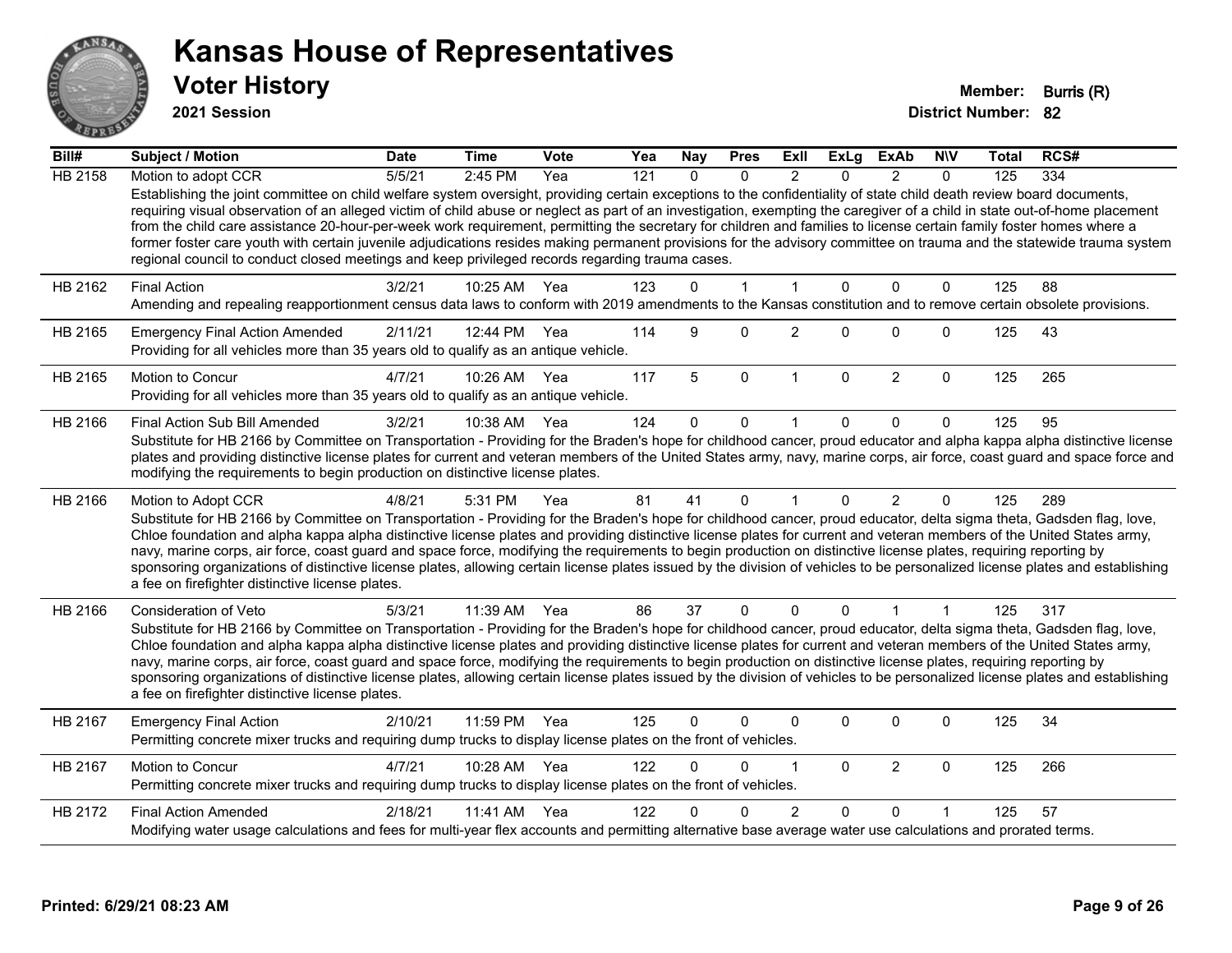

**2021 Session**

| Bill#   | <b>Subject / Motion</b>                                                                                                                                                                                                                                                                                                                                                                                                                                                                                                                                                                                                                                                                                                                                                                                                                                                                                           | <b>Date</b> | <b>Time</b>  | Vote | Yea | <b>Nay</b>     | <b>Pres</b>  | ExIl                 | <b>ExLg</b>  | <b>ExAb</b>    | <b>NIV</b>   | <b>Total</b> | RCS# |
|---------|-------------------------------------------------------------------------------------------------------------------------------------------------------------------------------------------------------------------------------------------------------------------------------------------------------------------------------------------------------------------------------------------------------------------------------------------------------------------------------------------------------------------------------------------------------------------------------------------------------------------------------------------------------------------------------------------------------------------------------------------------------------------------------------------------------------------------------------------------------------------------------------------------------------------|-------------|--------------|------|-----|----------------|--------------|----------------------|--------------|----------------|--------------|--------------|------|
| HB 2175 | <b>Emergency Final Action</b><br>Creating the Dwayne Peaslee technical training center district.                                                                                                                                                                                                                                                                                                                                                                                                                                                                                                                                                                                                                                                                                                                                                                                                                  | 2/25/21     | 12:52 PM     | Yea  | 122 | $\overline{2}$ | $\Omega$     | $\mathbf{1}$         | $\Omega$     | $\mathbf{0}$   | $\mathbf{0}$ | 125          | 81   |
| HB 2176 | <b>Emergency Final Action Amended</b><br>Clarify the vacation or exclusion of territory from city boundaries or release of easements.                                                                                                                                                                                                                                                                                                                                                                                                                                                                                                                                                                                                                                                                                                                                                                             | 3/25/21     | 12:22 PM     | Yea  | 120 | $\overline{2}$ | $\Omega$     | $\mathbf{1}$         | $\mathbf{0}$ | 2              | $\Omega$     | 125          | 224  |
| HB 2178 | <b>Final Action</b><br>Vacating certain blocks in the original town plat set aside for a college and a park in the city of Americus and vesting fee simple title in the city.                                                                                                                                                                                                                                                                                                                                                                                                                                                                                                                                                                                                                                                                                                                                     | 2/18/21     | 11:42 AM     | Yea  | 121 |                | $\Omega$     | $\overline{2}$       | $\Omega$     | $\Omega$       | 1            | 125          | 58   |
| HB 2178 | Motion to Concur<br>Providing for the vacation or exclusion of territory or easements by cities, including certain blocks in the original town plat set aside for a college and a park in the<br>city of Americus.                                                                                                                                                                                                                                                                                                                                                                                                                                                                                                                                                                                                                                                                                                | 3/30/21     | 3:05 PM      | Yea  | 121 | $\overline{2}$ | 0            | $\mathbf 1$          | $\Omega$     | $\Omega$       | 1            | 125          | 250  |
| HB 2183 | <b>Final Action Amended</b><br>Prohibiting the governor, the executive branch and the judicial branch from altering election laws or procedures and limiting the authority of the secretary of state to enter<br>into consent decrees with any court absent the approval of the legislative coordinating council.                                                                                                                                                                                                                                                                                                                                                                                                                                                                                                                                                                                                 | 3/3/21      | 11:53 AM     | Yea  | 84  | 39             |              |                      | 0            | $\Omega$       | $\Omega$     | 125          | 123  |
| HB 2183 | Motion to adopt CCR<br>Creating the transparency in revenues underwriting elections act; prohibiting the receipt and expenditure of private moneys by election officials; directing the secretary of<br>state to publish certain registered voter totals; relating to advance voting ballots by requiring signed statements for delivery of such ballots on behalf of a voter; limiting<br>the number of such ballots that can be delivered; prohibiting the altering or backdating of the mailing date on such ballots; requiring a matching signature on such<br>ballots; removing the secretary of state's authority to provide additional time for receipt of such ballots; prohibiting candidates for office from engaging in certain conduct<br>related to advance voting ballots; creating the crime of false representation of an election official; and, expanding the crime of electioneering.          | 4/8/21      | 10:11 PM     | Yea  | 80  | 42             | $\Omega$     | $\blacktriangleleft$ | $\Omega$     | $\overline{2}$ | $\mathbf 0$  | 125          | 296  |
| HB 2183 | <b>Consideration of Veto</b><br>Creating the transparency in revenues underwriting elections act; prohibiting the receipt and expenditure of private moneys by election officials; directing the secretary of<br>state to publish certain registered voter totals; relating to advance voting ballots by requiring signed statements for delivery of such ballots on behalf of a voter; limiting<br>the number of such ballots that can be delivered; prohibiting the altering or backdating of the mailing date on such ballots; requiring a matching signature on such<br>ballots; removing the secretary of state's authority to provide additional time for receipt of such ballots; prohibiting candidates for office from engaging in certain conduct<br>related to advance voting ballots; creating the crime of false representation of an election official; and, expanding the crime of electioneering. | 5/3/21      | 12:01 PM Yea |      | 85  | 38             | $\Omega$     |                      |              |                |              | 125          | 319  |
| HB 2187 | <b>Final Action</b><br>Enacting the first-time home buyer savings account act.                                                                                                                                                                                                                                                                                                                                                                                                                                                                                                                                                                                                                                                                                                                                                                                                                                    | 2/18/21     | 11:44 AM     | Yea  | 119 | 3              | $\mathbf{0}$ | $\overline{2}$       | <sup>0</sup> | $\Omega$       | 1            | 125          | 59   |
| HB 2187 | Motion to Concur<br>Enacting the first-time home buyer savings account act.                                                                                                                                                                                                                                                                                                                                                                                                                                                                                                                                                                                                                                                                                                                                                                                                                                       | 5/5/21      | 2:47 PM      | Yea  | 119 | $\overline{2}$ | $\Omega$     | $\overline{2}$       | $\Omega$     | $\overline{2}$ | $\mathbf{0}$ | 125          | 335  |
| HB 2191 | <b>Final Action</b><br>Increasing criminal penalties for the crimes of riot and incitement to riot when the crime occurs in a correctional facility.                                                                                                                                                                                                                                                                                                                                                                                                                                                                                                                                                                                                                                                                                                                                                              | 2/24/21     | 11:20 AM     | Yea  | 123 | $\mathbf{0}$   | 0            | $\mathbf 1$          | $\Omega$     | $\mathbf{1}$   | $\Omega$     | 125          | 67   |
| HB 2192 | <b>Final Action</b><br>Authorizing court services officers and community corrections officers to provide a certification of identification to offenders for use to obtain a new driver's license.                                                                                                                                                                                                                                                                                                                                                                                                                                                                                                                                                                                                                                                                                                                 | 2/25/21     | 11:41 AM     | Yea  | 124 | 0              | $\Omega$     |                      | 0            | $\Omega$       | $\Omega$     | 125          | 77   |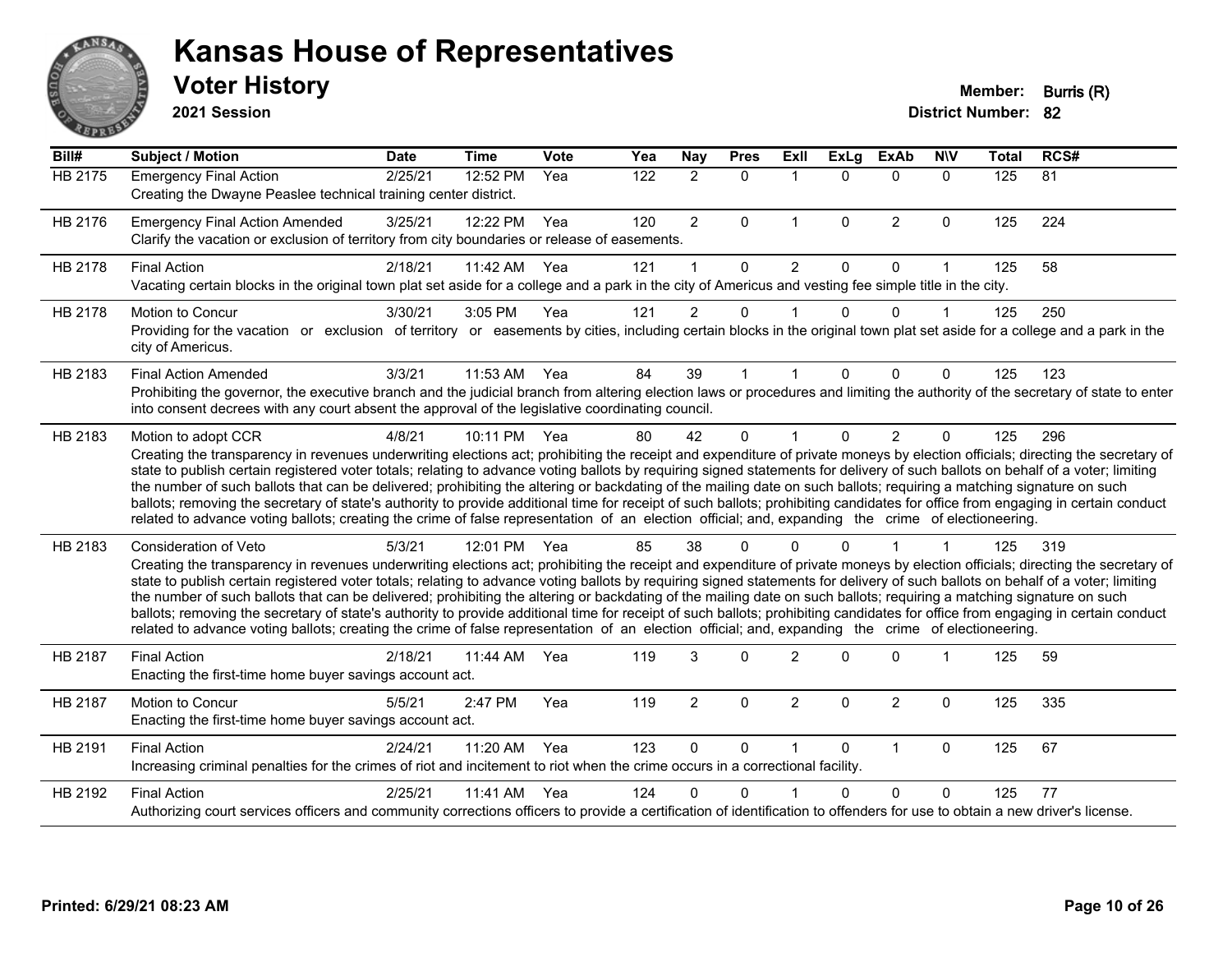

**2021 Session**

| Bill#   | Subject / Motion                                                                                                                                                                                                                                                                                                                                                                                                                                                                                                                                                                                                                                                                                                                                                                                                                                                                                                                                                                                                                                                                                                                                  | <b>Date</b> | <b>Time</b>  | Vote | Yea | <b>Nay</b>      | <b>Pres</b>  | ExII           | ExLg        | ExAb           | <b>NIV</b>   | Total | RCS# |
|---------|---------------------------------------------------------------------------------------------------------------------------------------------------------------------------------------------------------------------------------------------------------------------------------------------------------------------------------------------------------------------------------------------------------------------------------------------------------------------------------------------------------------------------------------------------------------------------------------------------------------------------------------------------------------------------------------------------------------------------------------------------------------------------------------------------------------------------------------------------------------------------------------------------------------------------------------------------------------------------------------------------------------------------------------------------------------------------------------------------------------------------------------------------|-------------|--------------|------|-----|-----------------|--------------|----------------|-------------|----------------|--------------|-------|------|
| HB 2196 | Final Action Sub Bill Amended                                                                                                                                                                                                                                                                                                                                                                                                                                                                                                                                                                                                                                                                                                                                                                                                                                                                                                                                                                                                                                                                                                                     | 3/4/21      | 1:47 PM      | Yea  | 87  | $\overline{36}$ | $\mathbf{0}$ |                | $\Omega$    |                | $\mathbf{0}$ | 125   | 148  |
|         | Substitute for HB 2196 by Commerce, Labor and Economic Development - Changing provisions of the employment security law including creation of the unemployment<br>compensation modernization and improvement council, development of a new unemployment insurance information technology system, provision of tax information to<br>claimants, publication of trust fund data, the maximum benefit period, the charging of employer accounts for benefits paid, employer contribution rate determination and<br>schedules, abolishment of the employment security interest assessment fund, crediting of employer accounts for fraudulent or erroneous payments, appropriation of<br>federal COVID-19 moneys to the unemployment insurance trust fund, transfers from the state general fund to the unemployment insurance trust fund for improper<br>benefit payments, emergency expansion of the employment security board of review, providing for the my reemployment plan program and workforce training program<br>availability to claimants, changes to the shared work compensation program and other unemployment trust fund provisions. |             |              |      |     |                 |              |                |             |                |              |       |      |
| HB 2196 | Motion to adopt CCR                                                                                                                                                                                                                                                                                                                                                                                                                                                                                                                                                                                                                                                                                                                                                                                                                                                                                                                                                                                                                                                                                                                               | 4/9/21      | 5:58 PM      | Yea  | 122 |                 | $\Omega$     | $\overline{2}$ |             | 0              |              | 125   | 314  |
|         | Senate Substitute for HB 2196 by Committee on Commerce - Changing provisions of the employment security law including creation of the unemployment<br>compensation modernization and improvement council, development of a new unemployment insurance information technology system, provision of tax information to<br>claimants, publication of trust fund data, the maximum benefit period, the charging of employer accounts for benefits paid, employer contribution rate determination and<br>schedules, crediting of employer accounts for fraudulent or erroneous payments, transfer of federal COVID-19 moneys to the unemployment insurance trust fund,<br>emergency expansion of the employment security board of review, providing for the my reemployment plan program and workforce training program availability to<br>claimants, changes to the shared work compensation program and other unemployment trust fund provisions.                                                                                                                                                                                                    |             |              |      |     |                 |              |                |             |                |              |       |      |
| HB 2201 | <b>Final Action Amended</b><br>Decreasing the Eisenhower legacy transportation program alternate delivery project threshold, authorizing usage of federal stimulus funds and KDOT bonding authority.                                                                                                                                                                                                                                                                                                                                                                                                                                                                                                                                                                                                                                                                                                                                                                                                                                                                                                                                              | 3/2/21      | 10:40 AM     | Nay  | 118 | 6               | $\Omega$     |                | $\Omega$    | $\Omega$       | $\Omega$     | 125   | 96   |
| HB 2201 | Mot to Concur in Conference<br>Senate Substitute for HB 2201 by Committee on Transportation - Decreasing the Eisenhower legacy transportation program alternate delivery project threshold,<br>authorizing the usage of federal stimulus funds and KDOT bonding authority.                                                                                                                                                                                                                                                                                                                                                                                                                                                                                                                                                                                                                                                                                                                                                                                                                                                                        | 4/8/21      | 5:00 PM      | Nay  | 95  | 27              | $\mathbf 0$  |                | $\Omega$    | $\overline{2}$ | $\Omega$     | 125   | 285  |
| HB 2203 | <b>Final Action</b><br>Establishing the asbestos remediation fund for fees collected as part of the Kansas asbestos control program.                                                                                                                                                                                                                                                                                                                                                                                                                                                                                                                                                                                                                                                                                                                                                                                                                                                                                                                                                                                                              | 3/2/21      | 10:42 AM Yea |      | 122 | $\overline{2}$  | 0            |                | $\Omega$    | $\Omega$       | $\mathbf 0$  | 125   | 97   |
| HB 2203 | Motion to Concur<br>Establishing the asbestos remediation fund for fees collected as part of the Kansas asbestos control program.                                                                                                                                                                                                                                                                                                                                                                                                                                                                                                                                                                                                                                                                                                                                                                                                                                                                                                                                                                                                                 | 4/8/21      | 7:45 PM      | Yea  | 121 |                 |              | $\mathbf{1}$   | $\mathbf 0$ | $\mathbf{1}$   | $\mathbf 0$  | 125   | 290  |
| HB 2208 | <b>Final Action Amended</b>                                                                                                                                                                                                                                                                                                                                                                                                                                                                                                                                                                                                                                                                                                                                                                                                                                                                                                                                                                                                                                                                                                                       | 3/3/21      | 11:55 AM     | Yea  | 124 | $\Omega$        | $\Omega$     |                | $\Omega$    | $\Omega$       | $\Omega$     | 125   | 124  |
|         | Authorizing telemedicine waivers for out-of-state healthcare providers, reducing certain requirements for licensure by the behavioral sciences regulatory board and<br>expanding out-of-state temporary permits to practice behavioral sciences professions.                                                                                                                                                                                                                                                                                                                                                                                                                                                                                                                                                                                                                                                                                                                                                                                                                                                                                      |             |              |      |     |                 |              |                |             |                |              |       |      |
| HB 2208 | Motion to adopt CCR<br>Senate Substitute for HB 2208 by Committee on Public Health and Welfare - Establishing certification and funding for certified community behavioral health clinics,<br>enacting the rural emergency hospital act to provide for the licensure of rural emergency hospitals, authorizing telemedicine waivers for out-of-state healthcare<br>providers, reducing certain requirements for licensure by the behavioral sciences regulatory board and expanding out-of-state temporary permits to practice behavioral<br>sciences professions.                                                                                                                                                                                                                                                                                                                                                                                                                                                                                                                                                                                | 4/9/21      | 5:44 PM      | Yea  | 120 | $\overline{2}$  | 0            | $\overline{2}$ | $\Omega$    | $\Omega$       |              | 125   | 312  |
| HB 2209 | <b>Final Action Amended</b><br>Enacting the psychology interjurisdictional compact to provide for interjurisdictional authorization to practice telepsychology and temporary in-person, face-to-face<br>psychology.                                                                                                                                                                                                                                                                                                                                                                                                                                                                                                                                                                                                                                                                                                                                                                                                                                                                                                                               | 3/3/21      | 11:57 AM     | Yea  | 121 | 3               | $\mathbf{0}$ | 1              | $\Omega$    | $\Omega$       | $\mathbf{0}$ | 125   | 125  |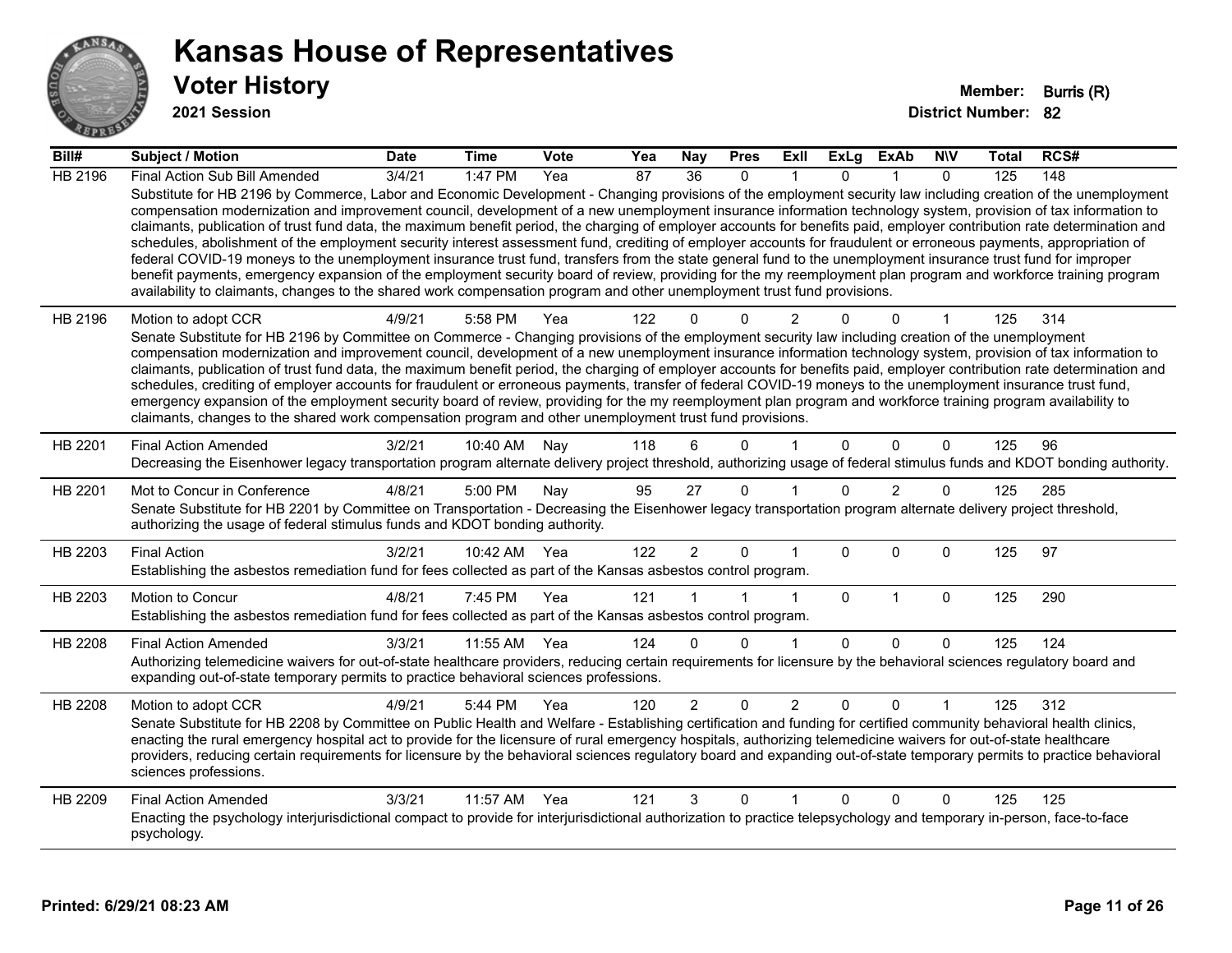

**2021 Session**

| Bill#          | <b>Subject / Motion</b>                                                                                                                                                      | <b>Date</b> | <b>Time</b> | <b>Vote</b> | Yea | Nay          | <b>Pres</b> | ExII           | <b>ExLg</b>  | <b>ExAb</b>    | <b>NIV</b>   | <b>Total</b> | RCS# |
|----------------|------------------------------------------------------------------------------------------------------------------------------------------------------------------------------|-------------|-------------|-------------|-----|--------------|-------------|----------------|--------------|----------------|--------------|--------------|------|
| HB 2212        | Final Action                                                                                                                                                                 | 3/2/21      | 10:43 AM    | Yea         | 122 | 2            | $\Omega$    | 1              | $\Omega$     | $\mathbf{0}$   | $\Omega$     | 125          | 98   |
|                | Eliminating Kansas residency requirements for various liquor licenses.                                                                                                       |             |             |             |     |              |             |                |              |                |              |              |      |
| HB 2214        | <b>Final Action</b>                                                                                                                                                          | 3/2/21      | 10:45 AM    | Yea         | 124 | $\mathbf{0}$ | 0           | 1              | $\Omega$     | $\mathbf{0}$   | $\Omega$     | 125          | 99   |
|                | Authorizing the secretary of administration on behalf of the department of corrections to convey land in Mitchell county to the city of Beloit.                              |             |             |             |     |              |             |                |              |                |              |              |      |
| HB 2218        | <b>Final Action</b>                                                                                                                                                          | 3/4/21      | 1:49 PM     | Yea         | 123 | $\Omega$     | $\Omega$    | 1              | 0            | 1              | 0            | 125          | 149  |
|                | Updating membership and requirements of the Kansas state employees health care commission to include a current and retired state employee enrolled in the state              |             |             |             |     |              |             |                |              |                |              |              |      |
|                | healthcare benefits program group health insurance medical plan.                                                                                                             |             |             |             |     |              |             |                |              |                |              |              |      |
| HB 2218        | Motion to adopt CCR                                                                                                                                                          | 4/9/21      | 2:33 PM     | Yea         | 123 | $\mathbf 0$  | 0           | $\overline{2}$ | $\Omega$     | $\Omega$       | $\mathbf{0}$ | 125          | 306  |
|                | Updating the membership and responsibilities of the Kansas state employees health care commission and requiring the commission to make certain reports and                   |             |             |             |     |              |             |                |              |                |              |              |      |
|                | recommendations to the legislature.                                                                                                                                          |             |             |             |     |              |             |                |              |                |              |              |      |
| HB 2219        | <b>Final Action</b>                                                                                                                                                          | 3/16/21     | $11:13$ AM  | Yea         | 123 |              | $\Omega$    | 1              | $\Omega$     | $\Omega$       | $\Omega$     | 125          | 168  |
|                | Enacting the Kansas targeted employment act to provide tax credits for the employment of persons with developmental disabilities.                                            |             |             |             |     |              |             |                |              |                |              |              |      |
| HB 2224        | <b>Final Action Amended</b>                                                                                                                                                  | 3/4/21      | 1:50 PM     | Yea         | 117 | 6            | 0           |                | $\Omega$     |                | $\Omega$     | 125          | 150  |
|                | Expanding the definition of "infectious disease" in certain statutes related to crimes in which bodily fluids may have been transmitted from one person to another.          |             |             |             |     |              |             |                |              |                |              |              |      |
| HB 2224        | Mot to Concur in Conference                                                                                                                                                  | 5/7/21      | 4:21 PM     | Nay         | 112 | 7            | $\Omega$    |                | $\Omega$     | 5              | $\Omega$     | 125          | 350  |
|                | Expanding the definition of "infectious disease" in certain statutes related to crimes in which bodily fluids may have been transmitted from one person to another.          |             |             |             |     |              |             |                |              |                |              |              |      |
| <b>HB 2227</b> | <b>Final Action Amended</b>                                                                                                                                                  | 3/4/21      | 1:53 PM     | Nay         | 113 | 10           | $\Omega$    |                | $\Omega$     | 1              | $\mathbf{0}$ | 125          | 151  |
|                | Providing immunity from civil liability for COVID-19 claims for certain covered facilities, including adult care homes, community mental health centers, crisis intervention |             |             |             |     |              |             |                |              |                |              |              |      |
|                | centers, community service providers and community developmental disability organizations.                                                                                   |             |             |             |     |              |             |                |              |                |              |              |      |
| HB 2228        | <b>Final Action Amended</b>                                                                                                                                                  | 3/3/21      | 11:58 AM    | Yea         | 124 | 0            | 0           | 1              | 0            | $\mathbf 0$    | 0            | 125          | 126  |
|                | Requiring law enforcement agencies to adopt a policy regarding submission of sexual assault evidence kits and allowing evidence collection at child advocacy centers or      |             |             |             |     |              |             |                |              |                |              |              |      |
|                | other facilities.                                                                                                                                                            |             |             |             |     |              |             |                |              |                |              |              |      |
| HB 2231        | <b>Emergency Final Action</b>                                                                                                                                                | 3/4/21      | 4:35 PM     | Nay         | 78  | 45           | $\mathbf 0$ | $\mathbf{1}$   | $\mathbf{0}$ | $\overline{1}$ | $\mathbf 0$  | 125          | 159  |
|                | Amending the definition of the crime of conducting a pyramid promotional scheme, providing for an exemption and defining key terms.                                          |             |             |             |     |              |             |                |              |                |              |              |      |
| HB 2234        | <b>Final Action</b>                                                                                                                                                          | 3/3/21      | 12:00 PM    | Yea         | 123 |              | $\Omega$    |                | $\Omega$     | $\Omega$       | $\Omega$     | 125          | 127  |
|                | Requiring medical directors of emergency medical services to provide medical oversight of such services and emergency medical service providers.                             |             |             |             |     |              |             |                |              |                |              |              |      |
| HB 2236        | <b>Final Action Amended</b>                                                                                                                                                  | 3/18/21     | 11:27 AM    | Yea         | 122 | $\Omega$     | $\Omega$    | 1              | $\Omega$     | $\overline{2}$ | $\Omega$     | 125          | 181  |
|                | Authorizing exclusion of the sales comparison approach in mortgage financing appraisals of certain unique residential real property in rural counties.                       |             |             |             |     |              |             |                |              |                |              |              |      |
|                |                                                                                                                                                                              | 2/24/21     |             | Yea         | 107 | 16           | $\Omega$    |                | $\mathbf{0}$ | $\overline{1}$ | $\Omega$     | 125          | 68   |
| HB 2237        | <b>Final Action</b><br>Extending the eligible time period for the rural opportunity zone loan repayment program and income tax credit.                                       |             | 11:22 AM    |             |     |              |             |                |              |                |              |              |      |
|                |                                                                                                                                                                              |             |             |             |     |              |             |                |              |                |              |              |      |
| HB 2238        | <b>Final Action</b>                                                                                                                                                          | 3/2/21      | 10:47 AM    | Yea         | 124 | 0            | 0           |                | $\Omega$     | $\mathbf{0}$   | 0            | 125          | 100  |
|                | Eliminating the dollar limitation for acceptance of gifts by donors to school districts or cities, or both, for library purposes.                                            |             |             |             |     |              |             |                |              |                |              |              |      |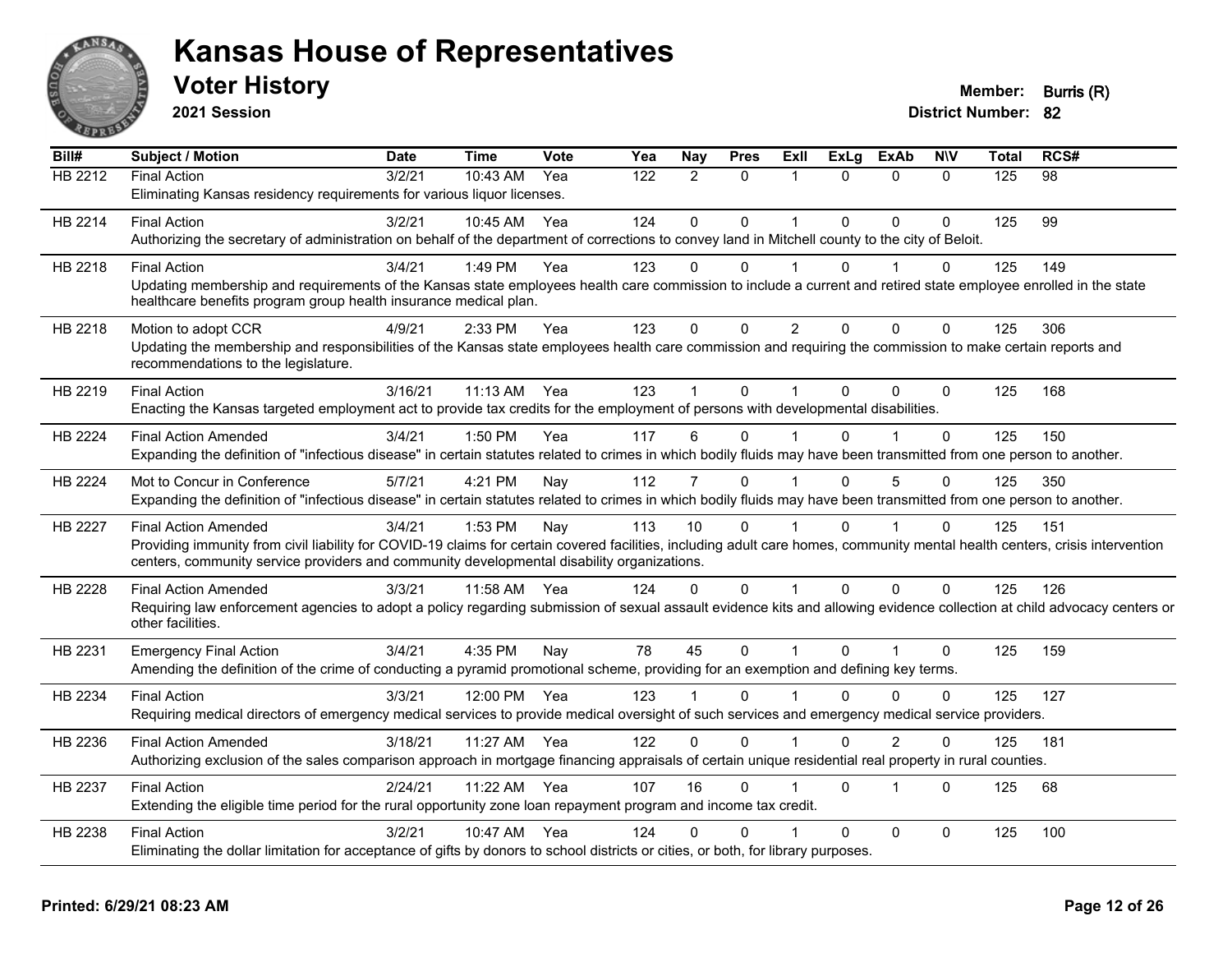

**2021 Session**

| Bill#   | Subject / Motion                                                                                                                                                                                                                                                                                                                                                                                         | <b>Date</b> | Time         | <b>Vote</b> | Yea | Nay            | <b>Pres</b>  | <b>Exll</b>  | <b>ExLg</b>  | <b>ExAb</b>    | <b>NIV</b>   | <b>Total</b> | RCS# |
|---------|----------------------------------------------------------------------------------------------------------------------------------------------------------------------------------------------------------------------------------------------------------------------------------------------------------------------------------------------------------------------------------------------------------|-------------|--------------|-------------|-----|----------------|--------------|--------------|--------------|----------------|--------------|--------------|------|
| HB 2239 | <b>Emergency Final Action Amended</b><br>Extending the Kansas corporate income tax net operating loss carryforward.                                                                                                                                                                                                                                                                                      | 3/4/21      | 4:33 PM      | Yea         | 123 | $\mathbf{0}$   | $\Omega$     | 1            | $\Omega$     | $\mathbf 1$    | $\mathbf{0}$ | 125          | 158  |
| HB 2243 | <b>Final Action</b><br>Adjusting the frequency of the KPERS actuarial experience study.                                                                                                                                                                                                                                                                                                                  | 2/25/21     | 11:43 AM     | Yea         | 123 | $\mathbf{1}$   | $\mathbf 0$  | $\mathbf{1}$ | $\Omega$     | $\mathbf{0}$   | 0            | 125          | 78   |
| HB 2243 | Motion to adopt CCR<br>Adjusting the frequency of the KPERS actuarial experience study, providing a moratorium on KPERS death and long-term disability employer contributions, allowing the<br>extension of certain DROP periods and conforming certain KPERS provisions with the federal CARES act.                                                                                                     | 4/8/21      | 5:11 PM      | Yea         | 122 | $\mathbf 0$    | $\mathsf 0$  | $\mathbf 1$  | $\mathbf 0$  | $\overline{2}$ | $\mathbf 0$  | 125          | 288  |
| HB 2244 | <b>Emergency Final Action Amended</b><br>Establishing requirements for the effective disposal of industrial hemp and requiring industrial hemp processors to register with the state fire marshal.                                                                                                                                                                                                       | 2/25/21     | 12:49 PM     | Nay         | 97  | 27             | $\Omega$     | $\mathbf 1$  | $\Omega$     | $\Omega$       | 0            | 125          | 79   |
| HB 2244 | Motion to adopt CCR<br>Establishing requirements for the effective disposal of industrial hemp and requiring industrial hemp processors to register with the state fire marshal.                                                                                                                                                                                                                         | 4/8/21      | 9:32 PM      | Nay         | 101 | 22             | $\Omega$     |              | $\Omega$     |                | 0            | 125          | 295  |
| HB 2245 | <b>Final Action</b><br>Permitting the division of vehicles to collect emergency contact information for registration purposes and permitting law enforcement agencies to use such information in<br>the case of an emergency.                                                                                                                                                                            | 3/4/21      | 1:54 PM      | Yea         | 123 | $\Omega$       | $\Omega$     |              | 0            |                | 0            | 125          | 152  |
| HB 2245 | Motion to Concur<br>Permitting the division of vehicles to collect emergency contact information for registration purposes and permitting law enforcement agencies to use such information in<br>the case of an emergency.                                                                                                                                                                               | 4/7/21      | 10:30 AM     | Yea         | 122 | $\mathbf 0$    | $\mathbf 0$  | $\mathbf{1}$ | $\mathbf{0}$ | $\overline{2}$ | $\mathbf 0$  | 125          | 267  |
| HB 2247 | <b>Final Action Amended</b><br>Designating a portion of K-67 highway as the COII Trenton J Brinkman memorial highway, designating bridges on U.S. highway 54 as the Max Zimmerman memorial<br>bridge and the Jack Taylor memorial bridge, designating a bridge on U.S. highway 77 as the PFC Loren H Larson bridge and designating a bridge on U.S. highway 166<br>as the Tyler A Juden memorial bridge. | 3/2/21      | 10:48 AM Yea |             | 124 | $\Omega$       | $\Omega$     | 1            | $\Omega$     | $\Omega$       | 0            | 125          | 101  |
| HB 2247 | Motion to Concur<br>Designating a portion of K-67 highway as the COII Trenton J Brinkman memorial highway, designating bridges on U.S. highway 54 as the Max Zimmerman memorial<br>bridge and the Jack Taylor memorial bridge, designating a bridge on U.S. highway 77 as the PFC Loren H Larson bridge and designating a bridge on U.S. highway 166<br>as the Tyler A Juden memorial bridge.            | 4/7/21      | 10:23 AM Yea |             | 122 | $\Omega$       | $\Omega$     |              | $\Omega$     | $\overline{2}$ | 0            | 125          | 264  |
| HB 2248 | <b>Final Action</b><br>Increasing state financial assistance to local health departments under specified circumstances.                                                                                                                                                                                                                                                                                  | 3/17/21     | 11:19 AM     | Nav         | 111 | 12             | $\mathbf{0}$ | 1            | $\Omega$     | 1              | 0            | 125          | 175  |
| HB 2252 | <b>Final Action Amended</b><br>Creating fulfillment house licenses to authorize storage and shipping services provided to winery special order shipping licensees.                                                                                                                                                                                                                                       | 3/2/21      | 10:50 AM     | Yea         | 122 | $\overline{c}$ | $\mathbf 0$  | $\mathbf 1$  | $\Omega$     | $\mathbf 0$    | $\mathbf 0$  | 125          | 102  |
| HB 2254 | <b>Final Action Amended</b><br>Increasing the monetary cap on irrevocable prearranged funeral agreements to \$10,000.                                                                                                                                                                                                                                                                                    | 2/24/21     | 11:23 AM     | Yea         | 123 | $\Omega$       | $\Omega$     | 1            | $\Omega$     | $\overline{1}$ | $\Omega$     | 125          | 69   |
| HB 2254 | Mot to Concur in Conference<br>Increasing the monetary cap on irrevocable prearranged funeral agreements to \$10,000.                                                                                                                                                                                                                                                                                    | 4/8/21      | 7:48 PM      | Yea         | 122 |                | 0            | 1            | $\Omega$     | $\overline{1}$ | 0            | 125          | 291  |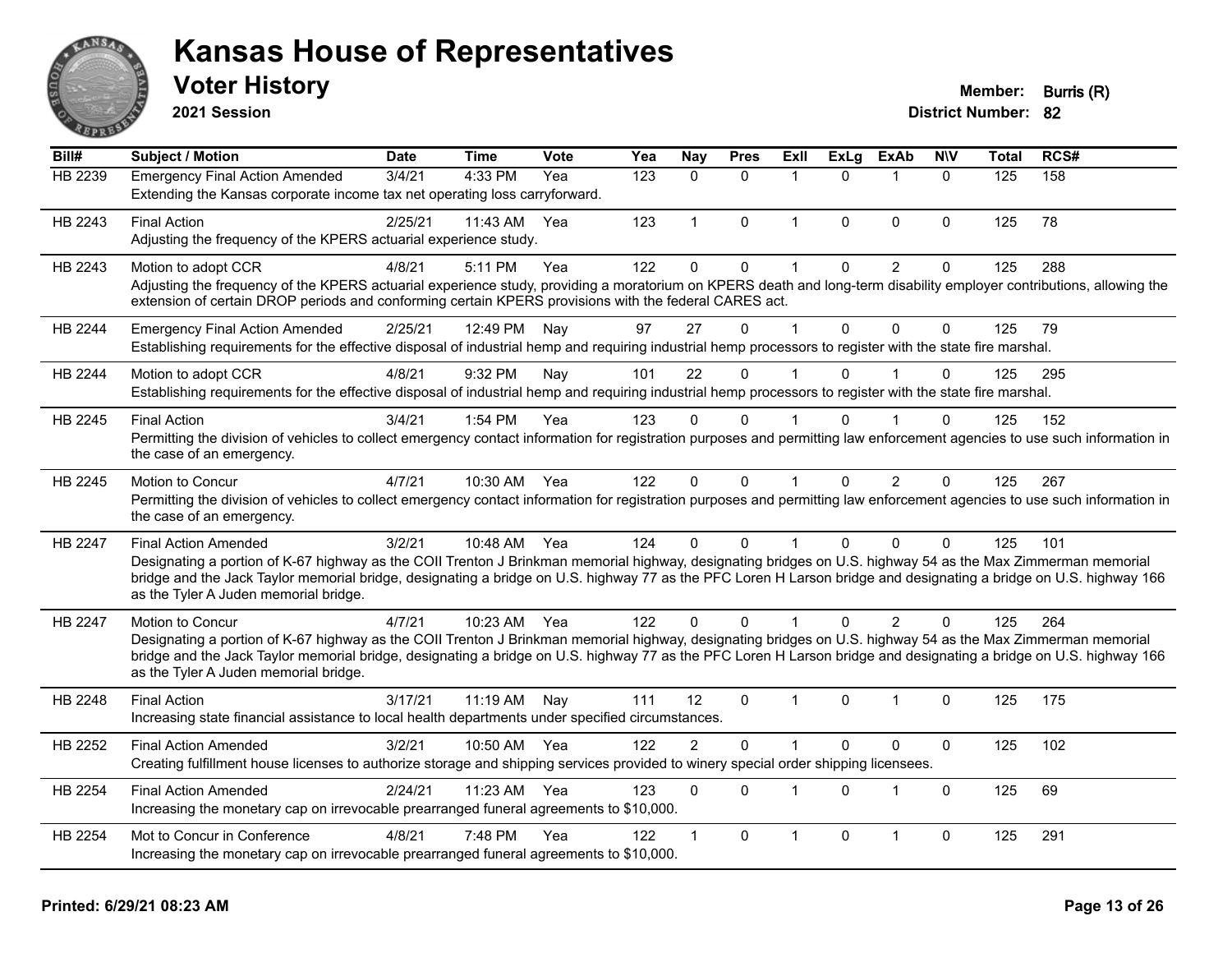

**2021 Session**

| Bill#   | <b>Subject / Motion</b>                                                                                                                                                                                                                                                                                 | <b>Date</b> | <b>Time</b>  | <b>Vote</b> | Yea | Nay            | <b>Pres</b>  | ExIl         | <b>ExLg</b>  | <b>ExAb</b>    | <b>NIV</b>  | <b>Total</b> | RCS# |
|---------|---------------------------------------------------------------------------------------------------------------------------------------------------------------------------------------------------------------------------------------------------------------------------------------------------------|-------------|--------------|-------------|-----|----------------|--------------|--------------|--------------|----------------|-------------|--------------|------|
| HB 2259 | <b>Final Action Amended</b><br>Permitting the use of expedited partner therapy to treat a sexually transmitted disease.                                                                                                                                                                                 | 3/2/21      | 10:53 AM     | Nay         | 75  | 49             | $\mathbf{0}$ | $\mathbf{1}$ | $\Omega$     | $\mathbf{0}$   | $\Omega$    | 125          | 103  |
| HB 2262 | <b>Final Action Amended</b><br>Eliminating the requirement to provide a permit to cremate in certain circumstances and authorizing electronic permits to cremate.                                                                                                                                       | 2/24/21     | 11:25 AM     | Yea         | 122 | 1              | $\mathbf 0$  | $\mathbf 1$  | $\Omega$     | 1              | $\mathbf 0$ | 125          | 70   |
| HB 2264 | <b>Final Action</b><br>Permitting student athletes at postsecondary educational institutions to receive compensation for the use of their name, image, likeness rights or athletic reputation.                                                                                                          | 3/2/21      | 10:56 AM     | Yea         | 95  | 29             | 0            | $\mathbf 1$  | $\Omega$     | $\mathbf 0$    | 0           | 125          | 104  |
| HB 2270 | <b>Final Action</b><br>Modifying the distribution of the levy on fire insurance business premiums to the state fire marshal fee fund, the emergency medical services operating fund and the fire<br>service training program fund.                                                                      | 3/2/21      | 10:58 AM Yea |             | 123 |                | 0            |              | $\Omega$     | $\mathbf{0}$   | 0           | 125          | 105  |
| HB 2275 | <b>Final Action</b><br>Requiring the department of corrections to develop guidance to be used by parole officers when responding to violations of parole and postrelease supervision and that<br>incentivize compliant behavior.                                                                        | 3/2/21      | 10:27 AM     | Yea         | 124 | $\Omega$       | $\Omega$     | $\mathbf 1$  | $\Omega$     | $\Omega$       | 0           | 125          | 89   |
| HB 2277 | <b>Emergency Final Action Amended</b><br>Clarifying the definition of possession in the Kansas criminal code.                                                                                                                                                                                           | 2/25/21     | 12:51 PM     | Yea         | 116 | 8              | $\mathbf 0$  | $\mathbf{1}$ | $\mathbf 0$  | $\mathbf 0$    | 0           | 125          | 80   |
| HB 2279 | <b>Final Action Amended</b><br>Enacting the physical therapy licensure compact and authorizing criminal history record checks.                                                                                                                                                                          | 3/3/21      | 12:02 PM     | Yea         | 122 | $\overline{2}$ | $\mathbf 0$  | $\mathbf{1}$ | $\Omega$     | $\mathbf 0$    | 0           | 125          | 128  |
| HB 2280 | <b>Final Action Amended</b><br>Updating statutes relating to the powers, duties and functions of the state board of pharmacy.                                                                                                                                                                           | 3/3/21      | 12:03 PM     | Nay         | 116 | 8              | $\mathbf 0$  | $\mathbf{1}$ | 0            | $\mathbf 0$    | 0           | 125          | 129  |
| HB 2287 | <b>Final Action</b><br>Establishing the Kansas promise scholarship act to provide scholarships to students who attend postsecondary educational programs that correspond to high-need<br>career fields.                                                                                                 | 3/16/21     | 11:15 AM     | Nay         | 115 | 9              | $\mathbf 0$  | $\mathbf{1}$ | $\mathbf 0$  | $\mathbf 0$    | 0           | 125          | 169  |
| HB 2292 | <b>Final Action</b><br>Creating exemptions in the open records act for cyber security assessments, plans and vulnerabilities.                                                                                                                                                                           | 3/2/21      | 10:28 AM     | Yea         | 124 | $\Omega$       | 0            | 1            | $\Omega$     | $\Omega$       | 0           | 125          | 90   |
| HB 2295 | <b>Final Action</b><br>Exempting municipal motor grader vehicle operators from Kansas uniform commercial drivers' license act requirements.                                                                                                                                                             | 3/4/21      | 1:56 PM      | Yea         | 122 | $\mathbf 1$    | $\Omega$     | $\mathbf 1$  | $\mathbf{0}$ | $\overline{1}$ | 0           | 125          | 153  |
| HB 2297 | <b>Final Action</b><br>Concerning requirements of publication of certain documents by the secretary of state; relating to session laws, the Kansas register, proposed amendments to the<br>constitution of the state of Kansas, and Kansas administrative rules and regulations and guidance documents. | 3/2/21      | 10:59 AM     | Yea         | 124 | $\Omega$       | $\Omega$     | 1            | $\Omega$     | $\Omega$       | 0           | 125          | 106  |
| HB 2298 | <b>Final Action</b><br>Changing requirements for service of process on nonresident drivers and clarifying service of process on certain business entities.                                                                                                                                              | 3/2/21      | 11:01 AM Yea |             | 120 | 4              | $\Omega$     | $\mathbf 1$  | $\mathbf{0}$ | 0              | 0           | 125          | 107  |
| HB 2313 | <b>Final Action</b><br>Allowing Kansas national guard and reservist members who are in good standing to receive a property tax exemption for up to two motor vehicles.                                                                                                                                  | 3/4/21      | 1:32 PM      | Yea         | 123 | $\Omega$       | 0            |              | $\Omega$     |                | 0           | 125          | 142  |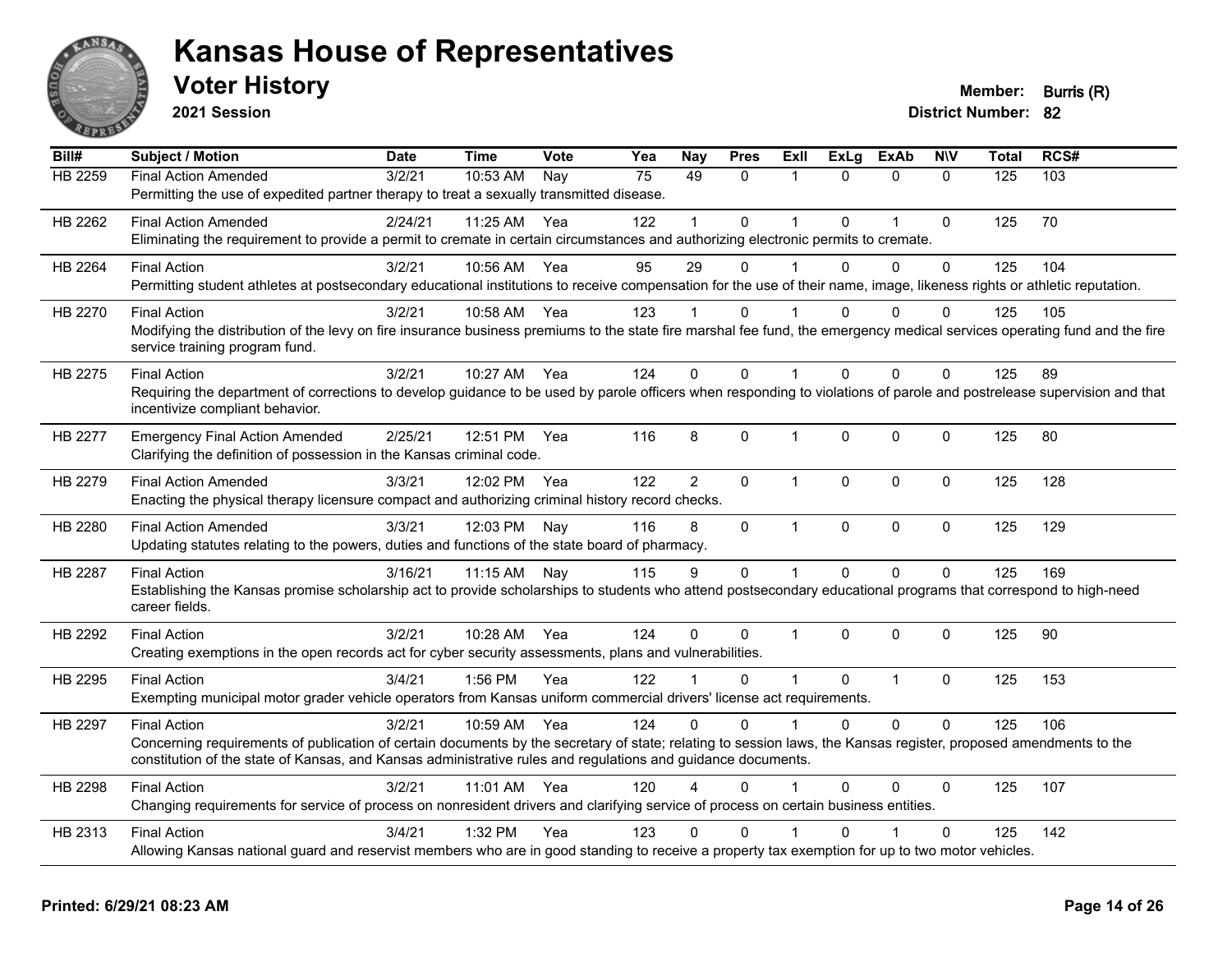

**2021 Session**

| Bill#   | Subject / Motion                                                                                                                                                                                                                                                                                                                                                                                                                                                                                                                                                                                                                                                                                                          | <b>Date</b> | <b>Time</b> | Vote | Yea | <b>Nay</b>     | <b>Pres</b>  | Exll         | ExLg         | <b>ExAb</b>    | <b>NIV</b>   | Total | RCS# |
|---------|---------------------------------------------------------------------------------------------------------------------------------------------------------------------------------------------------------------------------------------------------------------------------------------------------------------------------------------------------------------------------------------------------------------------------------------------------------------------------------------------------------------------------------------------------------------------------------------------------------------------------------------------------------------------------------------------------------------------------|-------------|-------------|------|-----|----------------|--------------|--------------|--------------|----------------|--------------|-------|------|
| HB 2313 | Motion to adopt CCR                                                                                                                                                                                                                                                                                                                                                                                                                                                                                                                                                                                                                                                                                                       | 5/7/21      | 11:59 PM    | Nay  | 108 | 3              | $\Omega$     |              | $\Omega$     | 13             | $\Omega$     | 125   | 355  |
|         | Senate Substitute for HB 2313 by Committee on Assessment and Taxation - Providing for reimbursement of property taxes for certain business shutdowns or<br>restrictions, allowing Kansas national guard and reservist members who are in good standing to receive a property tax exemption for up to two motor vehicles,<br>authorizing continuation of the statewide levy for schools and the exemption of a portion of residential property from such levy, authorizing appointment by the governor<br>of a member pro tempore when a vacancy on the state board of tax appeals exists and directing post audit study of the impact of non-profit and governmental entities<br>competing against for-profit businesses. |             |             |      |     |                |              |              |              |                |              |       |      |
| HB 2315 | <b>Emergency Final Action</b><br>Providing a tax credit for contributions to technical colleges.                                                                                                                                                                                                                                                                                                                                                                                                                                                                                                                                                                                                                          | 3/4/21      | 4:41 PM     | Yea  | 119 | 4              | 0            | $\mathbf{1}$ | $\mathbf 0$  | $\overline{1}$ | $\mathbf 0$  | 125   | 164  |
| HB 2316 | <b>Final Action</b><br>Eliminating the prohibition of a surcharge when purchases are made with a credit or debit card.                                                                                                                                                                                                                                                                                                                                                                                                                                                                                                                                                                                                    | 3/30/21     | 10:34 AM    | Yea  | 90  | 34             | $\Omega$     | 1            | $\Omega$     | 0              | 0            | 125   | 234  |
| HB 2321 | <b>Final Action Amended</b><br>Requiring electric public utilities to notify cities prior to construction of urban electric transmission lines.                                                                                                                                                                                                                                                                                                                                                                                                                                                                                                                                                                           | 3/2/21      | 11:03 AM    | Yea  | 122 | $\overline{2}$ | 0            | $\mathbf{1}$ | 0            | 0              | $\mathbf 0$  | 125   | 108  |
| HB 2329 | <b>Final Action Amended</b><br>Updating the entities who are subject to the pipeline safety program of the state corporation commission.                                                                                                                                                                                                                                                                                                                                                                                                                                                                                                                                                                                  | 3/24/21     | 11:14 AM    | Yea  | 121 |                | 0            | $\mathbf{1}$ | $\Omega$     | $\overline{2}$ | $\mathbf 0$  | 125   | 200  |
| HB 2332 | <b>Final Action Amended</b><br>Requiring identification of the sender on third party solicitations to registered voters to file an application for an advance voting ballot.                                                                                                                                                                                                                                                                                                                                                                                                                                                                                                                                              | 3/3/21      | 12:05 PM    | Yea  | 86  | 38             | $\Omega$     | $\mathbf 1$  | $\mathbf{0}$ | $\Omega$       | $\mathbf{0}$ | 125   | 130  |
| HB 2332 | Motion to adopt CCR<br>Prohibiting the modification of election laws other than by legislative process, requiring county election officials to maintain residential and mailing addresses for<br>registered voters, requiring identification of the sender on third party solicitations to registered voters to file an application for an advance voting ballot and prohibiting<br>such solicitations by nonresidents of this state, expanding the crime of election tampering and providing for the appointment of elected officials when vacancy is due to<br>military service.                                                                                                                                        | 4/8/21      | 10:21 PM    | Yea  | 83  | 38             | 0            |              | $\Omega$     | 3              | $\Omega$     | 125   | 297  |
| HB 2332 | <b>Consideration of Veto</b><br>Prohibiting the modification of election laws other than by legislative process, requiring county election officials to maintain residential and mailing addresses for<br>registered voters, requiring identification of the sender on third party solicitations to registered voters to file an application for an advance voting ballot and prohibiting<br>such solicitations by nonresidents of this state, expanding the crime of election tampering and providing for the appointment of elected officials when vacancy is due to<br>military service.                                                                                                                               | 5/3/21      | 11:45 AM    | Yea  | 86  | 37             | $\mathbf 0$  | $\Omega$     | $\mathbf{0}$ | 1              |              | 125   | 318  |
| HB 2339 | <b>Final Action Amended</b><br>Expanding the crime of election tampering to include changing or altering votes cast, manipulating computer hardware or software or vote tabulation methods or<br>producing false vote totals.                                                                                                                                                                                                                                                                                                                                                                                                                                                                                             | 3/17/21     | 11:21 AM    | Yea  | 122 |                | $\Omega$     |              | 0            |                | $\Omega$     | 125   | 176  |
| HB 2361 | <b>Final Action</b><br>Authorizing the supreme court to adopt rules establishing specialty courts, creating the specialty court funding advisory committee and the specialty court resources<br>fund.                                                                                                                                                                                                                                                                                                                                                                                                                                                                                                                     | 3/3/21      | 12:07 PM    | Yea  | 122 |                | $\mathbf{1}$ | $\mathbf{1}$ | $\Omega$     | $\Omega$       | $\mathbf 0$  | 125   | 131  |
| HB 2362 | <b>Final Action</b><br>Modifying the elements of and making changes to the criminal penalties of abuse of a child.                                                                                                                                                                                                                                                                                                                                                                                                                                                                                                                                                                                                        | 3/3/21      | 12:08 PM    | Yea  | 124 | 0              | 0            |              | $\Omega$     | 0              | 0            | 125   | 132  |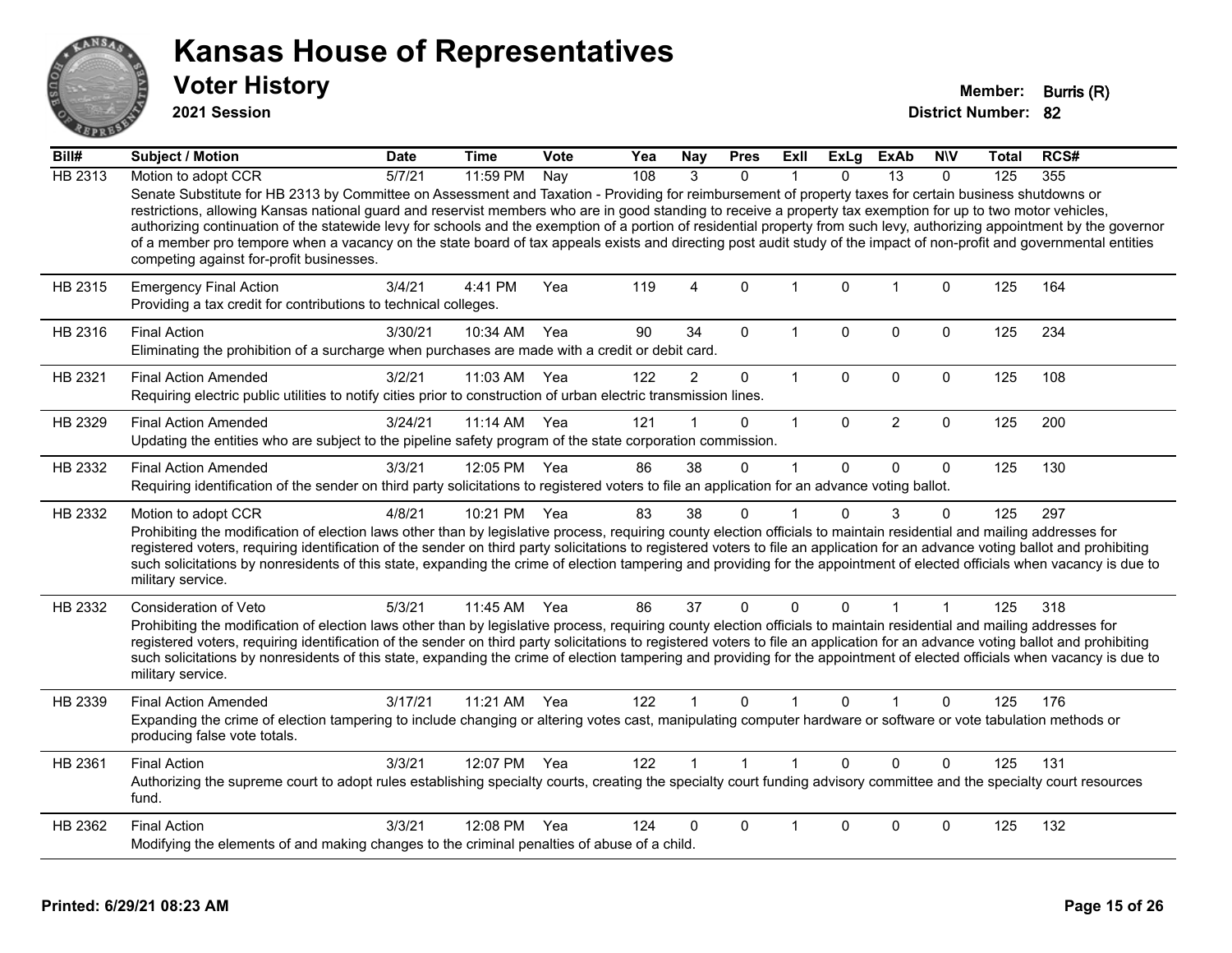

**2021 Session**

| $\overline{Bill#}$ | <b>Subject / Motion</b>                                                                                                                                                                                                                                                                                                                                                                                                                                                                                                                                                                                             | <b>Date</b> | <b>Time</b> | Vote | Yea | <b>Nay</b>     | <b>Pres</b>  | ExIl           | <b>ExLg</b> | <b>ExAb</b>  | <b>NIV</b>   | <b>Total</b> | RCS#             |
|--------------------|---------------------------------------------------------------------------------------------------------------------------------------------------------------------------------------------------------------------------------------------------------------------------------------------------------------------------------------------------------------------------------------------------------------------------------------------------------------------------------------------------------------------------------------------------------------------------------------------------------------------|-------------|-------------|------|-----|----------------|--------------|----------------|-------------|--------------|--------------|--------------|------------------|
| HB 2363            | <b>Final Action Amended</b><br>Increasing the maximum rate paid to appointed counsel.                                                                                                                                                                                                                                                                                                                                                                                                                                                                                                                               | 3/30/21     | 10:36 AM    | Yea  | 116 | 8              | $\mathbf{0}$ | -1             | $\Omega$    | $\Omega$     | $\mathbf{0}$ | 125          | $\overline{235}$ |
| HB 2366            | <b>Emergency Final Action</b><br>Requiring prosecutors to disclose their intent to introduce testimony from a jailhouse witness and to forward information to the Kansas bureau of investigation.                                                                                                                                                                                                                                                                                                                                                                                                                   | 4/8/21      | 11:33 AM    | Yea  | 123 | $\mathbf 0$    | $\mathbf 0$  | 1              | $\mathbf 0$ | $\mathbf{1}$ | $\mathbf{0}$ | 125          | 279              |
| HB 2367            | <b>Final Action</b><br>Authorizing the state corporation commission to regulate certain transmission line wire stringing activities.                                                                                                                                                                                                                                                                                                                                                                                                                                                                                | 3/2/21      | 11:04 AM    | Yea  | 124 | $\Omega$       | $\Omega$     |                | $\Omega$    | $\Omega$     | $\mathbf{0}$ | 125          | 109              |
| HB 2374            | <b>Final Action</b><br>Authorizing the Kansas sentencing commission to change risk assessment cut-off levels for participation in the certified drug abuse treatment program.                                                                                                                                                                                                                                                                                                                                                                                                                                       | 3/2/21      | 11:06 AM    | Yea  | 124 | $\Omega$       | $\mathbf{0}$ | $\mathbf{1}$   | $\Omega$    | $\Omega$     | $\mathbf{0}$ | 125          | 110              |
| HB 2377            | <b>Final Action Amended</b><br>Revising the laws concerning driving under the influence, including authorizing reinstatement of a driver's license for certain persons with an ignition interlock device<br>restriction, requiring persons with an ignition interlock device restriction to complete the ignition interlock device program before driving privileges are fully reinstated,<br>providing for reduced ignition interlock device program costs for certain persons and modifying the criminal penalties for driving a commercial motor vehicle under the<br>influence and driving under the influence. | 3/3/21      | 12:10 PM    | Nay  | 101 | 23             | $\mathbf 0$  |                | $\Omega$    | $\Omega$     | $\Omega$     | 125          | 133              |
| HB 2379            | <b>Final Action Amended</b><br>Enacting the peer-to-peer vehicle sharing act to provide insurance, liability, recordkeeping and consumer protection requirements for peer-to-peer vehicle sharing.                                                                                                                                                                                                                                                                                                                                                                                                                  | 3/4/21      | 1:58 PM     | Yea  | 123 | $\Omega$       | $\Omega$     | $\overline{1}$ | $\Omega$    | $\mathbf{1}$ | $\Omega$     | 125          | 154              |
| HB 2380            | <b>Final Action Amended</b><br>Amending healthcare stabilization fund minimum professional liability insurance coverage requirements and the membership of the board of governors of such fund.                                                                                                                                                                                                                                                                                                                                                                                                                     | 3/30/21     | 10:37 AM    | Nay  | 104 | 20             | $\Omega$     |                | $\Omega$    | $\Omega$     | $\Omega$     | 125          | 236              |
| HB 2387            | <b>Final Action Amended</b><br>Revising laws relating to operating an aircraft under the influence, including prescribing criminal and administrative penalties and providing for testing of blood, breath,<br>urine or other bodily substances, and preliminary screening tests of breath or oral fluid.                                                                                                                                                                                                                                                                                                           | 3/2/21      | 11:08 AM    | Nay  | 101 | 23             | $\mathbf{0}$ |                | $\Omega$    | $\Omega$     | $\Omega$     | 125          | 111              |
| HB 2390            | <b>Final Action</b><br>Making permanent certain exceptions to the disclosure of public records under the open records act.                                                                                                                                                                                                                                                                                                                                                                                                                                                                                          | 3/2/21      | 10:30 AM    | Yea  | 124 | $\Omega$       | $\Omega$     |                | $\Omega$    | $\mathbf 0$  | $\mathbf 0$  | 125          | 91               |
| HB 2390            | Motion to adopt CCR<br>Making permanent certain exceptions to the disclosure of public records under the open records act, creating exemptions in the open records act for cyber security<br>assessments, plans and vulnerabilities, prohibiting the filing of certain liens or claims against real or personal property and providing for criminal penalties and<br>authorizing local correctional or detention officers and administrative hearing officers to have identifying information restricted from public access on public websites that<br>identify home addresses or home ownership.                   | 4/9/21      | 10:20 AM    | Yea  | 121 | $\overline{2}$ | $\mathbf{0}$ | 2              | $\Omega$    | $\Omega$     | $\Omega$     | 125          | 300              |
| HB 2391            | <b>Final Action Amended</b><br>Changing the secretary of state's business filings provisions including instituting biennial business report filings and making other changes to business filing provisions,<br>information requirements and fees, removing exemptions from the open records act for tax records no longer kept by the secretary of state, permitting the public<br>recording of UCC filings with improperly included social security numbers and repealing certain obsolete statutes including blanket music license filing provisions.                                                             | 3/2/21      | $11:10$ AM  | Yea  | 121 | 3              | $\Omega$     |                | $\Omega$    | $\Omega$     | $\Omega$     | 125          | 112              |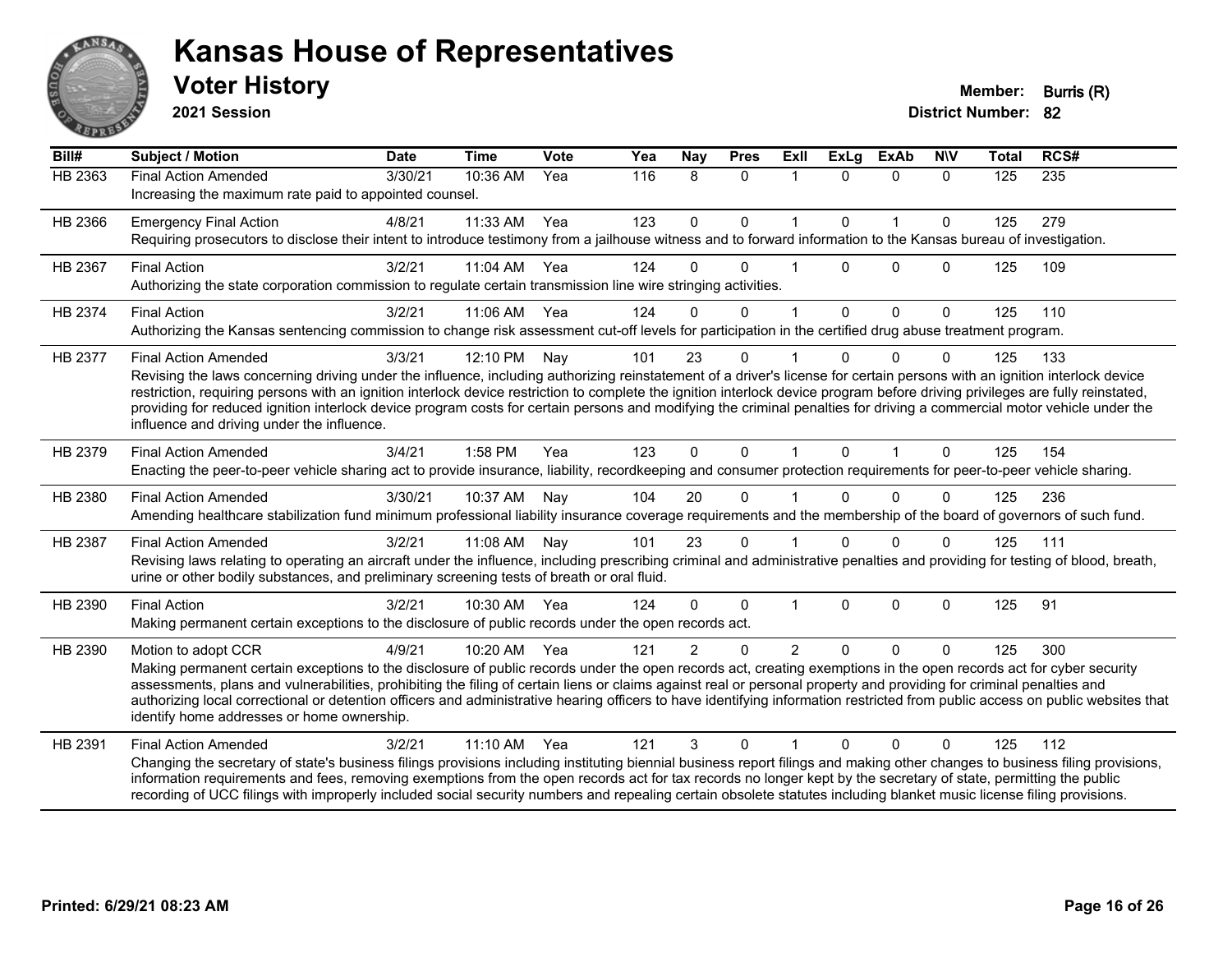| ANSAR          | <b>Kansas House of Representatives</b><br><b>Voter History</b><br>2021 Session                                                                                                                                                                                                                                                                                                                                                                                                              |             |              |             |     |               |                |                |              |                |              | Member:<br><b>District Number: 82</b> | Burris (R) |
|----------------|---------------------------------------------------------------------------------------------------------------------------------------------------------------------------------------------------------------------------------------------------------------------------------------------------------------------------------------------------------------------------------------------------------------------------------------------------------------------------------------------|-------------|--------------|-------------|-----|---------------|----------------|----------------|--------------|----------------|--------------|---------------------------------------|------------|
| Bill#          | <b>Subject / Motion</b>                                                                                                                                                                                                                                                                                                                                                                                                                                                                     | <b>Date</b> | Time         | <b>Vote</b> | Yea | Nay           | <b>Pres</b>    | Exll           | <b>ExLg</b>  | <b>ExAb</b>    | <b>NIV</b>   | Total                                 | RCS#       |
| <b>HB 2391</b> | Mot to Concur in Conference<br>Changing the secretary of state's business filings provisions, including instituting biennial business report filings, authorizing the secretary of state to contract with private<br>entities for printing and binding services, changing publication and price requirements for publications of the secretary of state and repealing certain obsolete statutes<br>including blanket music license filing provisions.                                       | 4/8/21      | 7:51 PM      | Yea         | 123 | $\mathbf{0}$  | $\mathbf{0}$   | $\overline{1}$ | $\mathbf{0}$ | $\mathbf{1}$   | $\mathbf{0}$ | 125                                   | 292        |
| HB 2397        | <b>EFA Sub Bill Amended</b><br>Appropriations for FY 2021, FY 2022, FY 2023 and FY 2024 for various state agencies.                                                                                                                                                                                                                                                                                                                                                                         | 3/30/21     | 8:00 PM      | Nay         | 71  | 52            | 0              | -1             | $\mathbf{0}$ | -1             | 0            | 125                                   | 257        |
| HB 2397        | <b>Motion to Concur</b><br>Senate Substitute for Substitute for HB 2397 by Committee on Ways and Means - Reconciling conflicting amendments to certain statutes.                                                                                                                                                                                                                                                                                                                            | 5/7/21      | 11:57 AM     | Yea         | 116 | 3             | $\mathbf{1}$   | $\mathbf{1}$   | $\mathbf 0$  | $\mathfrak{S}$ | $\mathbf{1}$ | 125                                   | 348        |
| HB 2401        | <b>Final Action Amended</b><br>Authorizing the secretary of corrections to enter agreements for public-private partnerships for projects for new or renovated buildings at correctional institutions for<br>education, skills-building and spiritual needs programs; establishing a nonprofit corporation to receive gifts, donations, grants and other moneys and engage in<br>fundraising projects for funding such projects for education, skills-building and spiritual needs programs. | 3/23/21     | $11:13$ AM   | Yea         | 123 | $\Omega$      | $\Omega$       | $\overline{2}$ | $\mathbf 0$  | $\mathbf{0}$   | 0            | 125                                   | 189        |
| HB 2401        | Motion to Concur<br>Authorizing the secretary of corrections to enter agreements for public-private partnerships for projects for new or renovated buildings at correctional institutions for<br>education, skills-building and spiritual needs programs; establishing a nonprofit corporation to receive gifts, donations, grants and other moneys and engage in<br>fundraising projects for funding such projects for education, skills-building and spiritual needs programs.            | 4/8/21      | 5:04 PM      | Yea         | 120 | $\mathcal{P}$ | $\Omega$       | $\mathbf 1$    | $\Omega$     | 2              | $\Omega$     | 125                                   | 286        |
| HB 2405        | <b>Emergency Final Action Amended</b><br>Authorizing the issuance of \$1,000,000,000 of pension obligation bonds to finance a portion of the unfunded actuarial liability of KPERS.                                                                                                                                                                                                                                                                                                         | 3/4/21      | 4:38 PM      | Yea         | 117 | 6             | $\Omega$       | $\overline{1}$ | $\Omega$     |                | 0            | 125                                   | 161        |
| HB 2405        | Motion to adopt CCR<br>Authorizing the issuance of \$500,000,000 of pension obligation bonds to finance a portion of the unfunded actuarial liability of KPERS.                                                                                                                                                                                                                                                                                                                             | 4/9/21      | 5:48 PM      | Nay         | 112 | 10            | $\Omega$       | $\overline{2}$ | $\Omega$     | $\Omega$       | 1            | 125                                   | 313        |
| HB 2406        | <b>Final Action Amended</b><br>Sunday start time for the sale of alcoholic liquor and cereal malt beverage in retail stores changed from 12 noon to 10 a.m.                                                                                                                                                                                                                                                                                                                                 | 3/24/21     | 11:17 AM Nay |             | 80  | 42            | 0              |                | 0            | 2              | 0            | 125                                   | 201        |
| HB 2408        | <b>Final Action Amended</b><br>Authorizing the state historical society to convey certain real property to the lowa Tribe of Kansas and Nebraska.                                                                                                                                                                                                                                                                                                                                           | 3/30/21     | 10:38 AM Yea |             | 124 | $\mathbf 0$   | 0              | $\overline{1}$ | $\Omega$     | $\Omega$       | 0            | 125                                   | 237        |
| HB 2412        | <b>Final Action Amended</b><br>Enacting the Kansas fights addiction act to establish a grant program for the purpose of preventing, reducing, treating and mitigating the effects of substance abuse and<br>addiction.                                                                                                                                                                                                                                                                      | 3/30/21     | 10:40 AM     | Nay         | 81  | 43            | $\Omega$       | $\mathbf{1}$   | $\mathbf 0$  | $\mathbf{0}$   | $\Omega$     | 125                                   | 238        |
| HB 2416        | <b>Final Action Amended</b><br>Modifying the procedure for declaring and extending a state of disaster emergency, limiting powers granted to the governor during a state of disaster emergency,<br>authorizing the legislative coordinating council and the legislature to take certain action related to a state of disaster emergency and prohibiting the governor or the state<br>board of education from closing private schools during a state of disaster emergency.                  | 3/4/21      | 2:05 PM      | Yea         | 81  | 40            | $\overline{2}$ | 1              | $\mathbf{0}$ |                | 0            | 125                                   | 155        |
| HB 2417        | <b>Final Action</b><br>Allowing clubs and drinking establishments to sell beer and cereal malt beverage for consumption off the licensed premises.                                                                                                                                                                                                                                                                                                                                          | 3/30/21     | 10:41 AM     | Nay         | 106 | 18            | 0              |                | $\Omega$     | $\mathbf{0}$   | $\Omega$     | 125                                   | 239        |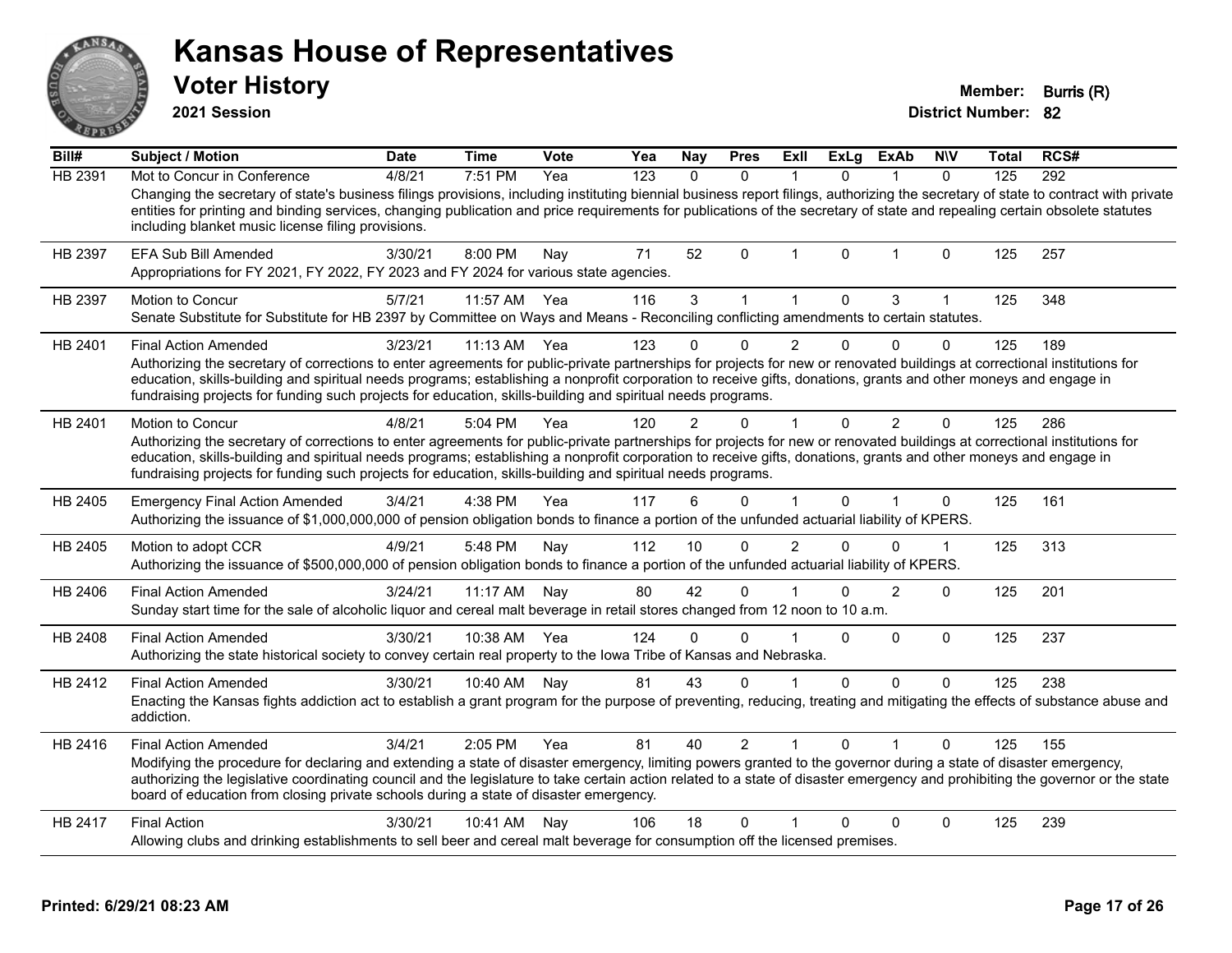

**2021 Session**

| Bill#           | <b>Subject / Motion</b>                                                                                                                                                                                                                                                                                                   | <b>Date</b> | <b>Time</b>  | Vote | Yea              | Nay            | <b>Pres</b>  | Exll           | <b>ExLg</b>  | <b>ExAb</b>    | <b>NIV</b>   | Total | RCS#           |
|-----------------|---------------------------------------------------------------------------------------------------------------------------------------------------------------------------------------------------------------------------------------------------------------------------------------------------------------------------|-------------|--------------|------|------------------|----------------|--------------|----------------|--------------|----------------|--------------|-------|----------------|
| <b>HB 2448</b>  | <b>Emergency Final Action</b>                                                                                                                                                                                                                                                                                             | 3/30/21     | 7:57 PM      | Yea  | $\overline{119}$ | $\overline{A}$ | $\Omega$     |                | $\Omega$     |                | $\Omega$     | 125   | 256            |
|                 | Permitting the secretary for children and families to license certain family foster homes where a former foster care youth with juvenile adjudications resides.                                                                                                                                                           |             |              |      |                  |                |              |                |              |                |              |       |                |
| <b>HCR 5001</b> | <b>Emergency Final Action Amended</b>                                                                                                                                                                                                                                                                                     | 1/21/21     | 12:56 PM     | Yea  | 117              | 5              | $\Omega$     | $\Omega$       | $\Omega$     | 3              | $\Omega$     | 125   | 5              |
|                 | Adopting joint rules for the House of Representatives and Senate for the 2021-2022 biennium.                                                                                                                                                                                                                              |             |              |      |                  |                |              |                |              |                |              |       |                |
| <b>HCR 5003</b> | <b>EFA Amend and Debate</b>                                                                                                                                                                                                                                                                                               | 1/22/21     | 11:30 AM     | Yea  | 86               | 38             | 0            | 0              | $\Omega$     | 1              | 0            | 125   | 10             |
|                 | Amending the bill of rights of the constitution of the state of Kansas to reserve to the people the right to regulate abortion through their elected state representatives and<br>senators.                                                                                                                               |             |              |      |                  |                |              |                |              |                |              |       |                |
| <b>HCR 5013</b> | <b>Final Action</b>                                                                                                                                                                                                                                                                                                       | 3/18/21     | 11:29 AM     | Yea  | 84               | 38             | $\mathbf 0$  | $\mathbf{1}$   | $\mathbf{0}$ | $\overline{2}$ | $\mathbf 0$  | 125   | 182            |
|                 | Urging congress to propose the "keep nine" amendment to the United States constitution to prohibit expanding the number of justices on the United States supreme<br>court.                                                                                                                                                |             |              |      |                  |                |              |                |              |                |              |       |                |
| <b>HCR 5015</b> | <b>Final Action Amended</b>                                                                                                                                                                                                                                                                                               | 3/24/21     | 11:25 AM Yea |      | 84               | 38             | 0            | 1              | $\Omega$     | $\overline{2}$ | 0            | 125   | 202            |
|                 | Urging the United States Congress to reject the For the People Act of 2021.                                                                                                                                                                                                                                               |             |              |      |                  |                |              |                |              |                |              |       |                |
| HR 6004         | <b>Emergency Final Action Amended</b>                                                                                                                                                                                                                                                                                     | 1/21/21     | 12:54 PM     | Yea  | 110              | 12             | $\Omega$     | $\Omega$       | $\Omega$     | 3              | $\mathbf{0}$ | 125   | $\overline{4}$ |
|                 | Adopting permanent rules of the House of Representatives for the 2021-2022 biennium.                                                                                                                                                                                                                                      |             |              |      |                  |                |              |                |              |                |              |       |                |
| HR 6009         | <b>Final Action</b>                                                                                                                                                                                                                                                                                                       | 3/25/21     | 11:16 AM     | Yea  | 84               | 38             | $\mathbf 0$  | $\mathbf{1}$   | $\Omega$     | $\overline{2}$ | $\mathbf 0$  | 125   | 208            |
|                 | Disapproving executive reorganization order no. 47 that relates to the newly named Kansas department of human services.                                                                                                                                                                                                   |             |              |      |                  |                |              |                |              |                |              |       |                |
| HR 6015         | <b>Emergency Final Action</b>                                                                                                                                                                                                                                                                                             | 3/30/21     | 7:48 PM      | Yea  | 84               | 39             | $\Omega$     |                | 0            | 1              | 0            | 125   | 254            |
|                 | Urging the legislative coordinating council to revoke an executive order issued by the governor related to mandating face coverings if such an executive order is issued<br>while the legislature is adjourned.                                                                                                           |             |              |      |                  |                |              |                |              |                |              |       |                |
| HR 6018         | Motion to Adopt                                                                                                                                                                                                                                                                                                           | 5/26/21     | 12:42 PM     | Yea  | 83               | 27             | $\mathbf{1}$ | $\mathbf{1}$   | 0            | $\overline{7}$ | 6            | 125   | 359            |
|                 | Condemning the recent attacks on the State of Israel.                                                                                                                                                                                                                                                                     |             |              |      |                  |                |              |                |              |                |              |       |                |
| <b>SB 13</b>    | <b>Emergency Final Action Amended</b>                                                                                                                                                                                                                                                                                     | 3/4/21      | 4:32 PM      | Yea  | 120              | 3              | $\Omega$     | $\mathbf 1$    | $\Omega$     | 1              | 0            | 125   | 157            |
|                 | Establishing notice and public hearing requirements prior to approval by a governing body to exceed its revenue neutral rate for property tax purposes and discontinuing                                                                                                                                                  |             |              |      |                  |                |              |                |              |                |              |       |                |
|                 | the city and county tax lid, prohibiting valuation increase of real property solely as the result of normal repair, replacement or maintenance of existing structure,<br>establishing a payment plan for the payment of delinquent or nondelinquent property taxes and establishing the taxpayer notification costs fund. |             |              |      |                  |                |              |                |              |                |              |       |                |
|                 |                                                                                                                                                                                                                                                                                                                           |             |              |      |                  |                |              |                |              |                |              |       |                |
| <b>SB 14</b>    | <b>Final Action</b>                                                                                                                                                                                                                                                                                                       | 1/21/21     | 1:00 PM      | Yea  | 119              | 3              | $\Omega$     | $\Omega$       | 0            | 3              | 0            | 125   | 6              |
|                 | Extending certain provisions of the governmental response to the COVID-19 pandemic in Kansas and providing certain relief related to health, welfare, property and<br>economic security during this public health emergency.                                                                                              |             |              |      |                  |                |              |                |              |                |              |       |                |
| <b>SB 15</b>    | <b>Emergency Final Action</b>                                                                                                                                                                                                                                                                                             | 2/11/21     | 12:36 PM     | Yea  | 122              | $\mathbf{1}$   | $\Omega$     | $\overline{2}$ | $\Omega$     | $\Omega$       | $\Omega$     | 125   | 38             |
|                 | Enacting the Kansas economic recovery loan deposit program, updating field of membership requirements of credit unions and allowing privilege tax deductions on<br>agricultural real estate loans and single family residence loans.                                                                                      |             |              |      |                  |                |              |                |              |                |              |       |                |
| <b>SB 16</b>    | <b>Final Action</b>                                                                                                                                                                                                                                                                                                       | 4/6/21      | 9:19 AM      | ExAb | 117              | 0              | 0            |                | $\Omega$     | $\overline{7}$ | 0            | 125   | 260            |
|                 | Removing the requirement that certain entities submit certain reports to the division of post audit.                                                                                                                                                                                                                      |             |              |      |                  |                |              |                |              |                |              |       |                |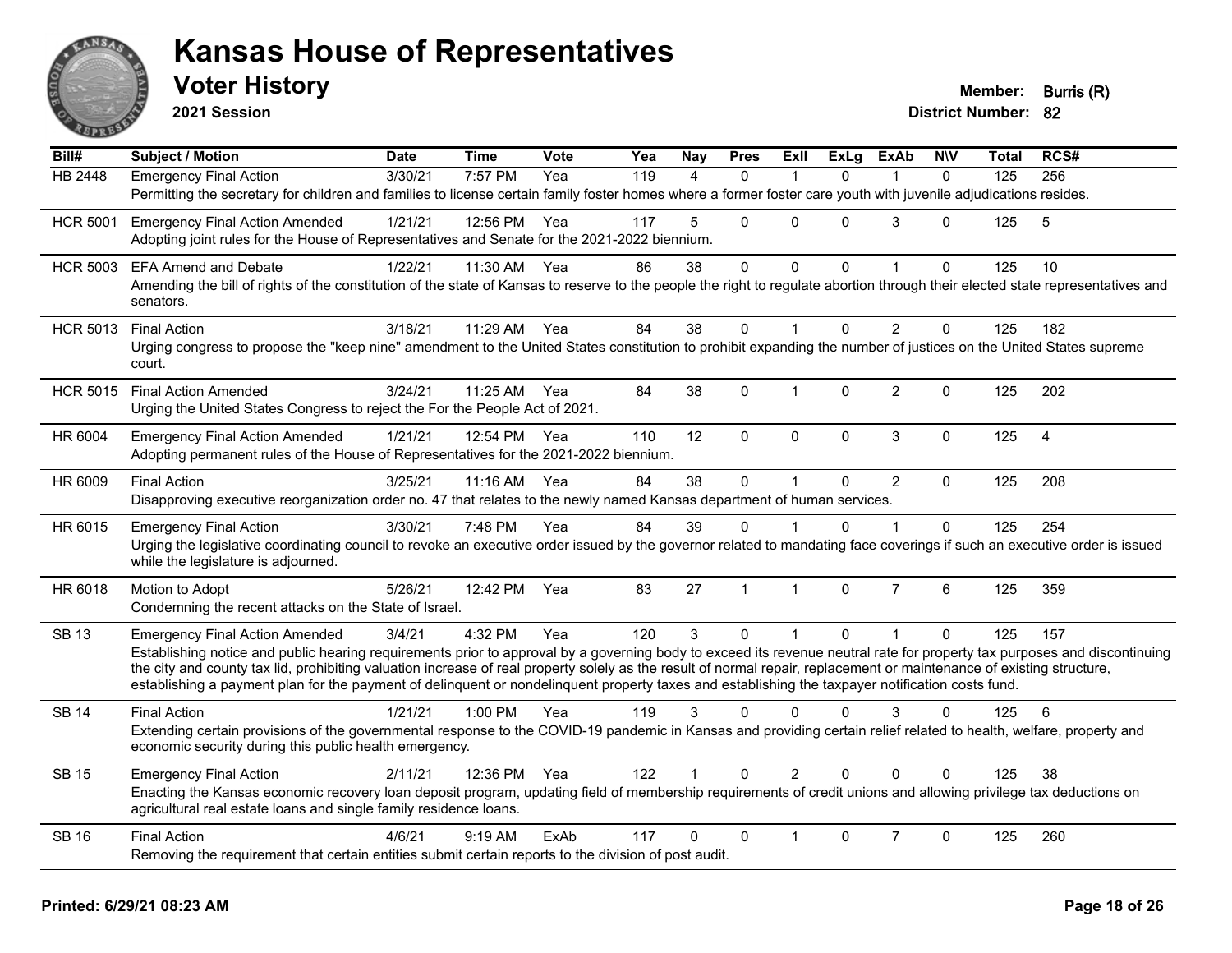

**2021 Session**

| Bill#             | <b>Subject / Motion</b>                                                                                                                                                                                                                                                                                                                                                                                                                                                                                                                                                                                                  | <b>Date</b> | <b>Time</b> | <b>Vote</b> | Yea | <b>Nay</b>     | <b>Pres</b>  | Exll           | <b>ExLg</b>  | <b>ExAb</b>    | <b>NIV</b>     | <b>Total</b> | RCS# |
|-------------------|--------------------------------------------------------------------------------------------------------------------------------------------------------------------------------------------------------------------------------------------------------------------------------------------------------------------------------------------------------------------------------------------------------------------------------------------------------------------------------------------------------------------------------------------------------------------------------------------------------------------------|-------------|-------------|-------------|-----|----------------|--------------|----------------|--------------|----------------|----------------|--------------|------|
| $\overline{SB21}$ | <b>Emergency Final Action Amended</b><br>Approving election for sales tax authority for Cherokee county.                                                                                                                                                                                                                                                                                                                                                                                                                                                                                                                 | 3/4/21      | 4:40 PM     | Nay         | 119 | $\overline{4}$ | $\mathbf 0$  | $\mathbf{1}$   | $\Omega$     | $\mathbf{1}$   | $\mathbf{0}$   | 125          | 163  |
| <b>SB 24</b>      | <b>Final Action Amended</b><br>Prohibiting municipalities from imposing restrictions on customer's use of energy based upon source of energy.                                                                                                                                                                                                                                                                                                                                                                                                                                                                            | 3/24/21     | 11:27 AM    | Yea         | 93  | 29             | $\pmb{0}$    | $\mathbf{1}$   | $\mathbf 0$  | $\overline{c}$ | $\mathbf 0$    | 125          | 203  |
| SB 26             | <b>Final Action Sub Bill</b><br>House Substitute for SB 26 by Committee on Transportation - Designating a portion of K-7 as the Senator Bud Burke memorial highway and designating a portion of<br>United States highway 77 as the CPL Allen E Oatney and SP4 Gene A Myers memorial highway.                                                                                                                                                                                                                                                                                                                             | 3/23/21     | 11:14 AM    | Yea         | 123 | $\Omega$       | $\mathbf{0}$ | $\overline{c}$ | $\Omega$     | $\mathbf 0$    | $\mathbf{0}$   | 125          | 190  |
| <b>SB 26</b>      | Motion to adopt CCR<br>House Substitute for SB 26 by Committee on Transportation - Updating motor carrier laws and the regulation of motor carriers by the state corporation commission.                                                                                                                                                                                                                                                                                                                                                                                                                                 | 4/8/21      | 2:17 PM     | Yea         | 123 | $\Omega$       | $\mathbf 0$  |                | $\mathbf{0}$ | 1              | $\mathbf{0}$   | 125          | 280  |
| <b>SB 27</b>      | <b>Final Action</b><br>Amending the Kansas storage tank act to extend the sunsets of certain funds and to increase certain liability and reimbursement amounts.                                                                                                                                                                                                                                                                                                                                                                                                                                                          | 2/24/21     | 11:27 AM    | Yea         | 123 | $\mathbf 0$    | 0            | 1              | $\Omega$     |                | $\Omega$       | 125          | 71   |
| <b>SB 29</b>      | <b>Emergency Final Action Amended</b><br>Updating the version of risk-based capital instructions in effect.                                                                                                                                                                                                                                                                                                                                                                                                                                                                                                              | 2/25/21     | 12:57 PM    | Yea         | 124 | $\mathbf{0}$   | $\mathbf 0$  | 1              | $\Omega$     | $\pmb{0}$      | 0              | 125          | 84   |
| <b>SB 29</b>      | Motion to Adopt CCR<br>Providing for short-term, limited-duration health plans.                                                                                                                                                                                                                                                                                                                                                                                                                                                                                                                                          | 5/7/21      | 11:53 AM    | Yea         | 68  | 51             | $\mathbf 0$  | $\mathbf{1}$   | $\Omega$     | 3              | $\overline{c}$ | 125          | 347  |
| SB 29             | Consideration of Veto<br>Providing for short-term, limited-duration health plans.                                                                                                                                                                                                                                                                                                                                                                                                                                                                                                                                        | 5/26/21     | 11:53 AM    | Yea         | 67  | 48             | $\mathbf 0$  | $\mathbf{1}$   | 0            | $\overline{7}$ | $\overline{2}$ | 125          | 357  |
| SB 33             | <b>Final Action</b><br>Providing for display show licenses under the vehicle dealers and manufacturers licensing act.                                                                                                                                                                                                                                                                                                                                                                                                                                                                                                    | 3/2/21      | $11:12$ AM  | Yea         | 124 | $\Omega$       | $\mathbf{0}$ | $\mathbf{1}$   | $\Omega$     | $\mathbf{0}$   | $\mathbf{0}$   | 125          | 113  |
| SB 36             | <b>Final Action Amended</b><br>Requiring the Kansas highway patrol to make multiple vehicle checks within a set time period for certain salvage vehicle pools and allowing salvage vehicle pools and<br>dealers to apply for ownership documents for vehicles that are disclaimed by insurance companies.                                                                                                                                                                                                                                                                                                                | 3/24/21     | 11:28 AM    | Yea         | 116 | 6              | $\mathbf 0$  | 1              | $\Omega$     | 2              | $\Omega$       | 125          | 204  |
| <b>SB 36</b>      | Motion to adopt CCR<br>Requiring the Kansas highway patrol to make multiple vehicle checks within a set time period for certain salvage vehicle pools and allowing salvage vehicle pools and<br>dealers to apply for ownership documents for vehicles that are disclaimed by insurance companies, prohibiting the towing vehicles outside the state of Kansas without<br>prior consent, requiring an interstate search of registered owners and lienholders prior to sale of vehicles less than 15 years old and requiring publication in the<br>newspaper seven days prior to sale of vehicles and property at auction. | 4/8/21      | 10:35 AM    | Yea         | 118 |                | 0            |                | $\Omega$     |                | 1              | 125          | 273  |
| <b>SB 37</b>      | <b>Final Action</b><br>Updating producer licensing statutes pertaining to appointment, examinations, fees, licensing, renewal dates, continuing education, suspension, revocation and denial of<br>licensure and reinstatement.                                                                                                                                                                                                                                                                                                                                                                                          | 3/25/21     | 11:19 AM    | Nay         | 109 | 13             | $\Omega$     |                | $\Omega$     | $\overline{2}$ | 0              | 125          | 210  |
| <b>SB 38</b>      | <b>Emergency Final Action Amended</b><br>Establishing the Kansas pesticide waste disposal program and permitting up to \$50,000 to be transferred annually from the Kansas agricultural remediation fund to a<br>new Kansas pesticide waste disposal fund.                                                                                                                                                                                                                                                                                                                                                               | 3/25/21     | 12:13 PM    | Yea         | 121 | $\mathbf{1}$   | $\Omega$     | 1              | $\Omega$     | $\overline{2}$ | $\Omega$       | 125          | 216  |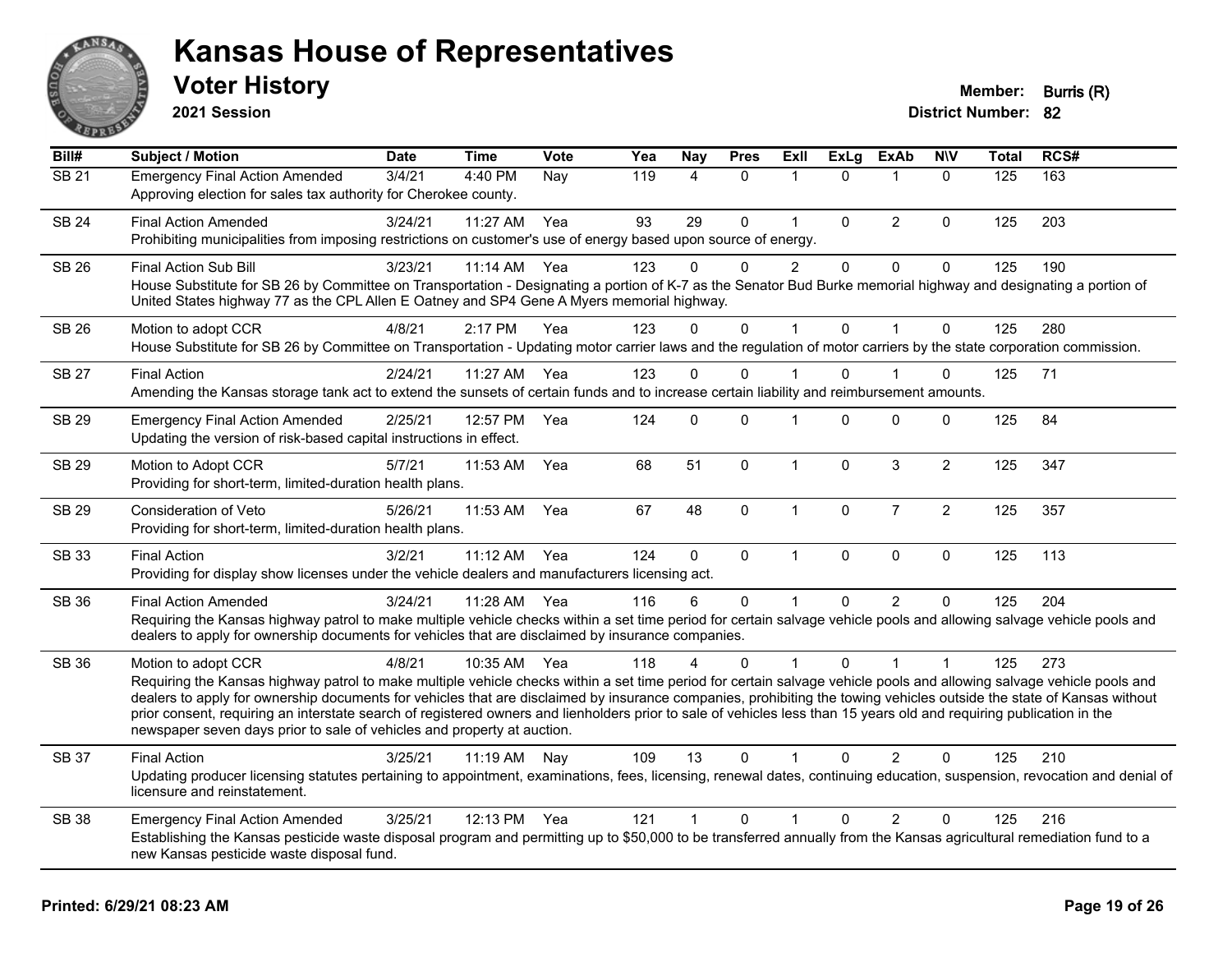# ANS **PARTIE**

#### **Kansas House of Representatives**

**2021 Session**

| Bill#        | <b>Subject / Motion</b>                                                                                                                                                                                                                                                                                                                                    | <b>Date</b> | <b>Time</b> | <b>Vote</b> | Yea | Nay | <b>Pres</b>  | ExIl | <b>ExLg</b> | <b>ExAb</b>    | <b>NIV</b> | <b>Total</b> | RCS# |
|--------------|------------------------------------------------------------------------------------------------------------------------------------------------------------------------------------------------------------------------------------------------------------------------------------------------------------------------------------------------------------|-------------|-------------|-------------|-----|-----|--------------|------|-------------|----------------|------------|--------------|------|
| <b>SB 38</b> | Motion to adopt CCR                                                                                                                                                                                                                                                                                                                                        | 4/8/21      | 2:19 PM     | Nay         | 120 | 3   | $\Omega$     | 1    | $\Omega$    | $\overline{1}$ | $\Omega$   | 125          | 281  |
|              | Establishing the Kansas pesticide waste disposal program and implementing the provisions of 2011 executive reorganization order No. 40 relating to the Kansas<br>department of agriculture's division of conservation.                                                                                                                                     |             |             |             |     |     |              |      |             |                |            |              |      |
| SB 39        | <b>Emergency Final Action Amended</b>                                                                                                                                                                                                                                                                                                                      | 2/25/21     | 12:54 PM    | Nay         | 117 | 7   | $\mathbf 0$  |      | $\Omega$    | $\Omega$       | $\Omega$   | 125          | 82   |
|              | Changing Kansas department of agriculture division of animal health license, permit and registration renewal deadlines and allowing the animal health commissioner to<br>recover the actual cost of official calfhood vaccination tags.                                                                                                                    |             |             |             |     |     |              |      |             |                |            |              |      |
| <b>SB 40</b> | <b>Emergency Final Action Amended</b>                                                                                                                                                                                                                                                                                                                      | 2/25/21     | 12:59 PM    | Yea         | 123 |     | 0            |      | 0           | $\Omega$       | 0          | 125          | 85   |
|              | Updating provisions related to the Kansas department of agriculture division of conservation.                                                                                                                                                                                                                                                              |             |             |             |     |     |              |      |             |                |            |              |      |
| <b>SB 40</b> | Motion to adopt CCR                                                                                                                                                                                                                                                                                                                                        | 3/16/21     | 12:40 PM    | Yea         | 118 | 5   | $\Omega$     |      | $\Omega$    | $\Omega$       |            | 125          | 171  |
|              | Prescribing powers, duties and functions of the board of education of each school district, the governing body of each community college and the governing body of                                                                                                                                                                                         |             |             |             |     |     |              |      |             |                |            |              |      |
|              | each technical college related to the COVID-19 health emergency, adding the vice president of the senate to the legislative coordinating council, modifying the<br>procedure for the declaration and extension of a state of disaster emergency under the Kansas emergency management act, prohibiting certain actions by the governor                     |             |             |             |     |     |              |      |             |                |            |              |      |
|              | related to the COVID-19 health emergency and revoking all executive orders related to such emergency on March 31, 2021, establishing judicial review for certain                                                                                                                                                                                           |             |             |             |     |     |              |      |             |                |            |              |      |
|              | executive orders issued during a state of disaster emergency and certain actions taken by a local unit of government during a state of local disaster emergency,<br>authorizing the legislature or the legislative coordinating council to revoke certain orders issued by the secretary of health and environment and limiting powers granted             |             |             |             |     |     |              |      |             |                |            |              |      |
|              | to local health officers related to certain orders.                                                                                                                                                                                                                                                                                                        |             |             |             |     |     |              |      |             |                |            |              |      |
| SB 47        | <b>Emergency Final Action Amended</b>                                                                                                                                                                                                                                                                                                                      | 3/4/21      | 4:29 PM     | Nay         | 115 | 8   | $\Omega$     |      | $\Omega$    |                | 0          | 125          | 156  |
|              | Enacting the Kansas taxpayer protection act, requiring the signature and tax identification number of paid tax return preparers on income tax returns and authorizing<br>actions to enjoin paid tax return preparers from engaging in certain conduct.                                                                                                     |             |             |             |     |     |              |      |             |                |            |              |      |
| <b>SB 47</b> | Motion to adopt CCR                                                                                                                                                                                                                                                                                                                                        | 5/4/21      | 11:26 AM    | Nay         | 107 | 14  | $\mathbf{0}$ |      | 0           | 3              | 0          | 125          | 328  |
|              | Enacting the Kansas taxpayer protection act requiring the signature and tax identification number of paid tax return preparers on income tax returns and authorizing                                                                                                                                                                                       |             |             |             |     |     |              |      |             |                |            |              |      |
|              | actions to enjoin paid tax return preparers from engaging in certain conduct, exempting compensation attributable as a result of identity fraud, extending the dates when<br>corporate returns are required to be filed, providing conformity with the federal return due date for returns other than corporate returns, providing a temporary withholding |             |             |             |     |     |              |      |             |                |            |              |      |
|              | option for certain teleworking employees, establishing the Eisenhower foundation contribution credit and the friends of cedar crest association contribution credit,                                                                                                                                                                                       |             |             |             |     |     |              |      |             |                |            |              |      |
|              | extending the time period and expanding eligibility for the single city port authority credit, extending the time period for eligibility in the loan repayment program and<br>income tax credit related to rural opportunity zones and defining rural opportunity zone on the basis of population.                                                         |             |             |             |     |     |              |      |             |                |            |              |      |
|              |                                                                                                                                                                                                                                                                                                                                                            |             |             |             |     |     |              |      |             |                |            |              |      |
| <b>SB 50</b> | <b>Final Action Amended</b><br>Requiring marketplace facilitators to collect and remit sales, compensating use and transient guest taxes and prepaid wireless 911 fees, removing clickthrough nexus                                                                                                                                                        | 3/30/21     | 10:46 AM    | Yea         | 81  | 43  | ŋ            |      |             | $\Omega$       | 0          | 125          | 240  |
|              | provisions, providing for addition and subtraction modifications for the treatment of global intangible low-taxed income, business interest, capital contributions, FDIC                                                                                                                                                                                   |             |             |             |     |     |              |      |             |                |            |              |      |
|              | premiums and business meals, expanding the expense deduction for income taxpayers and calculating the deduction amount, providing the ability to elect to itemize for                                                                                                                                                                                      |             |             |             |     |     |              |      |             |                |            |              |      |
|              | individuals, providing an exemption of unemployment compensation income attributable as a result of identity fraud, removing the line for reporting compensating use<br>tax from individual tax returns, extending the dates when corporate tax returns are required to be filed, increasing the Kansas standard deduction and providing for an            |             |             |             |     |     |              |      |             |                |            |              |      |
|              | extension of the corporate net operating loss carryforward period.                                                                                                                                                                                                                                                                                         |             |             |             |     |     |              |      |             |                |            |              |      |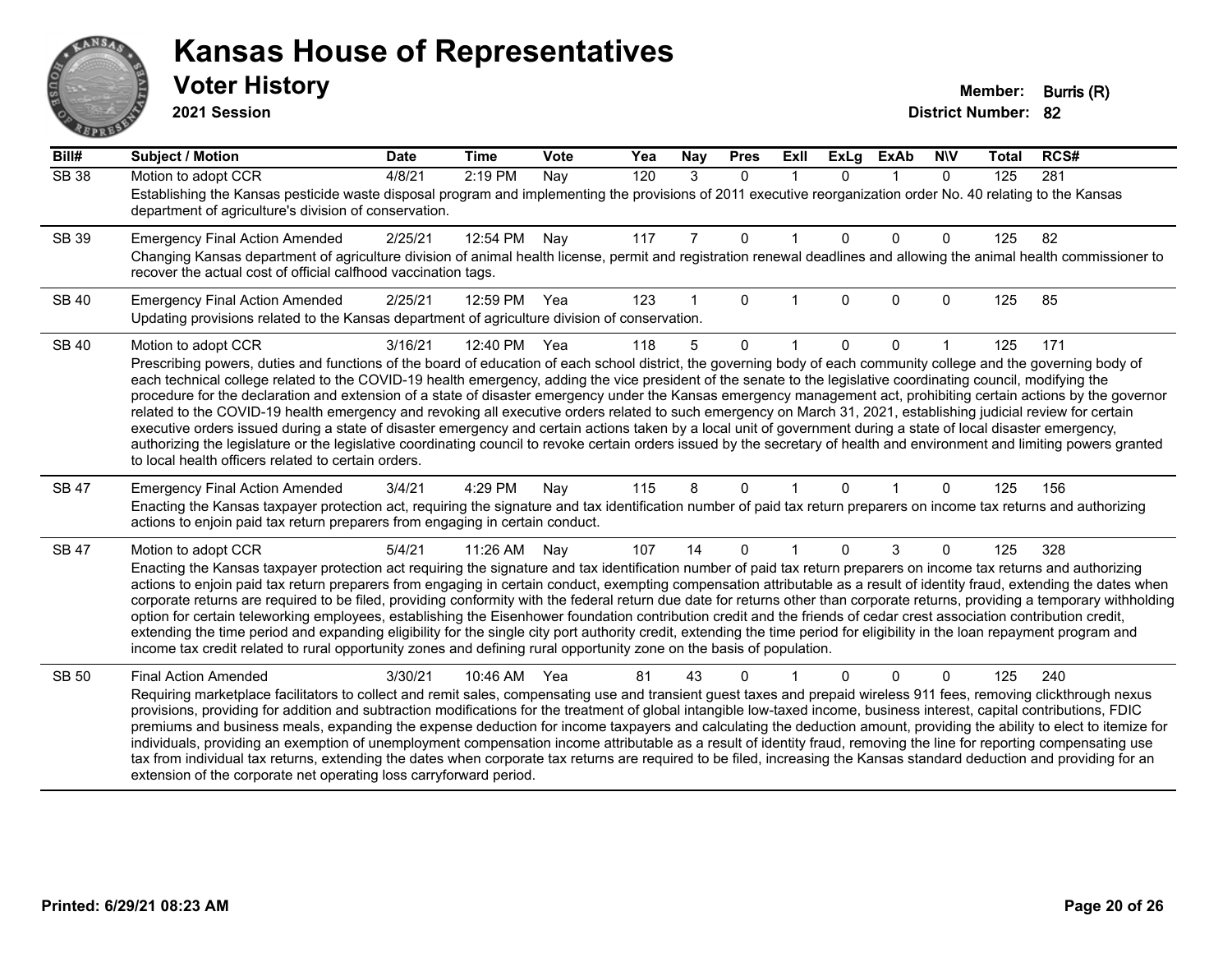

**2021 Session**

| Bill#        | <b>Subject / Motion</b>                                                                                                                                                                                                                                                                                                                                                                                                                                                                                                                                                                                                                                                                                                                                                                                                                                                                                                                            | <b>Date</b> | <b>Time</b>  | <b>Vote</b>       | Yea | Nay            | <b>Pres</b> | Exll           | <b>ExLg</b> | <b>ExAb</b>    | <b>NIV</b>   | <b>Total</b> | RCS# |
|--------------|----------------------------------------------------------------------------------------------------------------------------------------------------------------------------------------------------------------------------------------------------------------------------------------------------------------------------------------------------------------------------------------------------------------------------------------------------------------------------------------------------------------------------------------------------------------------------------------------------------------------------------------------------------------------------------------------------------------------------------------------------------------------------------------------------------------------------------------------------------------------------------------------------------------------------------------------------|-------------|--------------|-------------------|-----|----------------|-------------|----------------|-------------|----------------|--------------|--------------|------|
| <b>SB 50</b> | <b>Consideration of Veto</b>                                                                                                                                                                                                                                                                                                                                                                                                                                                                                                                                                                                                                                                                                                                                                                                                                                                                                                                       | 5/3/21      | 12:47 PM     | $\overline{Y}$ ea | 84  | 39             | $\Omega$    | $\mathbf{0}$   | $\Omega$    |                | $\mathbf{1}$ | 125          | 321  |
|              | Requiring marketplace facilitators to collect and remit sales, compensating use and transient guest taxes and prepaid wireless 911 fees, removing clickthrough nexus<br>provisions, providing for addition and subtraction modifications for the treatment of global intangible low-taxed income, business interest, capital contributions, FDIC<br>premiums and business meals, expanding the expense deduction for income taxpayers and calculating the deduction amount, providing the ability to elect to itemize for<br>individuals, providing an exemption of unemployment compensation income attributable as a result of identity fraud, removing the line for reporting compensating use<br>tax from individual tax returns, extending the dates when corporate tax returns are required to be filed, increasing the Kansas standard deduction and providing for an<br>extension of the corporate net operating loss carryforward period. |             |              |                   |     |                |             |                |             |                |              |              |      |
| <b>SB 52</b> | <b>Emergency Final Action</b><br>Creating the Sedgwick county urban area nuisance abatement act.                                                                                                                                                                                                                                                                                                                                                                                                                                                                                                                                                                                                                                                                                                                                                                                                                                                   | 3/25/21     | 12:18 PM     | Nay               | 80  | 42             | $\Omega$    |                | $\Omega$    | $\overline{2}$ | $\Omega$     | 125          | 220  |
| <b>SB 55</b> | <b>Final Action Amended</b><br>Clarifying the authority of healing arts school clinics to provide healing arts services.                                                                                                                                                                                                                                                                                                                                                                                                                                                                                                                                                                                                                                                                                                                                                                                                                           | 3/24/21     | 11:29 AM     | Yea               | 122 | $\mathbf 0$    | $\mathbf 0$ | $\mathbf{1}$   | $\mathbf 0$ | $\overline{2}$ | $\mathbf{0}$ | 125          | 205  |
| <b>SB 55</b> | Motion to Adopt CCR                                                                                                                                                                                                                                                                                                                                                                                                                                                                                                                                                                                                                                                                                                                                                                                                                                                                                                                                | 4/8/21      | 11:43 PM Yea |                   | 76  | 43             | $\Omega$    |                | $\Omega$    | 3              | 2            | 125          | 298  |
|              | Creating the fairness in women's sports act to require that female student athletic teams only include members who are biologically female.                                                                                                                                                                                                                                                                                                                                                                                                                                                                                                                                                                                                                                                                                                                                                                                                        |             |              |                   |     |                |             |                |             |                |              |              |      |
| <b>SB 58</b> | <b>Final Action Amended</b>                                                                                                                                                                                                                                                                                                                                                                                                                                                                                                                                                                                                                                                                                                                                                                                                                                                                                                                        | 3/25/21     | 11:20 AM Yea |                   | 122 | $\Omega$       | $\Omega$    |                | $\Omega$    | 2              | $\Omega$     | 125          | 211  |
|              | Prohibiting the filing of certain liens or claims against real or personal property and providing for criminal penalties.                                                                                                                                                                                                                                                                                                                                                                                                                                                                                                                                                                                                                                                                                                                                                                                                                          |             |              |                   |     |                |             |                |             |                |              |              |      |
| SB 60        | <b>Final Action Amended</b>                                                                                                                                                                                                                                                                                                                                                                                                                                                                                                                                                                                                                                                                                                                                                                                                                                                                                                                        | 3/30/21     | 10:48 AM Yea |                   | 113 | 11             | $\Omega$    |                | $\Omega$    | $\Omega$       | $\Omega$     | 125          | 241  |
|              | Defining proximate result for purposes of determining when a crime is committed partly within this state and amending the crimes of criminal sodomy and sexual battery<br>to make certain conduct unlawful when the victim's consent was obtained through a knowing misrepresentation.                                                                                                                                                                                                                                                                                                                                                                                                                                                                                                                                                                                                                                                             |             |              |                   |     |                |             |                |             |                |              |              |      |
| <b>SB 60</b> | Motion to adopt CCR                                                                                                                                                                                                                                                                                                                                                                                                                                                                                                                                                                                                                                                                                                                                                                                                                                                                                                                                | 5/4/21      | 11:05 AM Yea |                   | 118 | 3              | $\Omega$    |                | $\Omega$    | 3              | $\mathbf 0$  | 125          | 327  |
|              | Creating the crime of sexual extortion and requiring an offender to register under the Kansas offender registration act, prohibiting a court from requiring psychiatric or<br>psychological examinations of an alleged victim of any crime, increasing criminal penalties for fleeing or attempting to elude a police officer when operating a stolen<br>vehicle, committing certain driving violations or causing a collision involving another driver, defining proximate result for purposes of determining when a crime is<br>committed partly within this state, removing the spousal exception from the crime of sexual battery and making fleeing or attempting to elude a police officer evidence of<br>intent to commit theft of a vehicle.                                                                                                                                                                                               |             |              |                   |     |                |             |                |             |                |              |              |      |
| SB 63        | <b>Final Action Sub Bill</b>                                                                                                                                                                                                                                                                                                                                                                                                                                                                                                                                                                                                                                                                                                                                                                                                                                                                                                                       | 3/23/21     | 11:19 AM Yea |                   | 77  | 46             | $\Omega$    | $\overline{2}$ | $\Omega$    | $\Omega$       | $\Omega$     | 125          | 191  |
|              | House Substitute for SB 63 by Committee on K-12 Education Budget - Enacting the back to school act to require school districts to provide a full-time, in person<br>attendance option for all students beginning March 31, 2021, for school year 2020-2021.                                                                                                                                                                                                                                                                                                                                                                                                                                                                                                                                                                                                                                                                                        |             |              |                   |     |                |             |                |             |                |              |              |      |
| SB 64        | <b>Final Action</b>                                                                                                                                                                                                                                                                                                                                                                                                                                                                                                                                                                                                                                                                                                                                                                                                                                                                                                                                | 3/24/21     | $11:12$ AM   | Yea               | 120 | $\overline{2}$ | $\Omega$    |                | $\Omega$    | 2              | $\Omega$     | 125          | 199  |
|              | Amending the private and out-of-state postsecondary educational institution act to clarify the state board of regents' authority and provide additional student<br>protections and institutional accountability.                                                                                                                                                                                                                                                                                                                                                                                                                                                                                                                                                                                                                                                                                                                                   |             |              |                   |     |                |             |                |             |                |              |              |      |
| <b>SB 65</b> | <b>Emergency Final Action Amended</b>                                                                                                                                                                                                                                                                                                                                                                                                                                                                                                                                                                                                                                                                                                                                                                                                                                                                                                              | 3/25/21     | 12:16 PM     | Yea               | 121 |                | $\Omega$    |                | $\Omega$    | $\mathcal{P}$  | $\Omega$     | 125          | 219  |
|              | Enhancing the high performance incentive program by decoupling the KIT and KIR workforce training programs and by providing for the transferability of the tax credit.                                                                                                                                                                                                                                                                                                                                                                                                                                                                                                                                                                                                                                                                                                                                                                             |             |              |                   |     |                |             |                |             |                |              |              |      |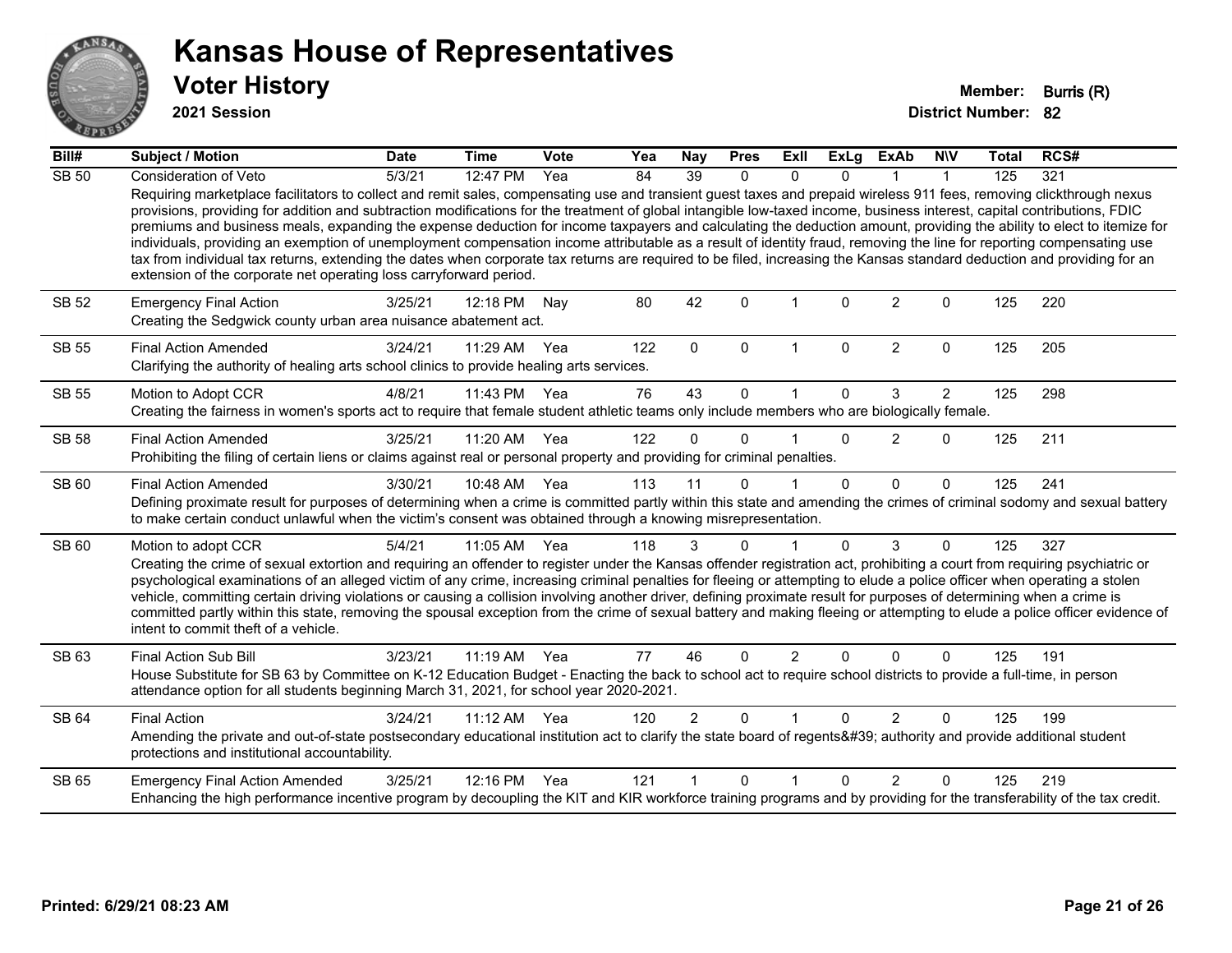#### ANS Erry  $E$   $\mathbf{F}$

#### **Kansas House of Representatives**

**2021 Session**

**Voter History Member: Burris (R)** 

| Bill#        | Subject / Motion                                                                                                                                                                                                                                                                                                                                                                                                                                                                                                                                                                                                                                                                                                                                      | <b>Date</b> | <b>Time</b> | Vote | Yea | <b>Nay</b>     | <b>Pres</b>  | <b>Exll</b>    | <b>ExLg</b>  | <b>ExAb</b>    | <b>NIV</b>   | Total | RCS# |
|--------------|-------------------------------------------------------------------------------------------------------------------------------------------------------------------------------------------------------------------------------------------------------------------------------------------------------------------------------------------------------------------------------------------------------------------------------------------------------------------------------------------------------------------------------------------------------------------------------------------------------------------------------------------------------------------------------------------------------------------------------------------------------|-------------|-------------|------|-----|----------------|--------------|----------------|--------------|----------------|--------------|-------|------|
| <b>SB 66</b> | <b>Emergency Final Action Amended</b><br>Amending the angel investor tax credit with respect to the definition of qualified securities, tax credit limitations and amounts, investor requirements and extending the                                                                                                                                                                                                                                                                                                                                                                                                                                                                                                                                   | 3/25/21     | 12:14 PM    | Yea  | 109 | 12             | $\mathbf{1}$ | $\mathbf 1$    | $\Omega$     | $\overline{2}$ | $\Omega$     | 125   | 217  |
|              | date that credits may be allowed, and also amending the tax credit for expenses incurred to make a residence accessible to persons with a disability by increasing the<br>credit.                                                                                                                                                                                                                                                                                                                                                                                                                                                                                                                                                                     |             |             |      |     |                |              |                |              |                |              |       |      |
| SB 67        | <b>Final Action Amended</b><br>Expanding the definitions of all-terrain vehicles and recreational off-highway vehicles.                                                                                                                                                                                                                                                                                                                                                                                                                                                                                                                                                                                                                               | 3/23/21     | 11:21 AM    | Yea  | 99  | 24             | $\Omega$     | 2              | $\mathbf{0}$ | $\Omega$       | $\mathbf 0$  | 125   | 192  |
| SB 67        | Motion to adopt CCR<br>Permitting funeral escorts to direct traffic for funeral processions and requiring drivers to yield the right-of-way and move over for authorized utility or telecommunication<br>vehicles.                                                                                                                                                                                                                                                                                                                                                                                                                                                                                                                                    | 4/8/21      | 10:37 AM    | Yea  | 119 | $\mathbf{3}$   | 0            | $\mathbf{1}$   | $\mathbf{0}$ | $\overline{1}$ | $\mathbf{1}$ | 125   | 274  |
| <b>SB 77</b> | <b>Final Action Amended</b><br>Enacting the audiology and speech-language pathology interstate compact.                                                                                                                                                                                                                                                                                                                                                                                                                                                                                                                                                                                                                                               | 3/18/21     | 11:30 AM    | Yea  | 119 | 3              | $\Omega$     | $\mathbf{1}$   | $\Omega$     | $\overline{2}$ | 0            | 125   | 183  |
| <b>SB78</b>  | <b>Final Action Sub Bill</b><br>House Substitute for SB 78 by Committee on Insurance and Pensions - Updating the national insurance commissioners credit for insurance reinsurance model law,<br>codifying the national insurance commissioners credit for reinsurance model regulation and updating certain terms and definitions relating to the insurance holding<br>company act, service contracts and surplus lines insurance. Eliminating certain requirements relating to the annual submittal of certain documents by out-of-state risk<br>retention groups, extending the time frame to submit certain documents by professional employer organizations, abolishing the utilization review advisory committee and<br>replacing it with URAC. | 3/30/21     | 10:49 AM    | Yea  | 124 | $\Omega$       | $\Omega$     | $\mathbf{1}$   | $\mathbf{0}$ | $\Omega$       | $\Omega$     | 125   | 242  |
| <b>SB78</b>  | Motion to adopt CCR<br>House Substitute for SB 78 by Committee on Insurance and Pensions - Updating the national insurance commissioners credit for insurance reinsurance model law,<br>codifying the national insurance commissioners credit for reinsurance model regulation and updating certain terms and definitions relating to the insurance holding<br>company act, service contracts and surplus lines insurance. Eliminating certain requirements relating to the annual submittal of certain documents by out-of-state risk<br>retention groups, extending the time frame to submit certain documents by professional employer organizations, abolishing the utilization review advisory committee and<br>replacing it with URAC.          | 5/7/21      | 11:24 AM    | Nay  | 113 | $\overline{7}$ | $\Omega$     | $\mathbf{1}$   | $\Omega$     | 4              | 0            | 125   | 346  |
| <b>SB 86</b> | <b>Final Action Amended</b><br>Conforming certain KPERS provisions with the federal CARES act.                                                                                                                                                                                                                                                                                                                                                                                                                                                                                                                                                                                                                                                        | 3/24/21     | 11:30 AM    | Yea  | 122 | 0              | $\Omega$     | $\mathbf{1}$   | $\Omega$     | $\overline{2}$ | 0            | 125   | 206  |
| SB 86        | Motion to adopt CCR<br>Establishing the Kansas extraordinary utility costs loan deposit program and the Kansas economic recovery loan deposit program and amending the city utility low-<br>interest loan program by providing for electronic repayment of loans, cash basis exception, payment frequency, loan security and an ending date for making loans.                                                                                                                                                                                                                                                                                                                                                                                         | 4/9/21      | 11:43 AM    | Yea  | 117 | 6              | 0            | $\overline{2}$ | $\Omega$     | $\Omega$       | 0            | 125   | 302  |
| <b>SB 88</b> | <b>EFA Amend and Debate</b><br>House Substitute for SB 88 by Committee on Financial Institutions and Rural Development - Establishing the city utility low-interest loan program, allowing cities to apply<br>to the state treasurer for loans from state unencumbered funds for extraordinary electric or natural gas costs incurred during the extreme winter weather event of<br>February 2021.                                                                                                                                                                                                                                                                                                                                                    | 3/3/21      | 11:34 AM    | Yea  | 124 | $\Omega$       | $\Omega$     |                | $\Omega$     | $\Omega$       | $\Omega$     | 125   | 116  |
| <b>SB 89</b> | <b>Emergency Final Action Amended</b><br>Exempting the transport of agricultural forage commodities from secured load requirements.                                                                                                                                                                                                                                                                                                                                                                                                                                                                                                                                                                                                                   | 3/25/21     | 12:15 PM    | Yea  | 122 | 0              | $\Omega$     |                | $\Omega$     | $\overline{2}$ | 0            | 125   | 218  |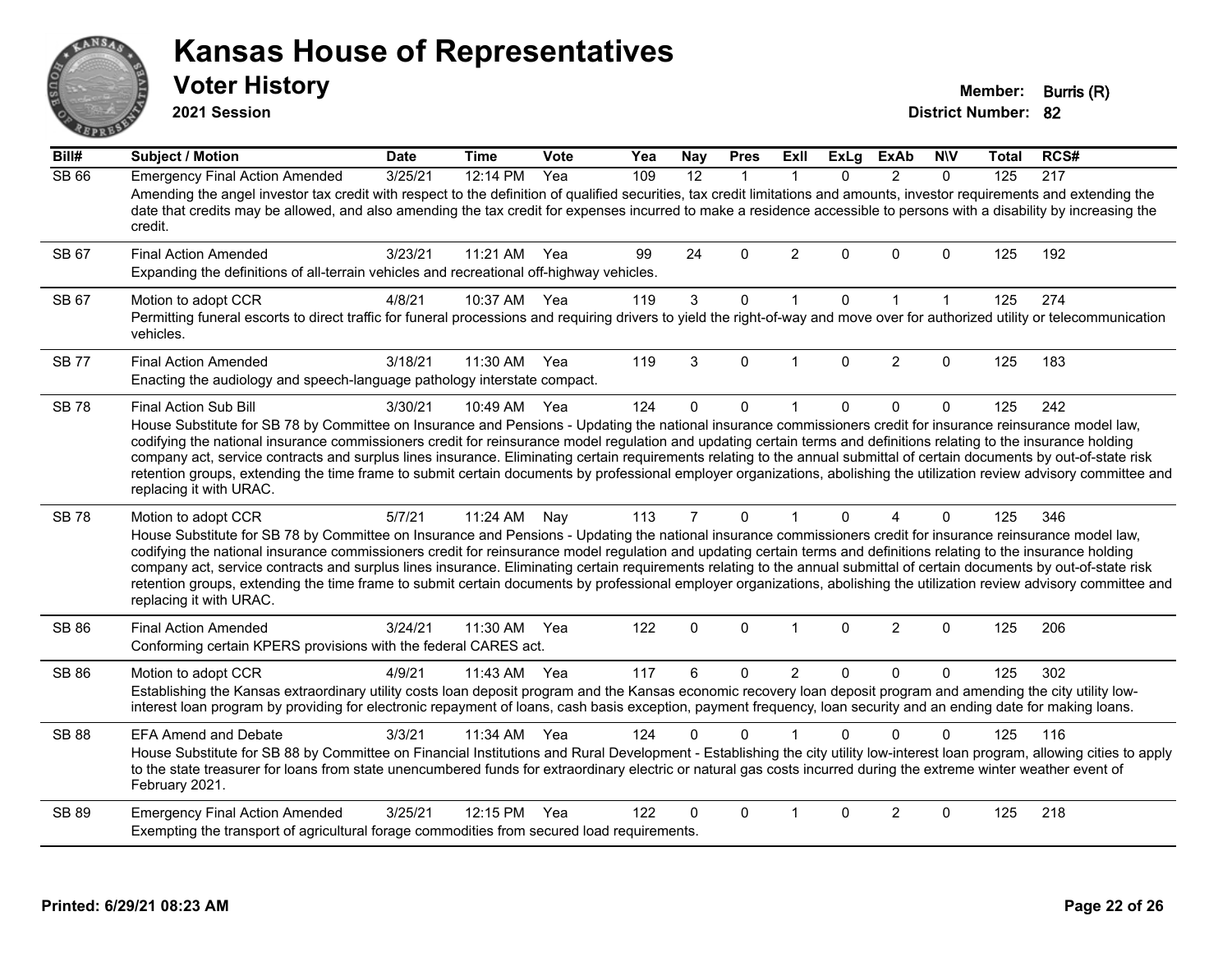

**2021 Session**

| Bill#         | <b>Subject / Motion</b>                                                                                                                                                                                                                                                                                                                                                 | <b>Date</b> | <b>Time</b> | Vote | Yea | Nay            | <b>Pres</b>    | ExIl           | <b>ExLg</b> | <b>ExAb</b>    | <b>NIV</b>   | Total | RCS# |
|---------------|-------------------------------------------------------------------------------------------------------------------------------------------------------------------------------------------------------------------------------------------------------------------------------------------------------------------------------------------------------------------------|-------------|-------------|------|-----|----------------|----------------|----------------|-------------|----------------|--------------|-------|------|
| <b>SB 90</b>  | <b>Emergency Final Action Amended</b><br>Amending the Kansas rural housing incentive district act to permit bond funding for vertical residential renovation of older buildings in central business districts and by<br>changing the definitions of an eligible city or county.                                                                                         | 3/25/21     | 12:20 PM    | Nay  | 105 | 17             | $\mathbf{0}$   | 1              | $\Omega$    | 2              | $\Omega$     | 125   | 222  |
| SB 91         | EFA Sub Bill<br>House Substitute for SB 91 by Committee on Commerce, Labor and Economic Development - Providing liability protection for businesses, municipalities and<br>educational institutions that participate in high school work-based learning programs and providing that schools are responsible for injuries to students participating in<br>such programs. | 4/8/21      | 11:31 AM    | Yea  | 123 | $\Omega$       | $\mathbf{0}$   | 1              | $\Omega$    |                | $\mathbf{0}$ | 125   | 278  |
| <b>SB 95</b>  | <b>Final Action Amended</b><br>Exempting motor vehicle odometer reading recording requirements when such recording requirements are exempted by federal law.                                                                                                                                                                                                            | 3/23/21     | 11:22 AM    | Yea  | 123 | $\Omega$       | $\mathbf{0}$   | $\overline{2}$ | $\Omega$    | $\Omega$       | $\mathbf{0}$ | 125   | 193  |
| SB 95         | Motion to adopt CCR<br>Exempting motor vehicle odometer reading recording requirements when such recording requirements are exempted by federal law and expanding the definitions of all-<br>terrain vehicles and recreational off-highway vehicles.                                                                                                                    | 4/8/21      | 10:40 AM    | Yea  | 116 | 6              | 0              |                | 0           |                | $\mathbf 1$  | 125   | 275  |
| SB 99         | <b>Final Action Sub Bill</b><br>House Substitute for SB 99 by Committee on Transportation - Increasing the bond amount required for a vehicle dealer license and providing for display show licenses<br>under the vehicle dealers and manufacturers licensing act.                                                                                                      | 3/23/21     | 11:23 AM    | Yea  | 121 | $\overline{2}$ | 0              | 2              | $\Omega$    | $\mathbf{0}$   | 0            | 125   | 194  |
| <b>SB 103</b> | <b>Final Action Amended</b><br>Amending the Kansas power of attorney act regarding the form of a power of attorney and the duties of third parties relying and acting on a power of attorney.                                                                                                                                                                           | 3/25/21     | 11:21 AM    | Yea  | 122 | $\mathbf 0$    | $\overline{0}$ | $\mathbf{1}$   | $\mathbf 0$ | $\overline{2}$ | $\mathbf 0$  | 125   | 212  |
| SB 103        | Motion to adopt CCR<br>Amending the Kansas power of attorney act regarding the form of a power of attorney and the duties of third parties relying and acting on a power of attorney.                                                                                                                                                                                   | 4/7/21      | $3:44$ PM   | Yea  | 123 | $\Omega$       | $\Omega$       |                | $\Omega$    |                | 0            | 125   | 268  |
| <b>SB 106</b> | <b>Final Action Amended</b><br>Enacting the revised uniform law on notarial acts and repealing the uniform law on notarial acts.                                                                                                                                                                                                                                        | 3/30/21     | 10:51 AM    | Yea  | 122 | $\overline{2}$ | $\mathbf 0$    | $\mathbf 1$    | $\Omega$    | $\mathbf{0}$   | 0            | 125   | 243  |
| <b>SB 106</b> | Motion to adopt CCR<br>Enacting the revised uniform law on notarial acts and repealing the uniform law on notarial acts.                                                                                                                                                                                                                                                | 4/7/21      | 3:46 PM     | Yea  | 123 | 0              | $\mathbf 0$    | $\mathbf{1}$   | $\mathbf 0$ | $\mathbf{1}$   | $\mathbf 0$  | 125   | 269  |
| <b>SB 107</b> | <b>Final Action Amended</b><br>Enacting the uniform fiduciary income and principal act (UFIPA).                                                                                                                                                                                                                                                                         | 3/25/21     | 11:23 AM    | Yea  | 122 | $\mathbf 0$    | 0              | $\mathbf{1}$   | $\Omega$    | $\overline{2}$ | $\mathbf 0$  | 125   | 213  |
| SB 107        | Motion to adopt CCR<br>Enacting the uniform fiduciary income and principal act (UFIPA).                                                                                                                                                                                                                                                                                 | 4/7/21      | 3:48 PM     | Yea  | 123 | $\mathbf 0$    | 0              | $\mathbf{1}$   | 0           | $\mathbf{1}$   | $\mathbf 0$  | 125   | 270  |
| SB 118        | <b>Final Action</b><br>Providing for the dissolution of special districts and the assumption of responsibilities by a city or county.                                                                                                                                                                                                                                   | 3/23/21     | 11:26 AM    | Yea  | 121 | $\overline{2}$ | 0              | $\overline{2}$ | $\Omega$    | $\mathbf 0$    | $\mathbf 0$  | 125   | 195  |
| <b>SB 122</b> | <b>Final Action Amended</b><br>Modifying certain rules of evidence in the code of civil procedure related to authentication of records and documents.                                                                                                                                                                                                                   | 3/30/21     | 10:52 AM    | Yea  | 117 | 7              | $\Omega$       | $\mathbf{1}$   | $\Omega$    | $\Omega$       | $\mathbf 0$  | 125   | 244  |
| <b>SB 122</b> | Motion to adopt CCR<br>Modifying certain rules of evidence in the code of civil procedure related to authentication of records and documents.                                                                                                                                                                                                                           | 4/7/21      | 3:49 PM     | Nay  | 115 | 8              | $\mathbf{0}$   |                | $\Omega$    | $\mathbf{1}$   | $\mathbf 0$  | 125   | 271  |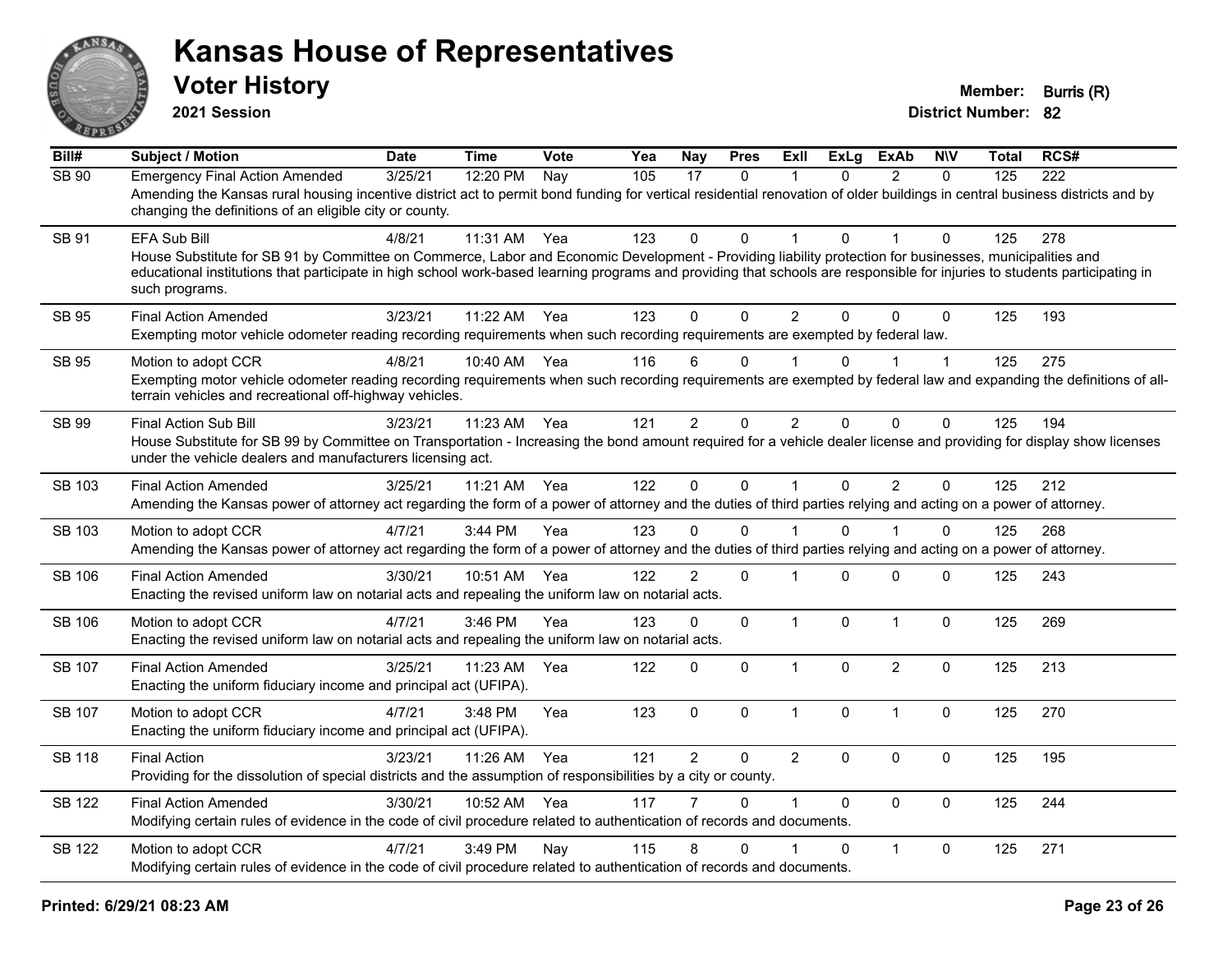

**2021 Session**

| Bill#         | Subject / Motion                                                                                                                                                                                                                                                                                                                                                                                                                                                                                                                                                                                                                                                                                                                                                                                                                                                     | <b>Date</b> | <b>Time</b>  | <b>Vote</b> | Yea | <b>Nay</b>      | <b>Pres</b>  | <b>Exll</b>    | <b>ExLg</b> | <b>ExAb</b> | <b>NIV</b>   | <b>Total</b> | RCS#             |
|---------------|----------------------------------------------------------------------------------------------------------------------------------------------------------------------------------------------------------------------------------------------------------------------------------------------------------------------------------------------------------------------------------------------------------------------------------------------------------------------------------------------------------------------------------------------------------------------------------------------------------------------------------------------------------------------------------------------------------------------------------------------------------------------------------------------------------------------------------------------------------------------|-------------|--------------|-------------|-----|-----------------|--------------|----------------|-------------|-------------|--------------|--------------|------------------|
| <b>SB 124</b> | Final Action Sub Bill Amended<br>House Substitute for SB 124 by Committee on Commerce, Labor and Economic Development - Expanding STAR bonds by adding rural redevelopment projects and<br>major business facilities, prohibiting public officials from employment with a developer, providing for public notice of hearings on city or county websites, posting of<br>certain documents and links on websites, disclosure of names of developer, disclosure of state, federal and local tax incentives within a STAR bond district, changing<br>certain project financing, investment and sales provisions, adding visitor tracking plan requirements and additional feasibility study requirements with oversight by the<br>secretary, requiring approval by the secretary for real estate transfers, requiring district contiguity and extending the sunset date. | 3/30/21     | 10:53 AM     | Nay         | 101 | $\overline{23}$ | $\mathbf{0}$ | 1              | $\Omega$    | $\Omega$    | $\mathbf{0}$ | 125          | $\overline{245}$ |
| SB 127        | <b>Final Action Amended</b><br>Modifying the eligibility requirements for restricted driving privileges, increasing the age for eligibility to renew drivers' licenses online to 65 and allowing drivers' license<br>renewal notices to be sent electronically.                                                                                                                                                                                                                                                                                                                                                                                                                                                                                                                                                                                                      | 3/30/21     | 10:55 AM     | Yea         | 123 |                 | 0            |                |             | 0           | 0            | 125          | 246              |
| SB 127        | Motion to adopt CCR<br>Modifying the eligibility requirements for restricted driving privileges, increasing the age for eligibility to renew drivers' licenses online to 65, allowing drivers' license<br>renewal notices to be sent electronically, authorizing a waiver of traffic fines for manifest hardship situations and excluding the additional 90-day wait period for driver's<br>license suspension for certain offenses.                                                                                                                                                                                                                                                                                                                                                                                                                                 | 4/8/21      | 10:42 AM Yea |             | 122 | 0               | 0            |                | 0           |             |              | 125          | 276              |
| <b>SB 142</b> | <b>Emergency Final Action Amended</b><br>Requiring coast guard-approved personal flotation devices as prescribed by the secretary of wildlife, parks and tourism in rules and regulations.                                                                                                                                                                                                                                                                                                                                                                                                                                                                                                                                                                                                                                                                           | 3/25/21     | 12:24 PM     | Nay         | 102 | 20              | $\Omega$     | 1              | $\Omega$    | 2           | $\mathbf{0}$ | 125          | 225              |
| <b>SB 142</b> | Motion to adopt CCR<br>Amending certain department of wildlife, parks and tourism statutes by requiring coast guard-approved personal flotation devices as prescribed by the secretary of<br>wildlife, parks and tourism in rules and regulations and updating the reference to the guidelines of the American fisheries society in the commercialization of wildlife<br>statute.                                                                                                                                                                                                                                                                                                                                                                                                                                                                                    | 4/8/21      | 2:23 PM      | Nay         | 109 | 14              | $\Omega$     |                | 0           |             | $\Omega$     | 125          | 282              |
| SB 143        | <b>Emergency Final Action Amended</b><br>Updating definitions and increasing maximum functional unit license and storage fees relating to grain and public warehouse laws.                                                                                                                                                                                                                                                                                                                                                                                                                                                                                                                                                                                                                                                                                           | 3/25/21     | 12:21 PM     | Nay         | 117 | 5               | $\Omega$     | $\overline{1}$ | $\Omega$    | 2           | $\mathbf{0}$ | 125          | 223              |
| <b>SB 143</b> | Motion to adopt CCR<br>Updating definitions and increasing maximum functional unit license and storage fees relating to grain and public warehouse laws.                                                                                                                                                                                                                                                                                                                                                                                                                                                                                                                                                                                                                                                                                                             | 4/8/21      | 2:25 PM      | Nay         | 115 | 8               | $\Omega$     |                | 0           |             | $\Omega$     | 125          | 283              |
| <b>SB 158</b> | <b>EFA Sub Bill Amended</b><br>House Substitute for SB 158 by Committee on Federal and State Affairs - Creating the Kansas medical marijuana regulation act.                                                                                                                                                                                                                                                                                                                                                                                                                                                                                                                                                                                                                                                                                                         | 5/6/21      | 3:36 PM      | Nay         | 79  | 42              | $\Omega$     | $\Omega$       |             | 2           | 1            | 125          | 342              |
| SB 159        | <b>Emergency Final Action Amended</b><br>Paying certain claims against the state submitted by the joint committee on special claims against the state.                                                                                                                                                                                                                                                                                                                                                                                                                                                                                                                                                                                                                                                                                                               | 3/30/21     | 8:01 PM      | Yea         | 106 | 17              | $\Omega$     |                | $\Omega$    | 1           | $\mathbf{0}$ | 125          | 258              |
| SB 159        | Motion to adopt CCR<br>Appropriations for FY 2021, FY 2022, and FY 2023, for various state agencies; authorizing the payment of certain claims against the state; authorizing certain transfers<br>and capital improvement projects.                                                                                                                                                                                                                                                                                                                                                                                                                                                                                                                                                                                                                                 | 5/7/21      | 3:50 PM      | Nay         | 98  | 21              | $\Omega$     |                | 0           | Λ           |              | 125          | 349              |
| SB 160        | <b>Emergency Final Action Amended</b><br>Updating the reference to the guidelines of the American fisheries society in the commercialization of wildlife statute.                                                                                                                                                                                                                                                                                                                                                                                                                                                                                                                                                                                                                                                                                                    | 3/25/21     | 12:19 PM     | Yea         | 120 | $\overline{2}$  | $\Omega$     |                | U           | 2           | 0            | 125          | 221              |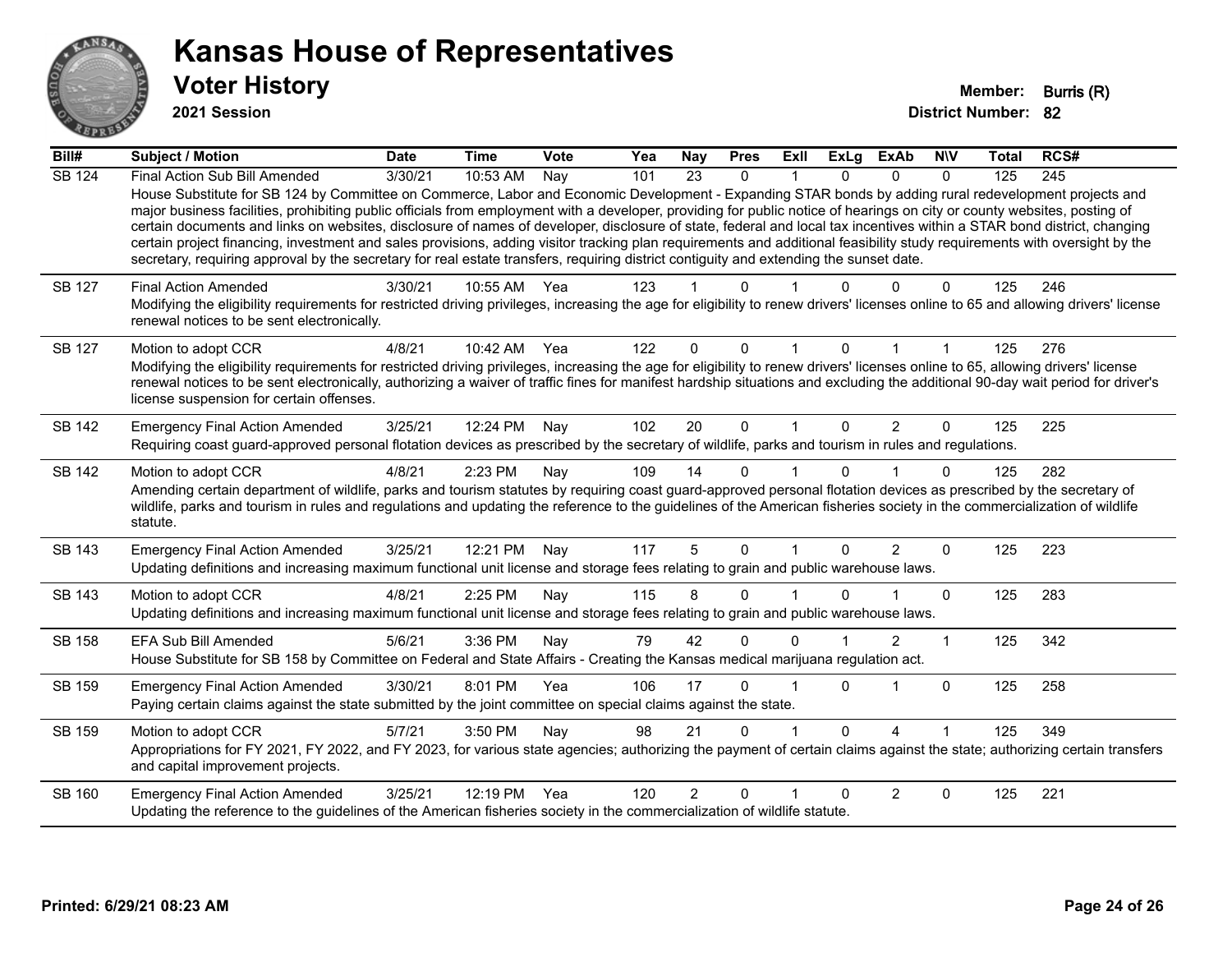

**2021 Session**

| Bill#         | <b>Subject / Motion</b>                                                                                                                                                                                                                                                                                                                                                                                                                                                                                                                                                                                                                                                       | <b>Date</b> | <b>Time</b> | Vote | Yea | Nay            | <b>Pres</b>  | ExII           | <b>ExLg</b>  | <b>ExAb</b>    | <b>N\V</b>   | Total | RCS# |
|---------------|-------------------------------------------------------------------------------------------------------------------------------------------------------------------------------------------------------------------------------------------------------------------------------------------------------------------------------------------------------------------------------------------------------------------------------------------------------------------------------------------------------------------------------------------------------------------------------------------------------------------------------------------------------------------------------|-------------|-------------|------|-----|----------------|--------------|----------------|--------------|----------------|--------------|-------|------|
| <b>SB 170</b> | <b>Emergency Final Action Amended</b><br>Clarifying the authority of the Kansas commission for the deaf and hard of hearing with regard to registration of interpreters, establishing guidelines for communication<br>access services and authorizing the adoption of rules and regulations.                                                                                                                                                                                                                                                                                                                                                                                  | 3/18/21     | 11:54 AM    | Yea  | 98  | 23             | $\mathbf{0}$ |                | $\Omega$     | $\overline{2}$ | $\mathbf{1}$ | 125   | 185  |
| SB 170        | Motion to adopt CCR<br>Enacting the psychology interjurisdictional compact to provide for interjurisdictional authorization to practice telepsychology and temporary in-person, face-to-face<br>psychology and enacting the physical therapy licensure compact and authorizing criminal history record checks in the physical therapy practice act.                                                                                                                                                                                                                                                                                                                           | 4/9/21      | $2:25$ PM   | Yea  | 119 | 4              | $\Omega$     | $\overline{2}$ | $\Omega$     | $\Omega$       | $\Omega$     | 125   | 304  |
| SB 172        | <b>Final Action Amended</b><br>Creating the crimes of trespassing on a critical infrastructure facility and criminal damage to a critical infrastructure facility and eliminating the crime of tampering with a<br>pipeline.                                                                                                                                                                                                                                                                                                                                                                                                                                                  | 3/30/21     | 10:56 AM    | Yea  | 82  | 42             | $\Omega$     |                | 0            | $\Omega$       | $\Omega$     | 125   | 247  |
| <b>SB 175</b> | <b>Final Action Amended</b><br>Enacting the rural emergency hospital act to provide for the licensure of rural emergency hospitals and establishing the rural hospital innovation grant program to assist<br>rural hospitals in serving rural communities.                                                                                                                                                                                                                                                                                                                                                                                                                    | 3/25/21     | 11:24 AM    | Yea  | 119 | 3              | 0            |                | $\Omega$     | $\overline{2}$ | $\Omega$     | 125   | 214  |
| <b>SB 175</b> | Motion to adopt CCR<br>Enacting the rural emergency hospital act to provide for the licensure of rural emergency hospitals and establishing the rural hospital innovation grant program to assist<br>rural hospitals in serving rural communities.                                                                                                                                                                                                                                                                                                                                                                                                                            | 4/8/21      | 3:30 PM     | Yea  | 64  | 59             | $\mathbf 0$  | $\mathbf{1}$   | $\Omega$     | $\mathbf{1}$   | $\mathbf 0$  | 125   | 284  |
| SB 178        | <b>Final Action Amended</b><br>Providing for trust company charter conversions.                                                                                                                                                                                                                                                                                                                                                                                                                                                                                                                                                                                               | 3/18/21     | 11:31 AM    | Yea  | 121 | 1              | $\Omega$     | $\mathbf{1}$   | $\Omega$     | $\overline{2}$ | $\Omega$     | 125   | 184  |
| SB 235        | <b>Final Action</b><br>Enacting the back to school act to require school districts to provide a full-time, in person attendance option for all students beginning on March 26, 2021.                                                                                                                                                                                                                                                                                                                                                                                                                                                                                          | 3/16/21     | $11:19$ AM  | Yea  | 55  | 69             | 0            | $\mathbf{1}$   | $\Omega$     | $\Omega$       | $\Omega$     | 125   | 170  |
| SB 238        | <b>Final Action Sub Amended</b><br>Establishing certification and funding for certified community behavioral health clinics, authorizing telemedicine waivers for out-of-state healthcare providers, reducing<br>certain requirements for licensure by the behavioral sciences regulatory board and expanding out-of-state temporary permits to practice behavioral sciences<br>professions.                                                                                                                                                                                                                                                                                  | 3/25/21     | 11:27 AM    | Yea  | 121 | 1              | $\Omega$     |                | 0            | $\overline{2}$ | $\Omega$     | 125   | 215  |
| SB 238        | Motion to adopt CCR<br>Requiring emergency medical services operators be overseen by medical directors or physicians; clarifying duties and functions of the state board of pharmacy;<br>providing for confidentiality of investigations, inspections and audits; establishing fees on out-of-state facilities; defining telepharmacy and requiring the adoption of rules<br>and regulations related thereto.                                                                                                                                                                                                                                                                 | 4/9/21      | 2:28 PM     | Nay  | 116 | $\overline{7}$ | 0            | $\overline{2}$ | $\Omega$     | 0              | $\Omega$     | 125   | 305  |
| SB 273        | <b>Final Action Sub Bill</b><br>House Substitute for Substitute for SB 273 by Committee on Judiciary - Directing that tobacco product manufacturer remittances be credited to the Kansas endowment<br>for youth fund rather than deposited into escrow upon certification by the attorney general.                                                                                                                                                                                                                                                                                                                                                                            | 3/30/21     | 10:57 AM    | Yea  | 123 | $\mathbf{1}$   | $\mathbf{0}$ | $\mathbf 1$    | $\mathbf{0}$ | $\Omega$       | $\Omega$     | 125   | 248  |
| SB 273        | Motion to Adopt CCR<br>Enacting the COVID-19 small business relief act to provide funds for impacted small businesses, create the COVID-19 small business relief fund of the legislative<br>coordinating council and the COVID-19 small business relief claims board, require certain counties to establish and administer a county COVID-19 small business relief<br>fund and certain cities to establish and administer a city COVID-19 small business relief fund, require a study by the legislative division of post audit and prohibit<br>compensation for intangible losses related to the COVID-19 public health emergency under the Kansas emergency management act. | 5/7/21      | 11:59 PM    | Yea  | 68  | 42             | $\mathbf{1}$ | $\mathbf{1}$   | $\Omega$     | 13             | $\Omega$     | 125   | 354  |